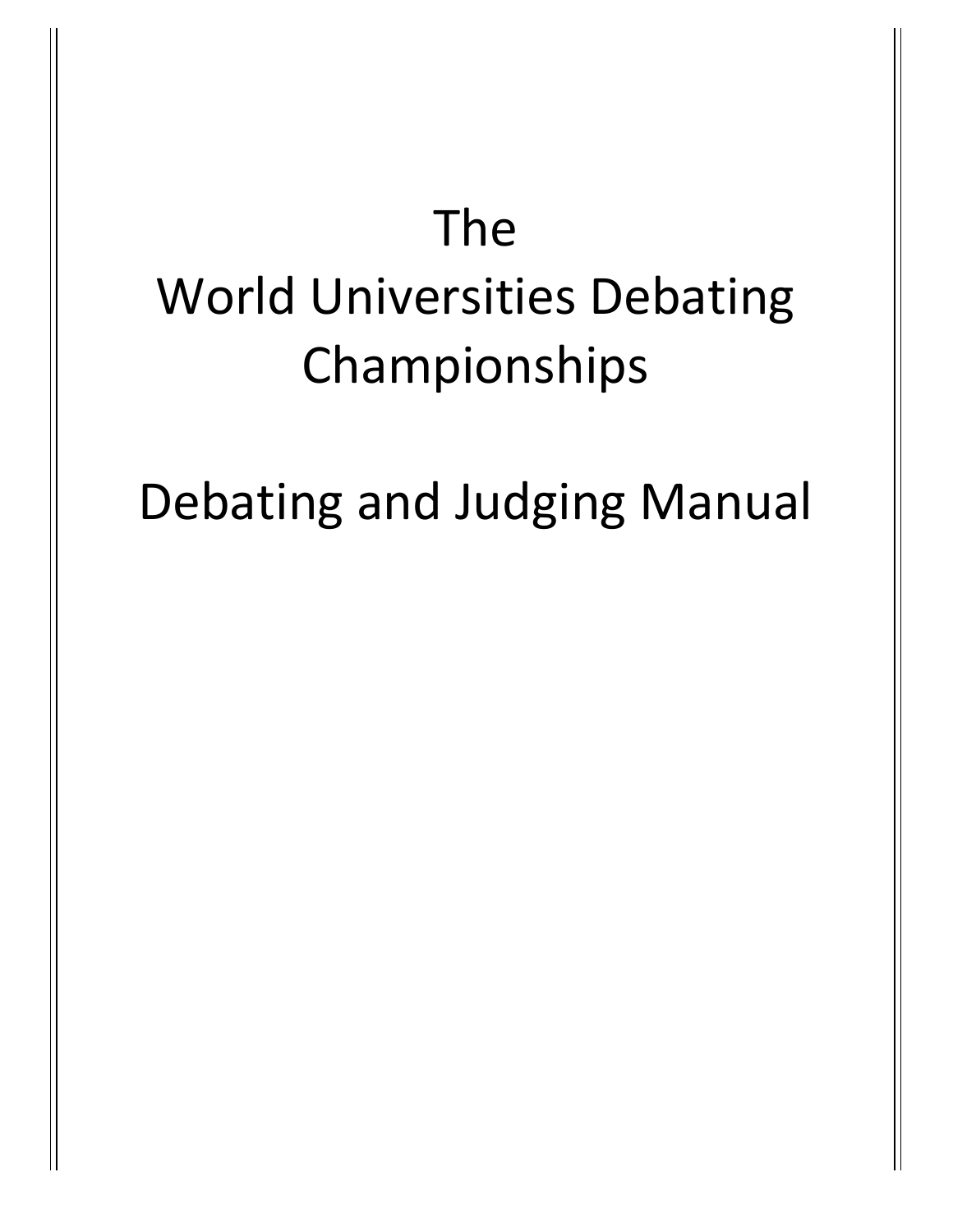# **Table of Contents**

| 1.1 The Basic Format of BP Debating: Four Teams, Eight Speakers 5 |  |
|-------------------------------------------------------------------|--|
|                                                                   |  |
|                                                                   |  |
|                                                                   |  |
|                                                                   |  |
|                                                                   |  |
|                                                                   |  |
|                                                                   |  |
|                                                                   |  |
|                                                                   |  |
|                                                                   |  |
|                                                                   |  |
|                                                                   |  |
|                                                                   |  |
|                                                                   |  |
|                                                                   |  |
|                                                                   |  |
|                                                                   |  |
|                                                                   |  |
|                                                                   |  |
|                                                                   |  |
|                                                                   |  |
|                                                                   |  |
|                                                                   |  |
|                                                                   |  |
|                                                                   |  |
|                                                                   |  |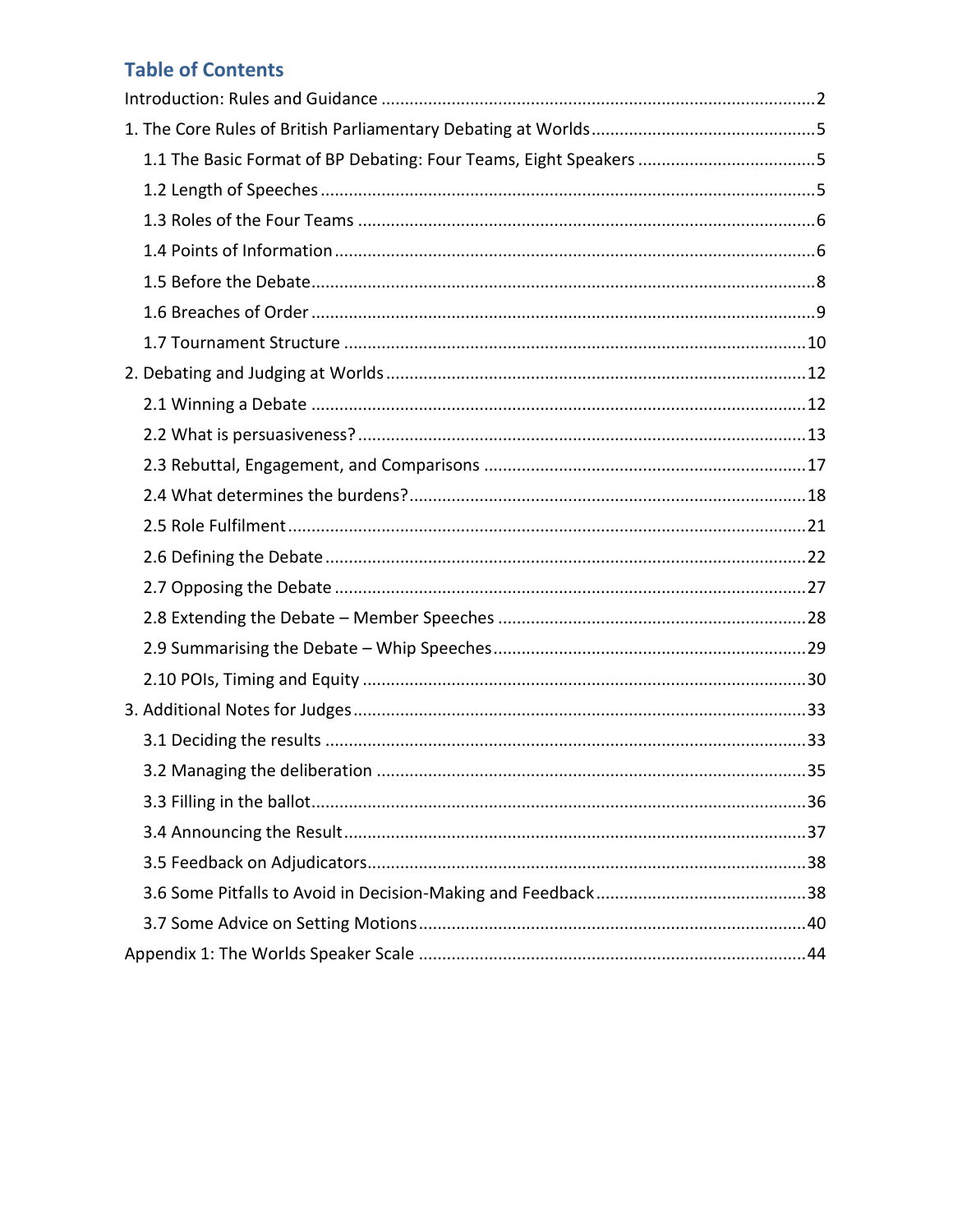This World Universities Debating Championships ('WUDC' or 'Worlds') Debating and Judging Manual was initially compiled in advance of the  $35<sup>th</sup>$  World Championships in Malaysia. In the three and a half decade history of Worlds, there has not been a single authoritative document, beyond the WUDC Constitution, which specifies how debating and judging takes place at the World Championships. This is a problem, making debating less accessible and more confusing by raising the barriers of entry for new institutions who lack long years of experience at Worlds and cannot find a clear go-to document for guidance. It also makes the judging of debates more inconsistent and random – without a clear statement of the shared norms of Worlds debating and judging, judges necessarily rely more on personal intuition and their local debating norms to reach a result. And it makes the competition of debating more unfair: with so much 'insider knowledge' unspecified and uncodified, talented new debaters without expert coaching or experienced peers are at an inescapable disadvantage, because there is no identifiable document which explains the rules and principles which their speeches should follow, and by which they will be judged. The first compilers of this manual (we hope there will be future editors and amenders), think these problems are serious enough to warrant an effort at codification.

That is not to suggest, however, that this manual has been written from scratch. Successive adjudication teams at the World Championships and major regional tournaments have produced an increasingly detailed and helpful set of guidelines, rules, norms, and clarifications to make debating and judging at Worlds more consistent, fair, accessible, and understandable. This manual is much more of an integration of those documents than it is a replacement of them. As such, it has not one author but dozens – and we hope all of them would approve of this effort to integrate what they have produced.

#### **The important bit: Rules and Guidance**

This manual is divided into three chapters. Chapter One explains the fundamental format and operation of debates in the British Parliamentary (BP) format used at Worlds. The main chapter, Chapter Two, explains how judges should evaluate debaters and, consequently, how debaters ought to debate. Chapter Three offers some additional notes for judges, covering issues like how the deliberation process works, speaker marks, giving feedback, some pitfalls to avoid, and so on.

Ultimately, everything in Chapters One and Two of this manual can be divided into two sorts of statement: Rules and Guidance. **Rules** are obligatory requirements of BP debating, most of which are found in the WUDC Constitution – breaching these rules is impermissible, though in many cases the infraction might be small, not especially reprehensible, and easily remedied. Many rules strictly prohibit certain practices: for instance, it is not permitted to offer a POI later than six minutes into a speaker's speech. A very small number of such breaches of the rules – offering a POI after six minutes, speaking for longer than 7 minutes and 30 second, or bringing props into a speech, may require intervention by the Chair of the debate (though ideally swift and minimal intervention) to stop the speaker breaching the rules (the chair may, for example, instruct the maker of a POI or the current speaker to sit down and stop talking). We call these 'breaches of order' – see section 1.6.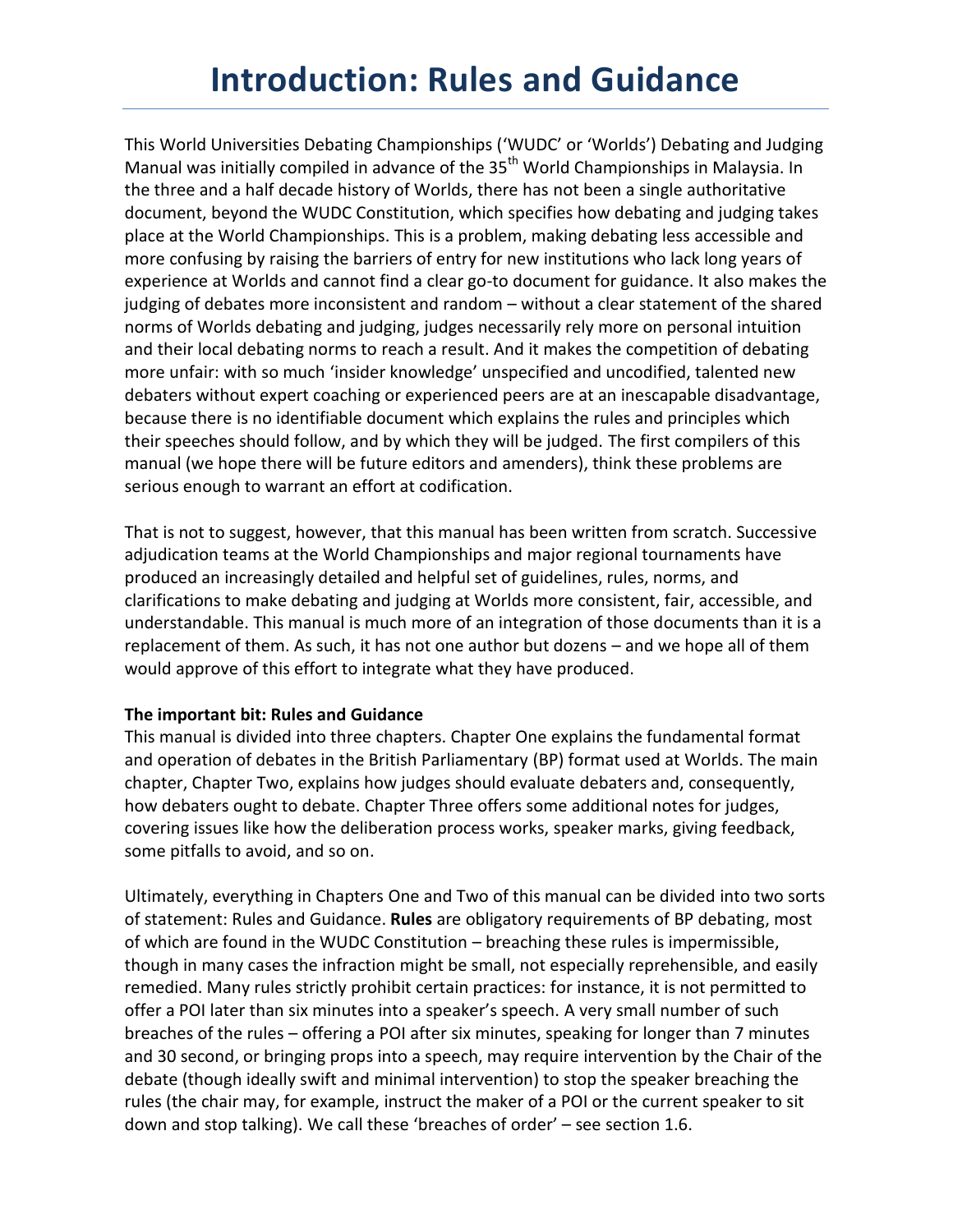Other rules handle how a Chair should assess features of speeches in determining the relative persuasiveness of teams. Many of these are found in their seed form as Constitutional rules, but have been developed by longstanding practice and common acceptance into complexes that have elements of both rules and guidance. Examples include appropriate handling of failures to take POIs, consideration of off-putting stylistic features, and assessment of whether an argument has actually been logically persuasive. Breaches of these rules will rarely if ever require any intervention by a Chair, instead they are considered in the judge's assessment of how persuasive a speaker was when it comes to adjudicating the debate. In other words, the rules specify what can and cannot be done in debaters' efforts to win debates. They are not optional, though in the vast majority of cases violations of them are small mistakes and should be treated as such, rather than being deemed an outrageous attempt to cheat.

But at several points this manual makes statements which are not rules but **guidance** – we have tried to always be explicit it stating that something is guidance rather than a rule**.** Guidance is general advice on how to succeed in debating. For example, it is sensible, if you want to be persuasive, to structure your speech in certain ways: to explicitly label your points, and to use examples from a range of different cases, for instance. But one doesn't need to do any of these things to be persuasive or win a debate, and there is no reason why someone who labels their points should *necessarily* be deemed any more persuasive than someone who doesn't. Explicitly labelling points will usually help a speaker convey their argument to the judges – but there may be other ways to do this or circumstances in which explicit labelling is unnecessary. Guidance thus constitutes general advice from the authors of this manual to debaters or judges – much like the tips or advice a coach would give – which they are free to follow or abandon as they wish. Crucially, a team should never be penalised, in the judging of a debate, for failing to follow any guidance offered in this manual simply "because it's the guidance offered in the manual". Put another way: judges have to judge how persuasive teams are according to the *rules*, not how well the teams follow our *guidance*.

#### **The Future**

We are alert to the danger of people treating any codification of the rules of debating as an attempt at some final definitive 'setting in stone' of how debating works. That is not our intention. We do hope that this manual will continue to be used by future World Championships and will provide a consistent set of rules and guidelines regarding debating and judging. Radically changing the content of the manual every year would undermine any benefit it provides for the debating community. But we assume that this manual should ultimately be an evolving document – one which can be modified by future Worlds Adjudication Cores (the set of designated senior adjudicators responsible for managing judging and motion-setting at the World Championships) in response to new developments, challenges, and shifts in debating norms.

Above all, we hope this manual helps make the World Championships more accessible, fair and, above all, enjoyable for all participants.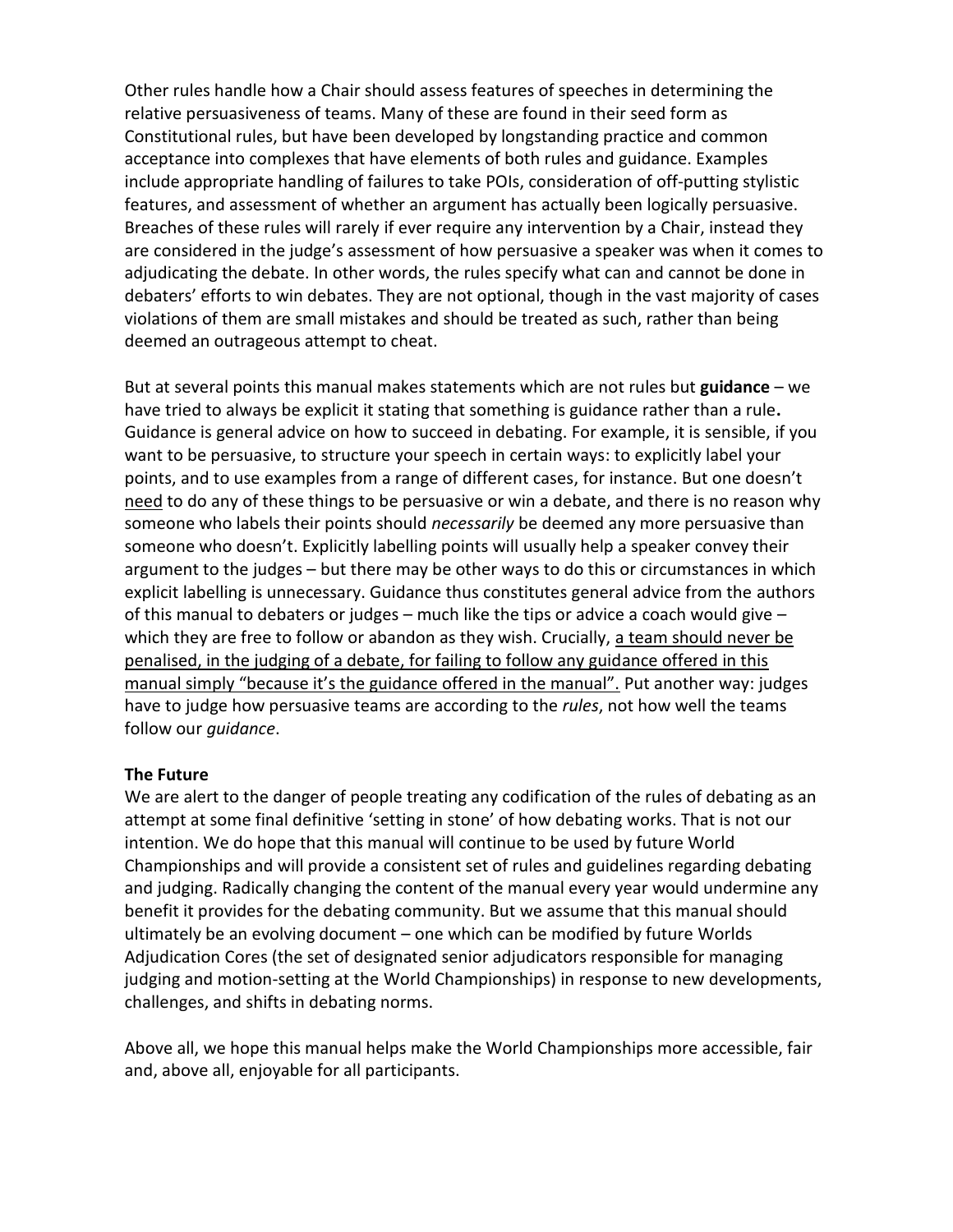#### **Some of the Authors**

#### **The Malaysia Worlds 2015 Adjudication Team**

Shafiq Bazari, Jonathan Leader Maynard, Engin Arıkan, Brett Frazer, Madeline Schultz, Sebastian Templeton, Danique van Koppenhagen

#### **Past Worlds Chief Adjudicators**

Michael Baer, Sam Block, Doug Cochrane, Lucinda David, Harish Natarajan, Sharmila Parmanand

#### **The Manchester EUDC 2013 Adjudication Core**

Shengwu Li, Andrew Tuffin, Joe Roussos, Filip Dobranić, Dessislava Kirova, Omer Nevo

And with thanks to Sam Block, Jonathan Leader Maynard and Alex Worsnip, for their original work on the Worlds Speaker Scale.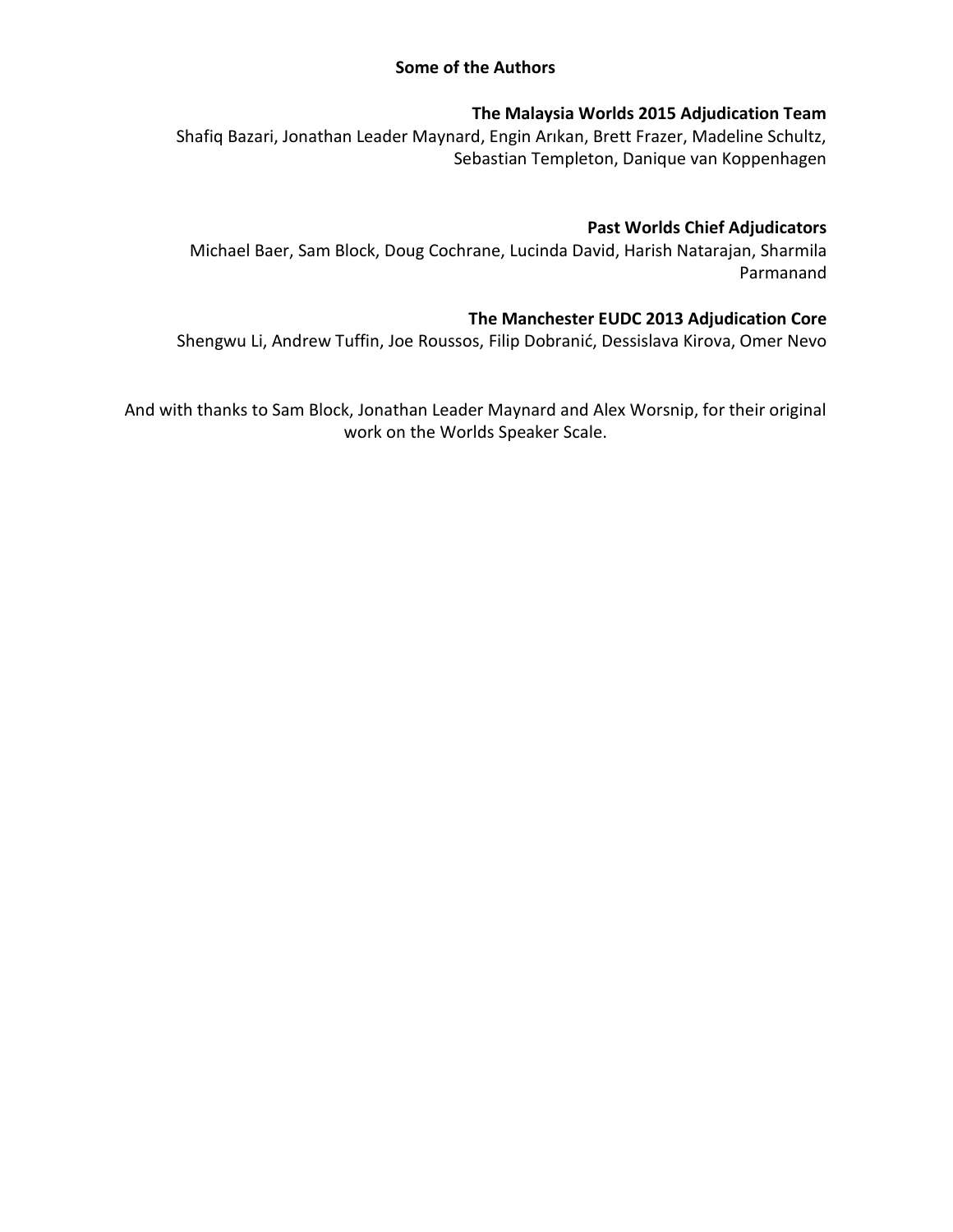# **1. The Core Rules of British Parliamentary Debating at Worlds**

# **1.1 The Basic Format of BP Debating: Four Teams, Eight Speakers**

Each debate will contain four teams, each team consisting of eight speakers.

There are two teams on each side of the debate. On one side are Opening Government (OG) and Closing Government (CG), on the other side are Opening Opposition (OO) and Closing Opposition (CO). The two sides of the debate are sometimes called 'benches' – as in, 'the Government bench' and 'the Opposition bench'. The first two teams in the debate (OG and OO) are sometimes collectively called the 'opening half', whilst the third and fourth teams in the debate (CG and CO) are sometimes collectively called the 'closing half'.

| <b>Government Bench</b>                  | <b>Opposition Bench</b>   |
|------------------------------------------|---------------------------|
| Opening                                  | Opening                   |
| Government (OG)                          | Opposition (OO)           |
| <b>Closing Government</b>                | <b>Closing Opposition</b> |
| (CG)                                     | (CO)                      |
| Fig. $1$ – The four teams in a BP debate |                           |

In the order specified below, speakers from the four teams give their speeches, with each speaker giving one speech:

- 1. First speaker (the 'Prime Minister') from the OG team,
- 2. First speaker (the 'Opposition Leader') from the OO team,
- 3. Second speaker (the 'Deputy Prime Minister') from the OG team,
- 4. Second speaker (the 'Deputy Opposition Leader') from the OO team,
- 5. First speaker (the 'Government Member') from the CG team,
- 6. First speaker (the 'Opposition Member') from the CO team,
- 7. Second speaker (the 'Government Whip') from the CG,
- 8. Second speaker (the 'Opposition Whip') of the CO Team.

The debate is presided over by a 'Chair', a designated individual who oversees the proceedings of the debate, calling on speakers to speak and enforcing the rules. At Worlds, the Chair will usually be one of the judges – the individuals who will ultimately decide the result of the debate. In the Grand Final of the tournament, the Chair might be a designated Master of Ceremonies or another designated individual not judging. Each debate will also usually have a timekeeper, who could be the Chair, another judge, or another individual entirely, who times speakers' speeches.

# **1.2 Length of Speeches**

Speeches should last for 7 minutes. Time signals (usually a bang on the table, ring of a bell, or clap of the hands) will be given by the timekeeper to indicate when 1 minute, 6 minutes and 7 minutes (often indicated by a double clap/bang) have elapsed. Though speakers should ideally finish their speech by 7 minutes, they may legitimately continue to speak in order to finish their sentence or wrap up a conclusion. As a general rule, this shouldn't take more than a further 15 seconds. If a speaker tries to use this leeway to make any additional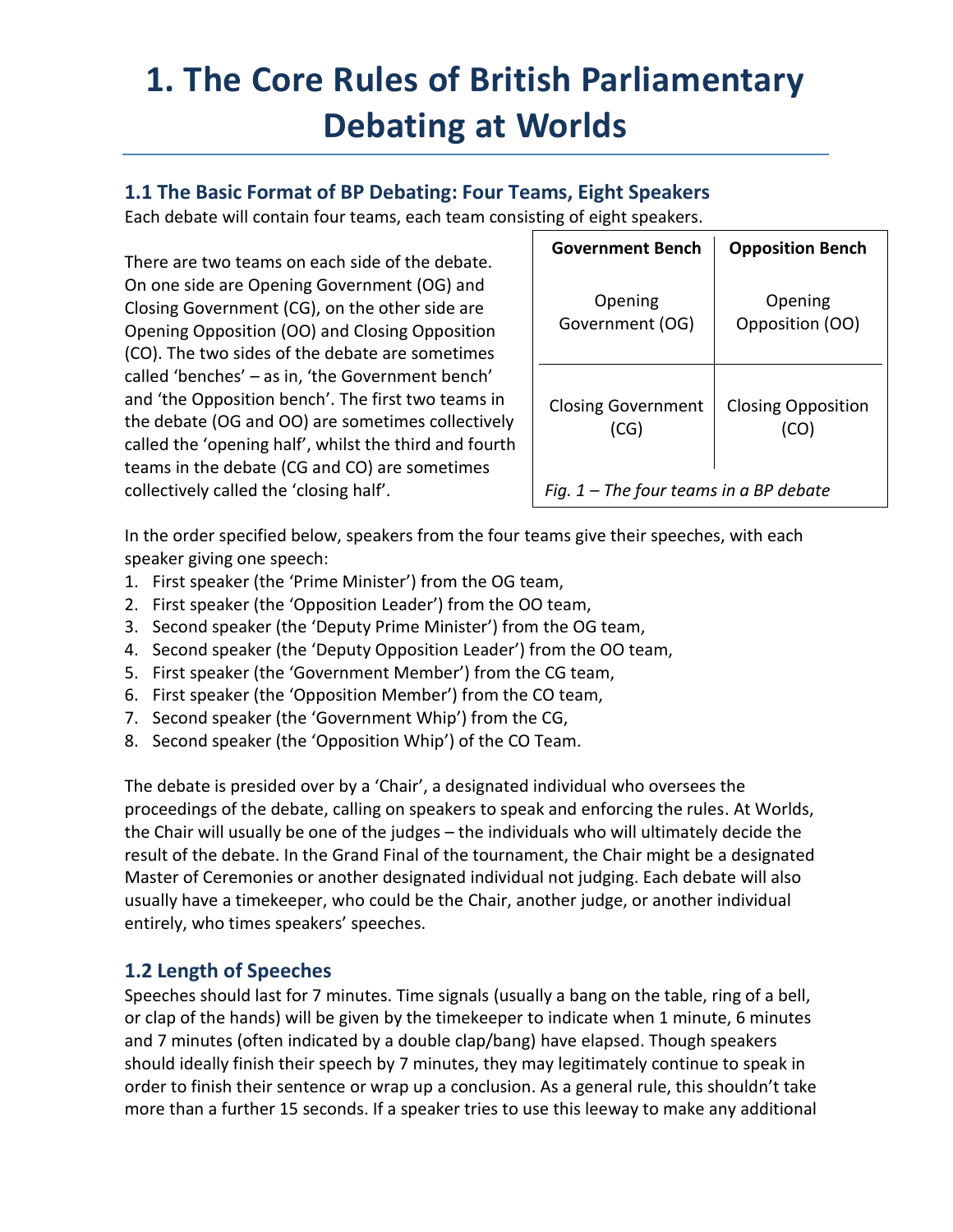points, judges are no longer permitted to take this into account. Beyond 7 minutes and 15 seconds, judges are no longer permitted to take *anything* the speaker says into account. The Chair or timekeeper of the debate may, at their discretion, bang the table or clap three times at 10 second intervals after 7 minutes 15 seconds to remind the speaker that they are now well beyond their time limit. If the speaker continues speaking past 8 minutes (which should never happen), the Chair of the debate should 'call order' (see section 1.6), and instruct the speaker to sit down.

# **1.3 Roles of the Four Teams**

Each team has a role to play in the debate, and the speakers from that team should attempt to fulfil that role effectively:

- (i) OG should define the motion, advance arguments in favour of their side, and rebut arguments made by teams on the Opposition side of the table.
- (ii) OO should rebut OG's case (i.e. the general set of arguments they have offered) and advance constructive arguments as to why their side of the table should win the debate.
- (iii) CG must provide further arguments and analysis in favour of the motion, which are consistent with, but distinct from, the substantive material advanced by OG, as well as refuting the analysis of the Opposition teams. The Government Whip must summarise the debate as a whole on behalf of the Government bench, and should not add new arguments.
- (iv) CO must provide further arguments against the motion, which are consistent with, but different from, the arguments advanced by OO, as well as rebutting arguments made by the Government teams. The Opposition Whip must summarise the debate as a whole on behalf of the Opposition bench, and must not add new arguments.

More detail on these roles can be found in Chapter 2.

# **1.4 Points of Information**

The first and last minute of each speech is known as 'protected time', during which no Points of Information (POIs) may be offered to the speaker who is making their speech. During the intervening 5 minutes (i.e. between 01:00 and 06:00) points of information may be offered.

A POI is a formalised interjection from any speaker on the opposite side of the table to the speaker who has the floor. A POI may last up to 15 seconds. It can take the form of a comment or a question to the speaker who has the floor. It is up to the speaker who has the floor to decide which POIs to accept (i.e. allow to be made) or reject (i.e. not allowed to be made). Each speaker should accept at least one POI, and ideally accept two (they may accept more if they wish, though this is not generally advisable). To offer a POI a speaker should stand and say "point of information", "on that point", "sir" or "madam". They should not offer a POI by uttering anything which reveals the content of the POI before it has been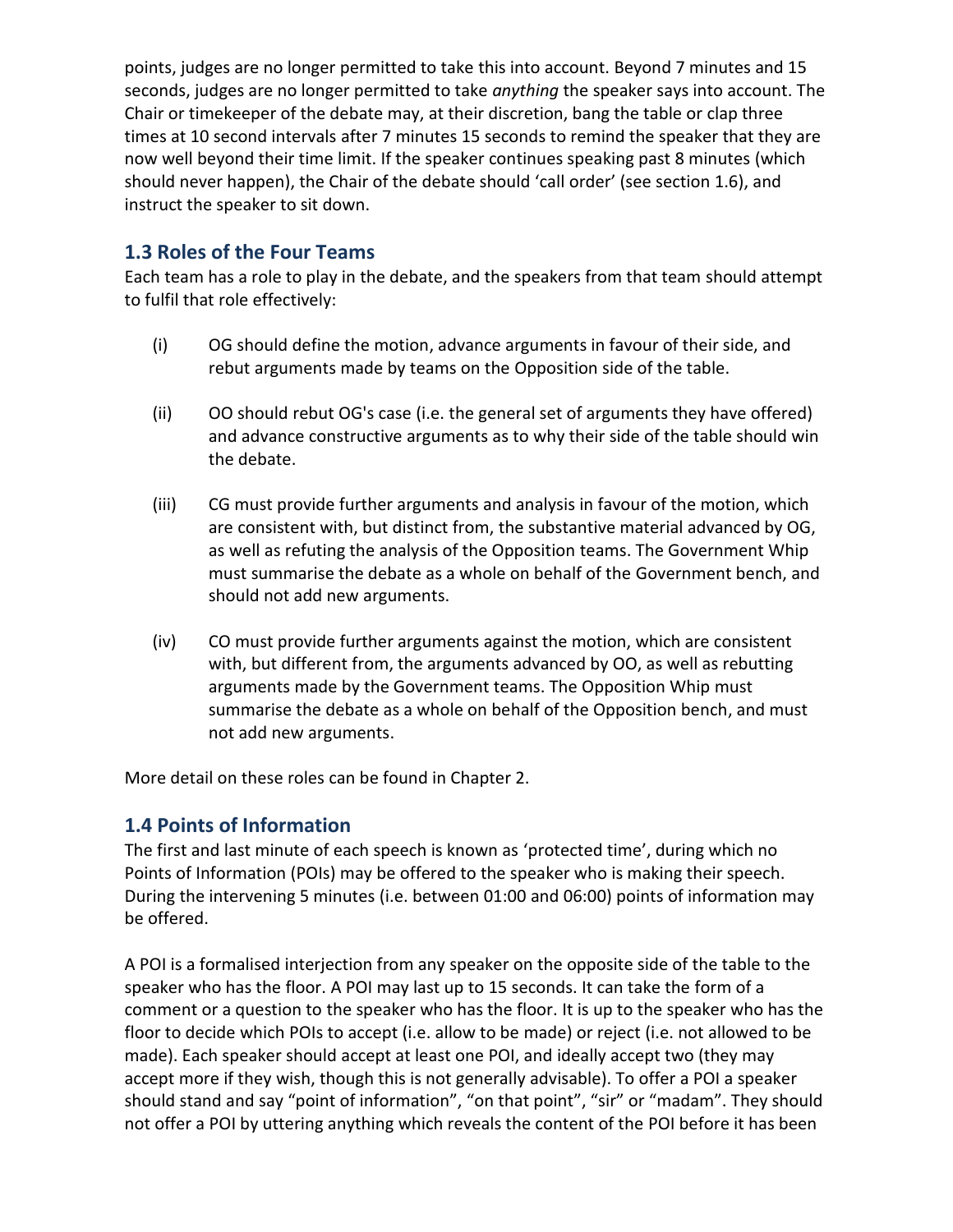accepted (by saying, for example "on the law" or "not at all!"). If the POI offered is refused, the speaker who offered it should sit down immediately.

POIs may not be offered after the 6 minute mark in a speaker's speech, and at 6 minutes all speakers currently standing (to indicate that they have offered a POI) should sit down. It is acceptable for a POI which was offered and accepted before the 6 minute mark to continue to be made past the 6 minute mark – it should continue until the debater offering it has been cut off or concluded their POI. It is also acceptable for a POI offered before 6 minutes to be accepted by a speaker dead on the 6 minute mark and then be made – the speaker getting their acceptance of the POI in just as the debater offering the POI is sitting down, in other words. Once all speakers are sitting, though, there are no POIs currently being offered and no more may be offered or accepted since the clock has passed 6 minutes.

*Cutting Off:* Interrupting a debater who is giving a POI is known as 'cutting off'. A speaker may legitimately cut off a POI after 15 seconds and resume their own speech – ideally by addressing the POI offered to them. Speakers should not cut off a debater who is giving a POI before 15 seconds has elapsed, unless the question being asked is fully clear at that point. Chairs should consider, in assessing a speaker who has cut off a POI prior to 15 seconds, whether the speaker has properly engaged with the point of the POI. One factor in assessing this may be whether the speaker asking the POI has at this point expressed a complete question and is attempting to include a second, separate, question in that time. Regardless, whenever a debater delivering a POI is cut off (rightly or wrongly) they must stop speaking, and sit down. Obviously if a debater giving a POI finishes their POI in under 15 seconds, a speaker is not cutting them off when they then resume their speech.

*Barracking/Badgering*: After a POI has been offered to a speaker and rejected by them, another POI should not be offered within the next ten seconds by any debater. Persistently breaching this rule, i.e. continuously offering points of information to a speaker in quick succession, is known as barracking or badgering. This is not permitted, as it is disruptive to the debate and unfair to the speaker.

*Points of Clarification*: Debaters sometimes offer points of information with the phrase "point of clarification", usually to the Prime Minister's speech, to indicate that they wish to ask a question about how the Prime Minister is setting up the debate, rather than make an argument against their case. This is permitted – but points of clarification otherwise function entirely as any other point of information. Speakers are not obliged to take a POI just because it was labelled as a point of clarification. Taking a point of clarification does 'count' as taking a POI – because it is a POI. Points of clarification have no special status in the rules whatsoever, speakers offering a POI are simply allow to use the label "point of clarification" when offering their POI.

POIs do not initiate a dialogue. Once the POI has been made/cut off, the debater making it sits down. They must offer a new POI if they wish to interrupt the current speaker again.

The choice of which team(s) the speaker chooses to take a POI from should be integrated into the judge's consideration of whether or not a speaker has engaged well with other teams. This judgement is also likely to be affected by how active teams were in offering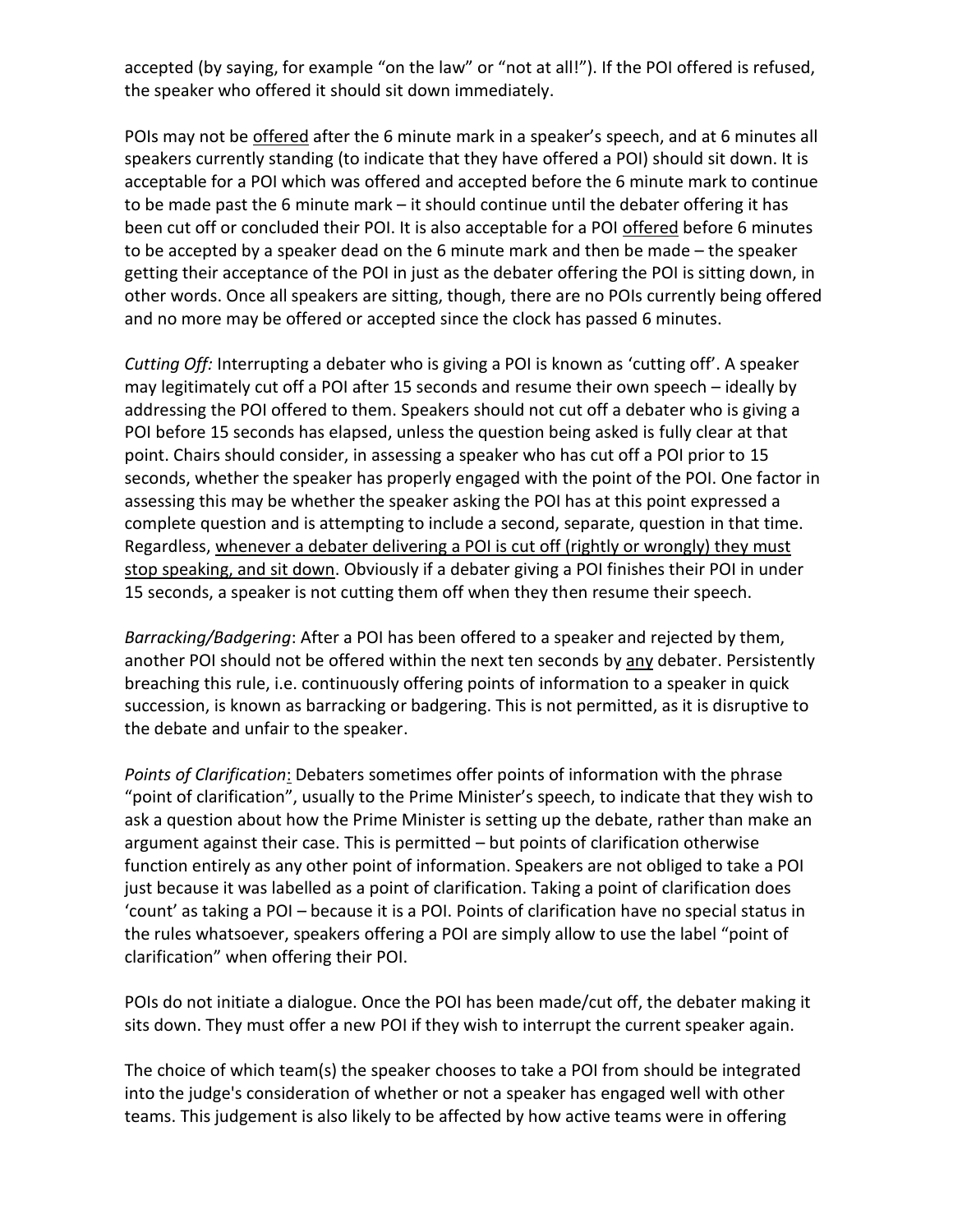POIs. If, for example, the OG team offers a CO speaker plenty of POIs, which are continuously refused, and then CG, who have not offered any POIs, offer one some minutes into the CO speaker's speech, and it is accepted, this may be symptomatic of CO trying to ignore or 'shut out' OG. This does not suggest a confident willingness to engage with their arguments. Speakers may not demand that certain speakers or teams stop offering POIs – all debaters have the right, throughout the debate, to offer POIs to speakers from the other side.

N.B. If a speaker does not take a POI but was not offered more than one or two POIs, particularly later in their speech, this will not usually reflect negatively on their engagement with other teams and as such should not normally be penalised. A speaker in such circumstances may explicitly ask for a POI, and doing so will demonstrate a willingness to engage with arguments even if no POI is subsequently offered.

# **1.5 Before the Debate**

 $\overline{a}$ 

*The Motion:* Each round has a specific topic, known as the 'motion'. The motions are set by a team of senior judges at the tournament known as the 'Adjudication Core' (or sometimes 'AdjCore' for short)*.* The Adjudication Core will announce the motion for each round of debates, along with the 'draw' (showing all the rooms in the tournament and the positions in which each team in the competition will be debating in each room) to all participants 15 minutes before the debates begin. If debaters are uncertain about the *literal meaning* of a word in the motion, they may ask a member of the Adjudication Core to define it for them. They may not ask anyone other than a member of the Adjudication Core to explain any words in the motion. They may also not ask for any further assistance from the Adjudication Core beyond a simple definition of the word they are unfamiliar with.

*Preparation Time:* Judges should call debaters into the debate room 15 minutes after the motion is announced. During these 15 minutes teams should prepare their speeches. Teams may only prepare in their teams – i.e. the two speakers in a team must confer solely with each other while preparing. Receiving assistance from anyone else during prep time, such as coaches, other members from their institutions, or anyone else, is strictly prohibited – teams spotted doing this should be reported, and may be penalised by disqualification from the tournament. Teams may not use any electronic devices to aid them in their preparation, with the exception of stopwatches (the use of mobile phones is allowed only insofar as the phone is used as a stopwatch) and electronic (off-line) dictionaries – unless they receive authorisation in advance from the Adjudication Core due to special circumstances. $1$ 

 $<sup>1</sup>$  We hope that no team at Worlds breaches these strict prohibitions. However, if you are a debater, and you</sup> witness another debater preparing with someone other than their partner or illegitimately using electronic devices, you should report this to a member of the Adjudication Core, or if they are not available, to any Chair judge or, if no Chair judges can be found, to any other judge. A judge informed about this should try to visually confirm that the team in question is indeed illegitimately preparing with outside assistance/illegitimately using electronic devices (ideally, they should also get another judge to witness this). They should then ask the team to provide their team name, and explain that preparing with someone other than your partner/using electronic devices for purposes other than timing or as an electronic dictionary is strictly prohibited. They should then (either immediately or after that round of debates is completed) inform a member of the Adjudication Core about the issue.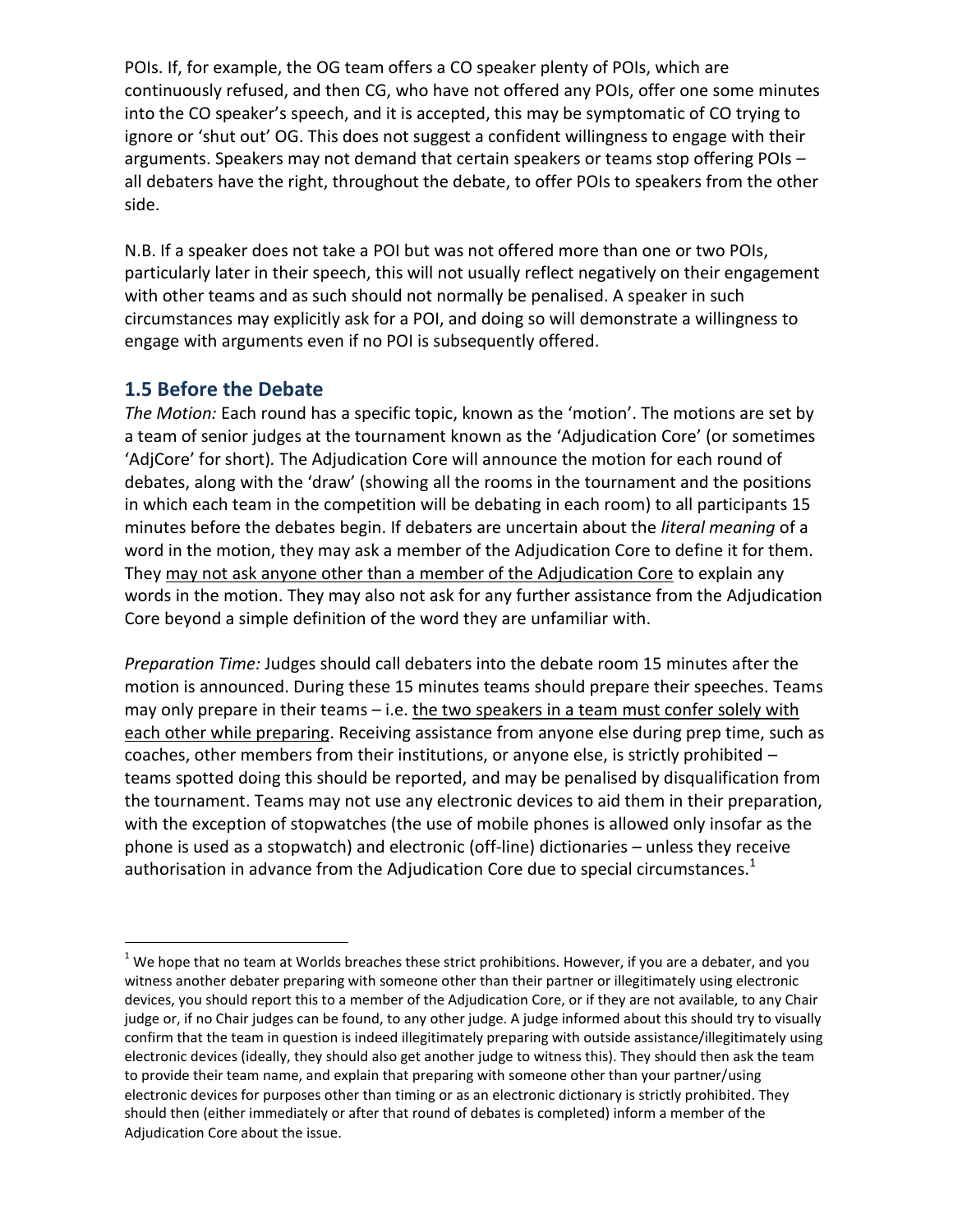Teams must be ready to enter the debate room once the 15 minutes has elapsed. Late teams risk being replaced by a 'swing team' (a special *ad hoc* team created to replace them, which is not a fully participating team at the tournament), which will be summoned if they are not ready to enter the debate room after 15 minutes of preparation time. If the summoned swing team has reached the debate room, and the debate has begun, before the actual team has arrived, then the actual team will not be allowed to participate in the round, and will score zero points for that round.

*Iron-manning:* Occasionally, a speaker may fall ill or otherwise be unable to speak in a debate even though their partner is able to debate. In such circumstances, at the discretion of the Adjudication Core, the available speaker may still be allowed to participate in the debate on their own, giving both their team's speeches – this minimises the disruption to the tournament (and the available speaker) caused by one speaker being unavailable. This is known as 'iron-manning'. From the perspective of other teams in the debate, and the judging panel, this team of one speaker giving both speeches functions just like a normal team – they may receive any rank in the debate from first to fourth, and will receive two speaker marks, one for each speech, and other teams in the debate will be awarded the other ranks as normal. In the 'tab' (the tabulated results for the tournament, maintained round on round and used to determine the break), however, the iron-manning team will receive zero team points, the absent speaker will receive zero speaker points, and the ironmanning speaker will receive a single speaker score, the higher of the two speeches they gave.

# **1.6 Breaches of Order**

For the debate to be able to proceed properly, and for all speakers to have a fair chance to deliver their speeches, all debaters (and anyone else in the debate room) are required to refrain from disrupting the debate. Any of the following activities are considered to be disrupting the debate:

- talking beyond eight minutes
- barracking/badgering
- when not delivering a speech or a POI, talking in an audible volume or otherwise generating distracting noise
- engaging in other highly distracting behaviour
- offering POIs in any way other than those described in section 1.4
- using props (any physical object, diagram, etc.)
- continuing to offer a POI after being cut off by the speaker speaking or by the Chair.

These are not only breaches of the rules and/or appropriate debate conduct as it is commonly understood but are also breaches of *order*. Unlike other breaches of the rules (which simply damage a team's chance of getting a good result in the debate), breaches of order should be enforced by the Chair of the debate by *calling order.*

*Calling Order:* When the Chair of a debate utters "order", it is a demand that all speakers immediately cease any of the breaches of order listed above. This should not happen often. Provided debaters adhere to the call to order, no further action is taken. A Chair should never call order for a breach of the rules which is not a breach of order.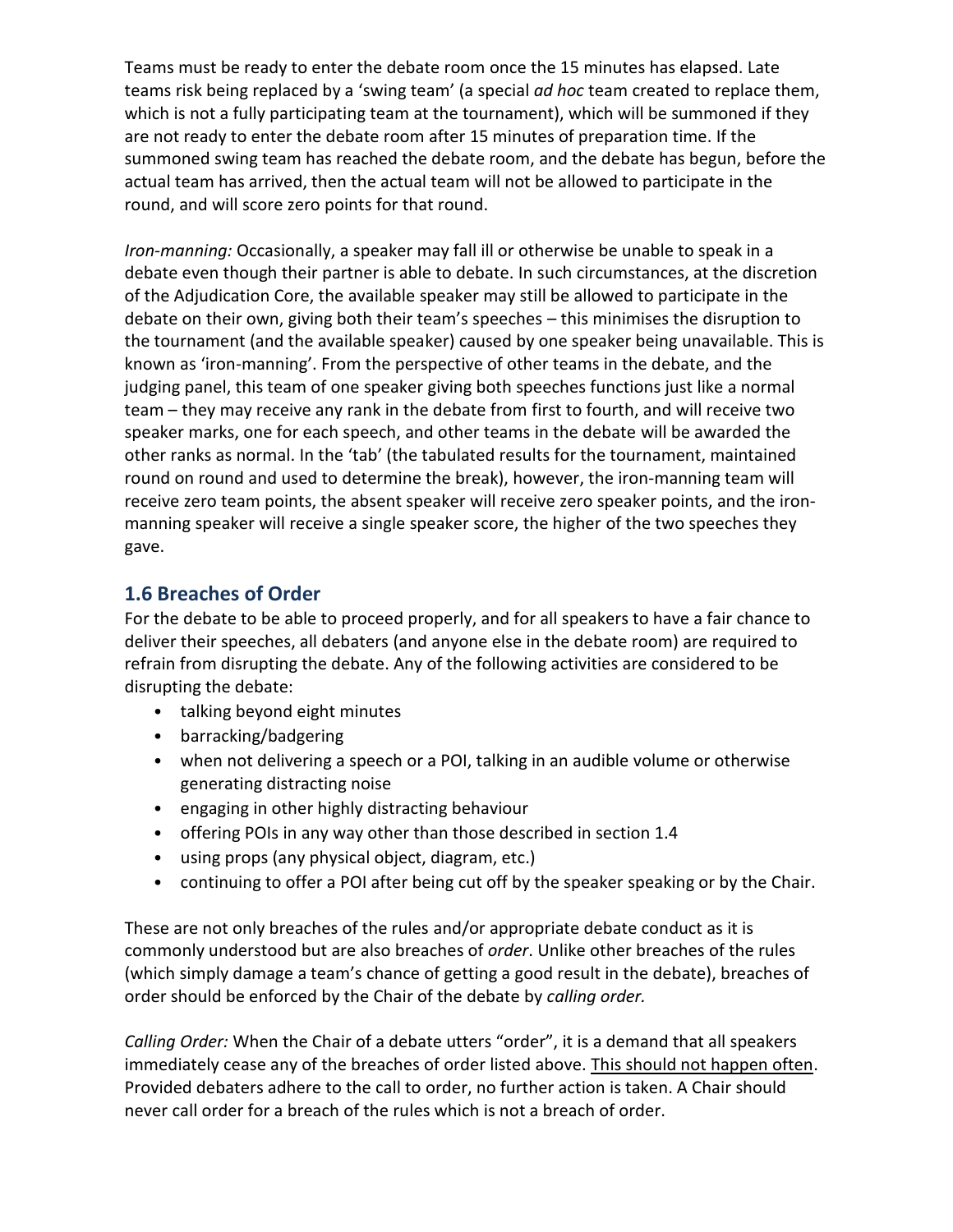*Stopping the Clock:* In exceptional circumstances, the Chair is entitled to clearly say "stop the clock"; in which case the current speaker should immediately halt their speech, and the timekeeper of the debate should pause the stopwatch being used to time speeches. This measure should only be used in response to severe obstacles to the debate proceeding which need to be addressed urgently and cannot wait for the current speaker to finish their speech – for example, one of the debaters or judges fainting or suffering a medical emergency; or a severe and persistent disruption to the debate, such as a constantly heckling audience member, a technical failure in sound equipment that might be being used in the debate, and so forth. In any such instance, the key objective of stopping the clock is to protect the welfare of all those involved in the debate, and to allow the obstacle to the debate proceeding to be dealt with as swiftly as possible (this may involve abandoning the use of any sound or recording equipment, having someone take an ill debater for medical attention, removing an unruly audience member from the room, and so forth). This will only very rarely be necessary in response to a breach of order, and is more commonly required due to an external interruption to the debate. Once this has been done, the Chair should check that the speaker is ready to resume the speech, call for the clock to be restarted, and allow the speaker to continue their speech from the point at which the clock was stopped.

# **1.7 Tournament Structure**

The World Universities Debating Championship is structured in two halves (see the diagram below). The larger bulk of the tournament, usually taking place over the tournament's first three days, consists of a number of preliminary rounds (often termed 'in-rounds') in which all debaters at the tournament take part – historically there have been nine such in-rounds. Most of these rounds are 'open', meaning that teams find out the results of the debate, and

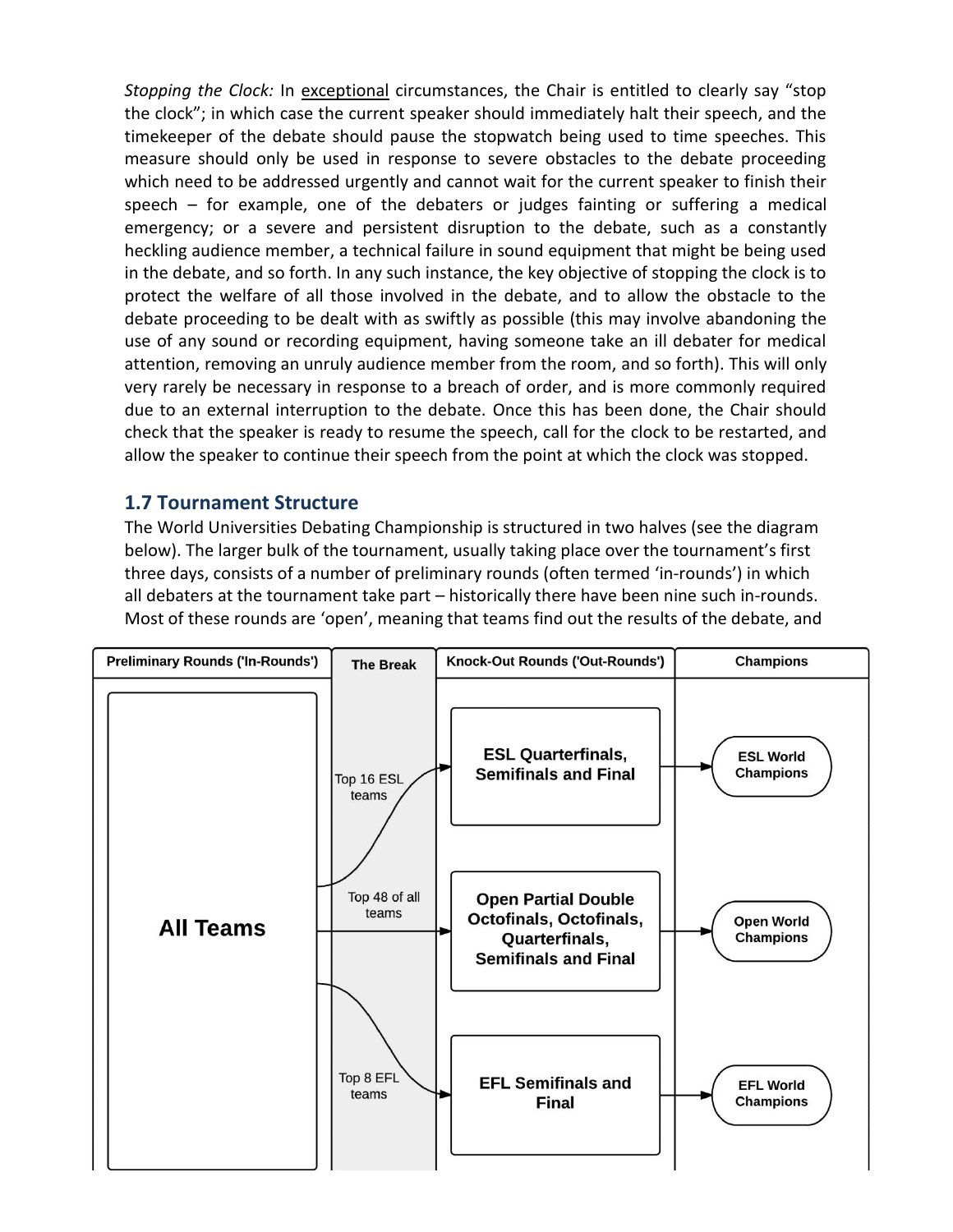receive feedback from judges, at the end of each round. The final few rounds, however, are 'closed' – results and feedback are not immediately given to speakers, but can be obtained from judges once the 'break' (see below) has been announced. $2$ 

After the in-rounds, the best performing teams in the tournament advance to a final set of knock-out rounds (often termed 'out-rounds') whilst the remaining teams do not – this process is known as 'the break'. Teams are ranked in order according to the total 'team points' they have accumulated over the in-rounds (3 points for each first placed finish in a debate, 2 points for a second placed finish, 1 point for a third, and 0 points for a fourth), with teams tied on total team points ranked according to their total 'speaker points' (a mark out of 100 each speaker on the team receives for their speech in each room). At current Worlds, 48 teams progress through to the 'Open Break' (for which any team at the tournament is eligible), usually 16 teams progress through to the 'ESL Break' (for which only teams with two ESL or EFL speakers are eligible) and usually eight teams progress through to the 'EFL Break' (for which only teams with two EFL speakers are eligible).<sup>3</sup> A team that makes the Open Break may not also participate in the ESL or EFL Breaks, and a team in the ESL Break may not also participate in the EFL Break. Those teams that make it into the three breaks then participate in three separate knock-out draws, progressing towards an Open Final, ESL Final and EFL Final, the winner of which becomes the World Champion in that category.

 $\overline{a}$ 

 $2$  This postponement in giving the results ensures that teams do not arrive at the break with sure knowledge of

whether they will advance to the knock-out stages or not.<br><sup>3</sup> This is assuming that the constitutional requirements for these breaks are met – the WUDC Constitution requires a minimum number of ESL and EFL eligible teams participate in the tournament for each stage of ESL or EFL finals to be included. If, for example, a smaller number of ESL teams are present, the ESL break may only be to Semifinals (eight teams); if a larger number are present, the break may be expanded to include Octofinals (32 teams).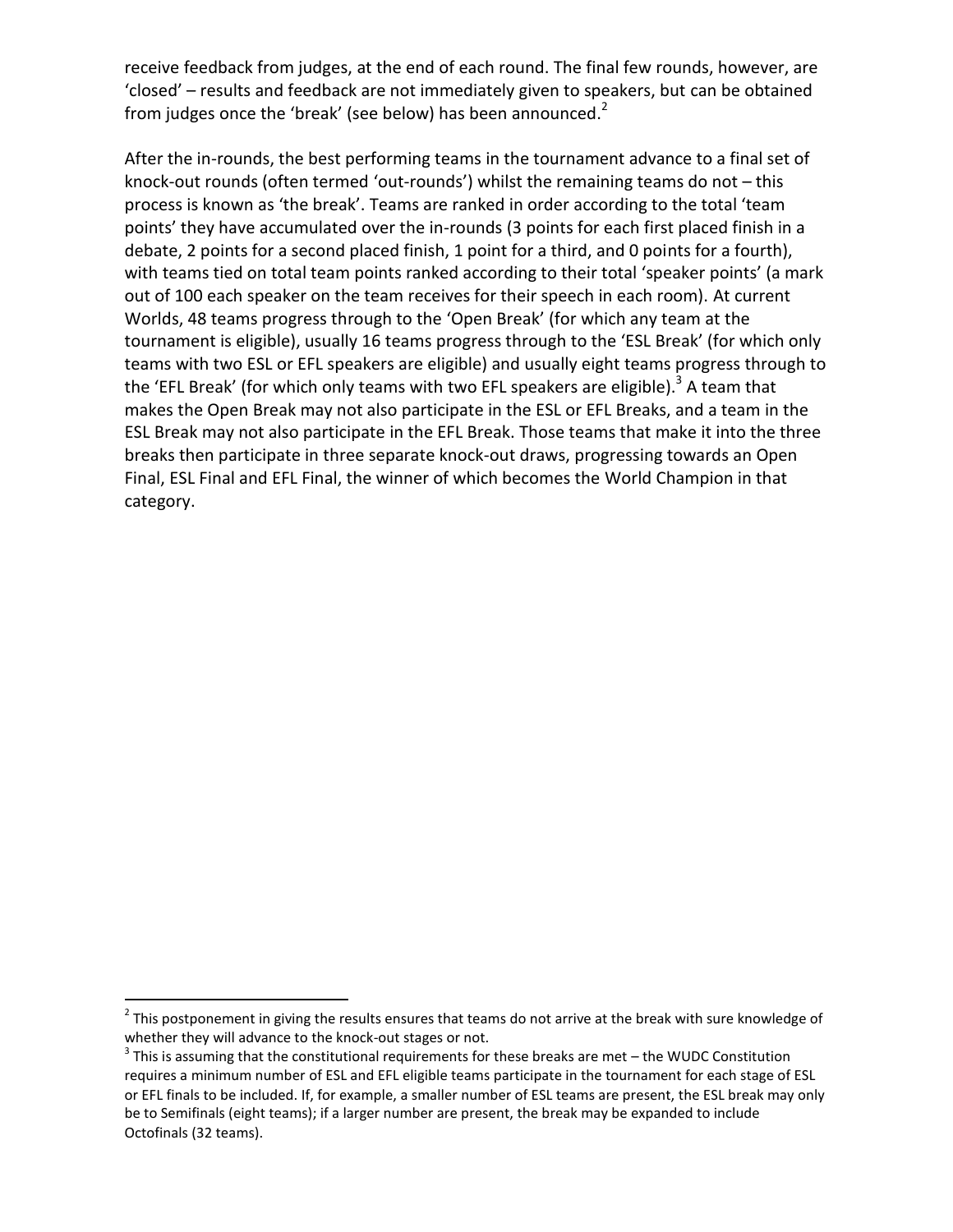# **2.1 Winning a Debate**

Teams in a debate are all aiming to win the debate. For both debaters and judges, the central statement on how teams win debates is as follows:

### **Teams win debates by being** *persuasive* **with respect to the** *burdens* **their side of the debate is attempting to prove, within the** *constraints* **set by the rules of British Parliamentary Debating.**

There are two important comments to make about this central statement:

- (i) One could stand up in a debate and be persuasive about anything, but this will not help to win a debate unless it is relevant to the burdens teams are seeking to prove.
- (ii) The rules of debating constrain legitimate ways to be persuasive. For example, in the absence of rules, the Opposition Whip could often be very persuasive by introducing entirely new arguments, but the rules prohibit this. As such, elements of a speech can only help a team win a round if they are both persuasive and within the rules.

#### **Judging who wins as the 'ordinary intelligent voter'**

In most walks of life, persuasiveness is highly subjective – the degree to which we are persuaded by something reflects our existing beliefs, our personal aesthetic or stylistic preferences, our particular interests, and so forth. It would be problematic if debating was judged so subjectively – outcomes would hinge as much on whom the judges were as on the debaters' performance, with one side of the debate becoming much harder to win from because the judges were predisposed to disagree with it.

Consequently, as far as is humanly possible, judges assess the persuasiveness of speeches according to a set of shared judging criteria, rather than according to their own views about the subject matter. In particular, judges are asked to conceive of themselves as if they were a hypothetical 'ordinary intelligent voter' (sometimes also termed 'average reasonable person' or 'informed global citizen'). This hypothetical ordinary intelligent voter doesn't have pre-formed views on the topic of the debate and isn't convinced by sophistry, deception or logical fallacies. They are well informed about political and social affairs but lack specialist knowledge. They are open-minded and concerned to decide how to vote – they are thus willing to be convinced by the debaters who provide the most compelling case for or against a certain policy. They are intelligent to the point of being able to understand and assess contrasting arguments (including sophisticated arguments), that are presented to them; but they keep themselves constrained to the material presented unless it patently contradicts common knowledge or is otherwise wildly implausible.

As can perhaps already be intuited from the above paragraph, the ordinary intelligent voter is quite unlike most, or perhaps any, real world people. But the concept of the 'ordinary intelligent voter' is a useful way of revealing a set of important characteristics that judges should aspire to in order to ensure that all teams receive a fair hearing in any debate. As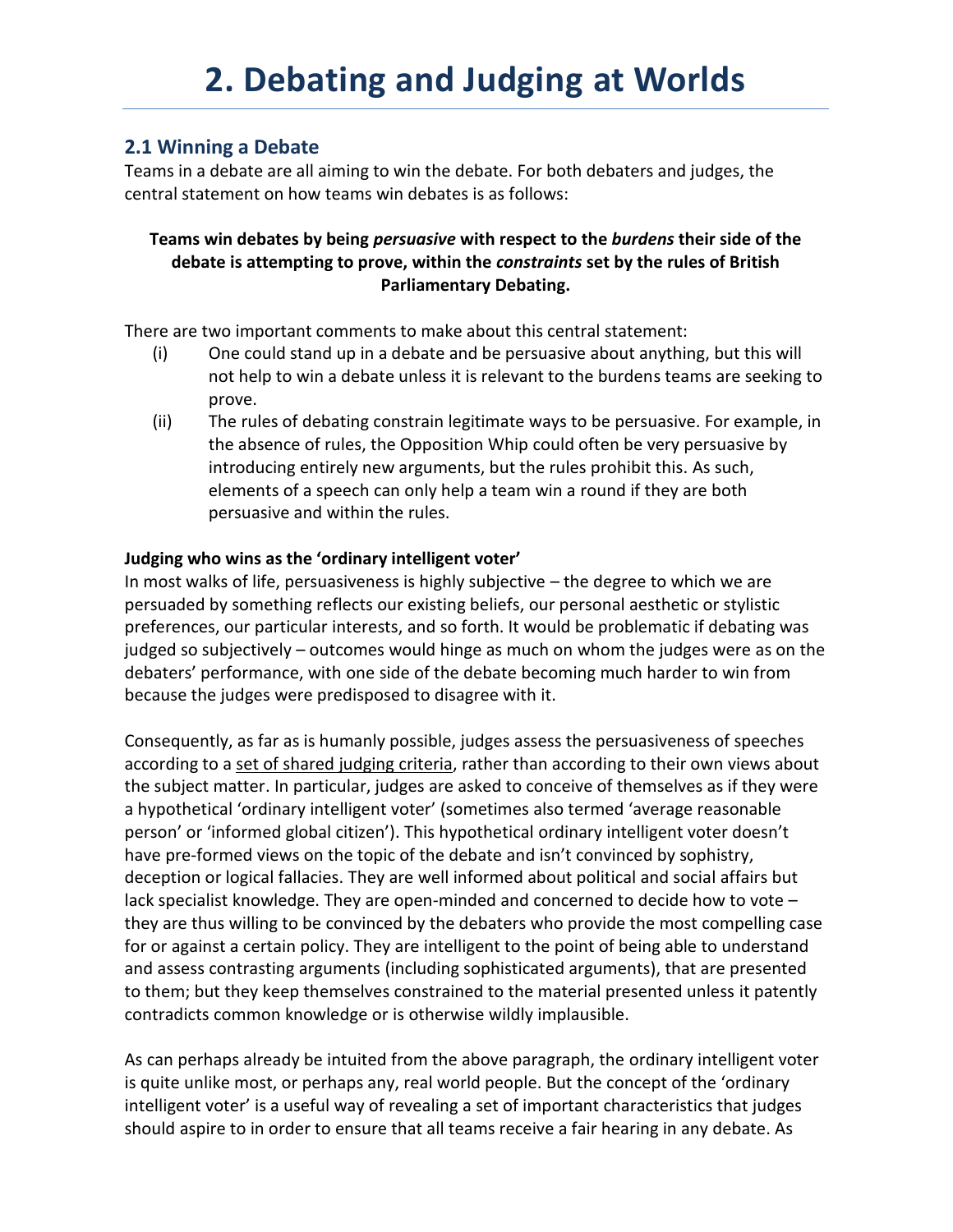such, the term ordinary intelligent voter will be used as a shorthand in this manual, to describe the expectation that judges should:

- avoid utilising personal knowledge that they have of the topic, unless they concern knowledge that could reasonably be assumed to be held by someone of decent intellect and active news-media consumption (e.g.: "Syria is in the Middle East" or "Russia is a major oil producer" is clearly acceptable knowledge, but the details of Iraqi government troop movements is unlikely to be);
- give little credit to appeals merely to emotion or authority, except where these have rational influence on an argument;
- avoid presuming a geographic, cultural, national, ethnic or other background when assessing arguments;
- avoid preferencing arguments or styles of speaking that match personal preferences;
- assess the merits of a proposed policy, solution or problem separate from any personal perspectives in relation to it.

Thinking as the ordinary intelligent voter does not absolve us from our responsibilities to actually judge the debate – to evaluate the logical flow of arguments, determine the extent to which teams have seemed to win them, and ensure that they have done so within the rules. We should not say "while that was clearly irrational rabble-rousing, the ordinary intelligent voter would have fallen for it". This not only leads to irrational conclusions, but also, generally, overestimates how much cleverer we are than an ordinary intelligent voter.

We emphasise that a key reason for judges to imagine themselves as the ordinary intelligent voter is to avoid relying on their subjective *tastes* as well as their subjective *beliefs*. Many of us debate a lot, and we develop aesthetic preferences about speaking as well as in-jokes and references which we find terribly funny. This is natural, but distracts somewhat from debating. As voters we are much less likely to credit policies for being advocated in a "sophisticated" or "funny" way. Judges should remember that they are not aiming to evaluate who was cleverest, neatest or funniest, but who best used their cleverness, neatness and funniness to persuade us that the policy was a good or a bad idea. The best way to do that is for judges to simply address themselves towards debates as if there are real policies or controversies at stake and then see who best persuades them that the motion should or shouldn't be supported.

# **2.2 What is persuasiveness?**

Judges judge debates by assessing, without prejudice, which team in the debate was most persuasive. The persuasiveness of an argument, in BP debating, is rooted in the number of plausible reasons that are offered to show that it is true and important (which we term 'analysis' or 'matter'), and the clarity and rhetorical power with which these reasons are explained (which we term 'style' or 'manner').

It is crucial to understand that in BP debating, analysis and style are not separate criteria on which an argument is assessed. In particular, BP debating does not consider it possible for an argument to be persuasive *merely* because it was stylish*.* There is nothing persuasive in speaking a sentence clearly and powerfully if that sentence is not in fact a reason for an argument. And equally, reasons for an argument that cannot be understood by a judge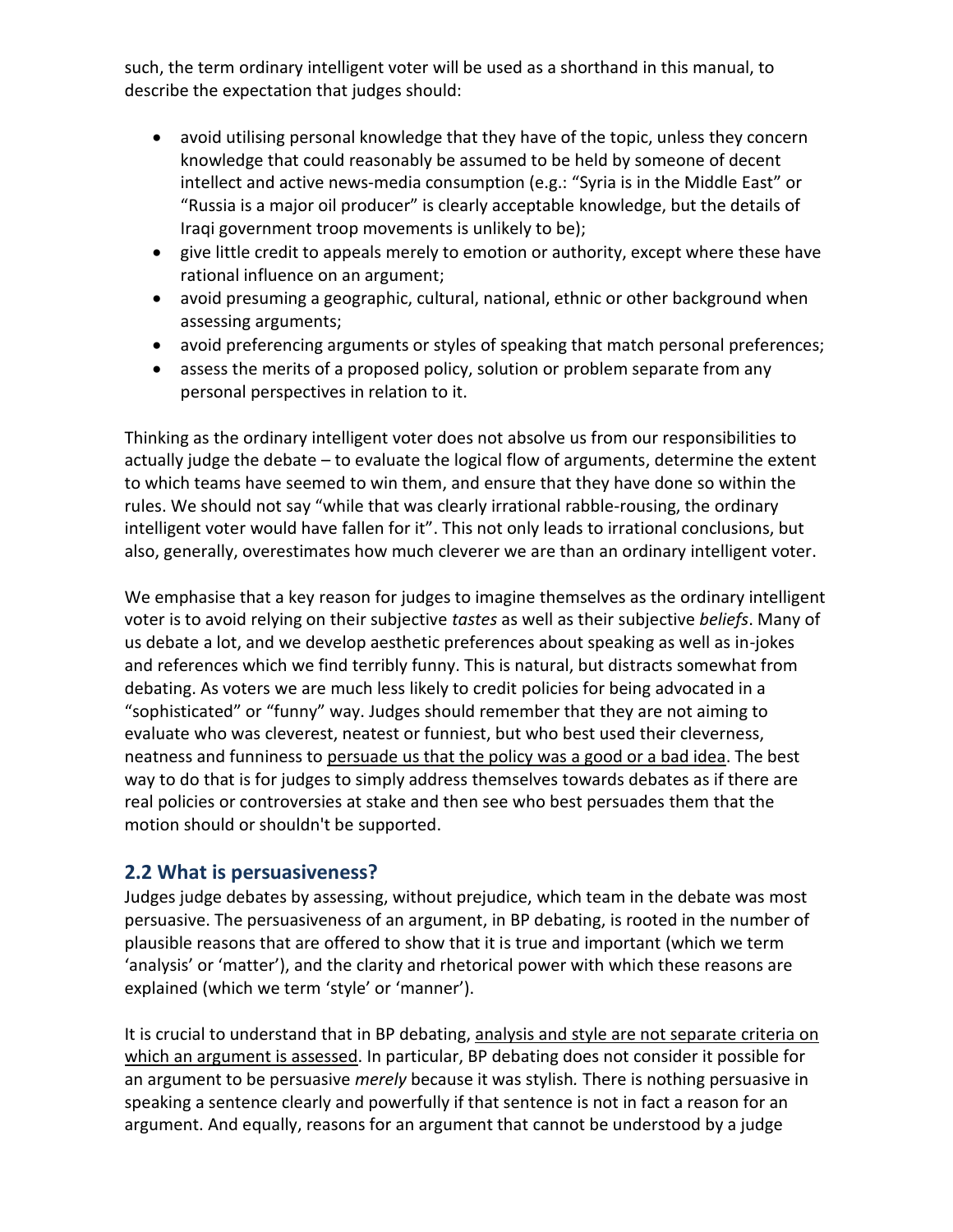cannot persuade them. Good style is about conveying a speaker's analysis of arguments effectively to the judges. Style and analysis thus do not independently generate persuasiveness, but describe the necessary collective elements that make an argument persuasive. The fact that we discuss them, below, in separate sections should not detract from this.

#### **Analysis**

The analysis behind an argument consists of the reasons offered in support of it. Reasons can support arguments in a number of different ways, none of which is, in itself, "better" or "more important". Reasons might:

- logically explain why an argument is true
- present empirical evidence for an argument
- describe causally why a certain outcome will come about
- identify widely shared moral intuitions in favour of an argument
- expose a damaging logical implication of a contrasting argument

• identify an emotive response that encourages us to care about a certain outcome or do various other things that encourage the ordinary intelligent voter to believe that an argument is true and important to the debate. Reasons themselves may be stronger or weaker according to a number of important criteria, including: the precision of what the speaker says; the detail with which relevant logical claims, empirical evidence, causal processes, moral intuitions, logical implications or other elements are explained; and so forth.

Beyond these ways of identifying reasons within a speech that support arguments the speaker is making, judges deploy very minimal standards in assessing the degree of support a reason gives, whether the reason itself is plausible, and whether it therefore makes the speaker's argument persuasive. Seriously implausible claims (such that any ordinary intelligent voter would not believe its logic and/or premises) provide weak, if any, support for an argument. And inconsistency is always considered relevant and problematic: teams should not contradict other speakers on their bench. Internally inconsistent teams cannot simultaneously get credit for two areas of mutually exclusive argument. Judges may, depending on the circumstances, disregard both arguments as being rendered unpersuasive by the conflicting analysis, or disregard only one, or consider both to be weakened/restricted in their scope.

Certain things do not matter (in themselves) in evaluating how good a speaker's analysis was:

- the number of arguments the speaker makes,
- how clever/innovative the argument was,
- how interesting the argument was.

What matters, once an argument is made, is how important its conclusion seems to be in the debate with respect to the burdens that each side is trying to prove, and the extent to which it seems to be analysed and responded to (and how well it withstood or was defended against such responses). Judges do not consider how important they thought a particular argument was, in the abstract, but rather how central it was to the overall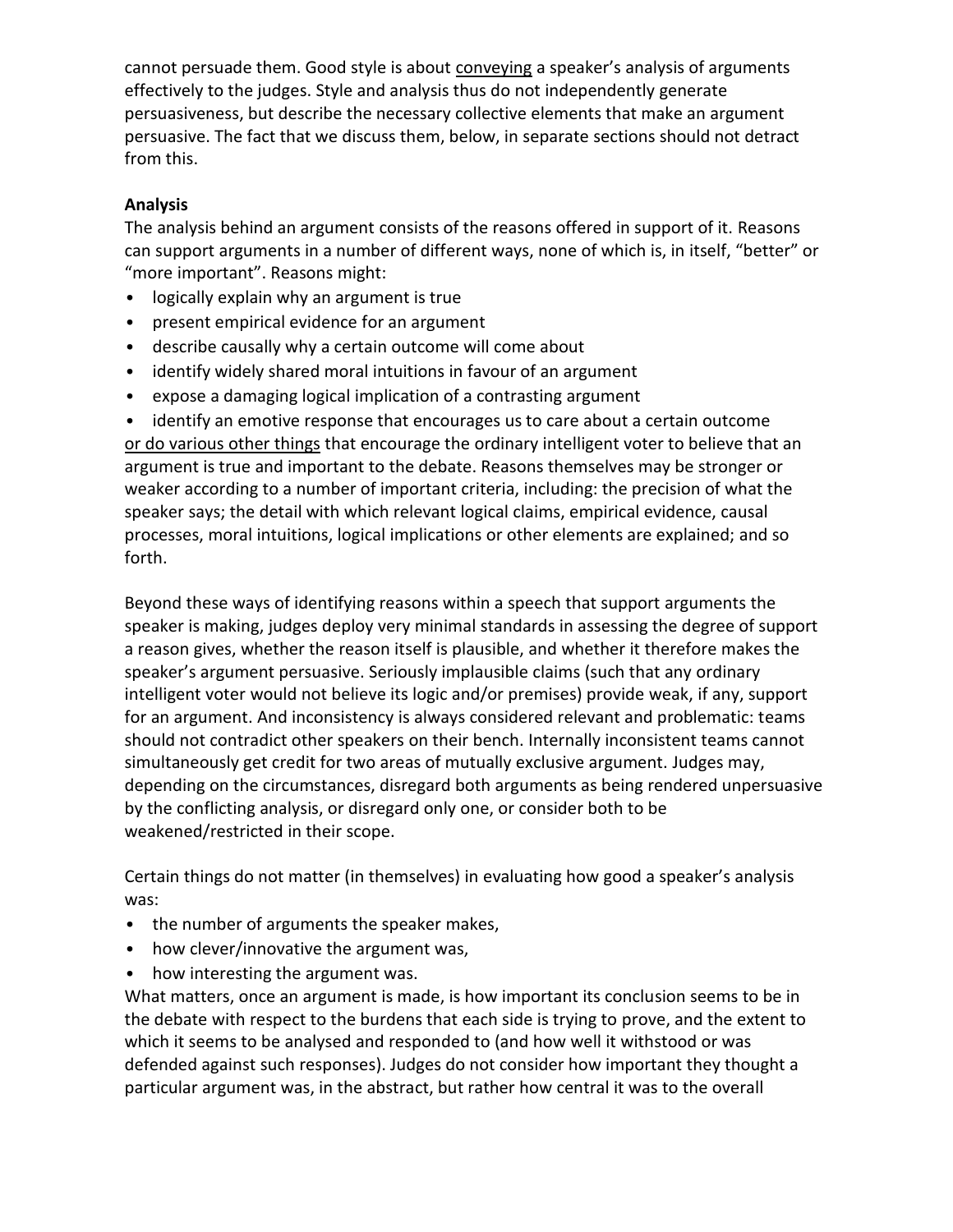contribution of any team or teams in this particular debate, and how strong the reasons speakers offered to support the claim that it was important/unimportant were.

#### **Style**

 $\overline{a}$ 

Arguments can be stylistically impressive in a range of ways – crucially, "good style" should not be equated to "the sort of style admired in my debating circuit/culture". Speakers do not have "bad style" because they don't speak with the particular idioms, mannerisms, coded references or established phrases used in the country their judge is from.

Above all else, a "strong accent" is not bad style. Everyone in the world has their own particular accent, and they all have their own accent strongly! When people talk about mild or strong accents, they mean how strong or mild the accent is compared to the accents with which they are familiar*.* This sort of subjective measuring is not a valid basis for judging certain styles as superior. There is only one legitimate way "accent" can be a problem for a speaker at Worlds, and that is if judges genuinely cannot understand what the speaker is saying despite their *very best efforts to do so*. This is a problem in the same way that speaking too fast to be understood is a problem – judges have to understand the words a speaker says in order to evaluate them. This is a problem that could afflict *any* accent in principle – it is not just a problem for an "ESL" or "EFL" accent. Worlds is an international tournament, and speakers may find themselves judged by people from any nation. There is thus an obligation on all speakers to make themselves comprehensible to all judges and a burden on judges to do everything they can to understand a speaker's words and meaning. The tournament aims to be as inclusive as possible to speakers of all languages, but Worlds is inescapably an English-language-based competition.<sup>4</sup> If judges cannot, despite their very best efforts, understand an argument, they cannot find it persuasive.

So, as suggested, one basic point underpins the judging of style at Worlds: there is wide global variation in what makes for an aesthetically pleasing style, and subjective judgements of good style should not carry any weight in judging BP debating at an international tournament. But this does not mean style is irrelevant. Worlds sets down a minimal number of principles to guide effective style that we take to be of fundamental and international applicability. As already noted, good style is about *conveying reasons effectively*. Reasons are thus more compellingly delivered to the degree that:

- They are comprehensible. As noted, speaker's claims must be comprehensible to the judges to be evaluated. Technical jargon, speaking too fast, speaking too quietly, slurring words, or jumbling sentences could all make an argument impossible to understand, and therefore unpersuasive.
- They clearly and precisely convey the speaker's meaning. Vagueness, ambiguity and confusing expressions necessarily make judges uncertain over the nature of the reasons the speaker is offering and how they support the speaker's argument. The more clearly and precisely speakers can convey their reasoning, the more persuasive it is. Intelligent use of language may make a speaker more able to communicate their precise point, and as such may have a persuasive effect, though it should not be rewarded just because it "sounded intelligent."

 $4$  WUDC welcomes the establishment of partner World Championships in other languages, of which the Campeonato Mundial Universitario de Debate en Español (World Universities Debating Championship in Spanish) is a pioneering example.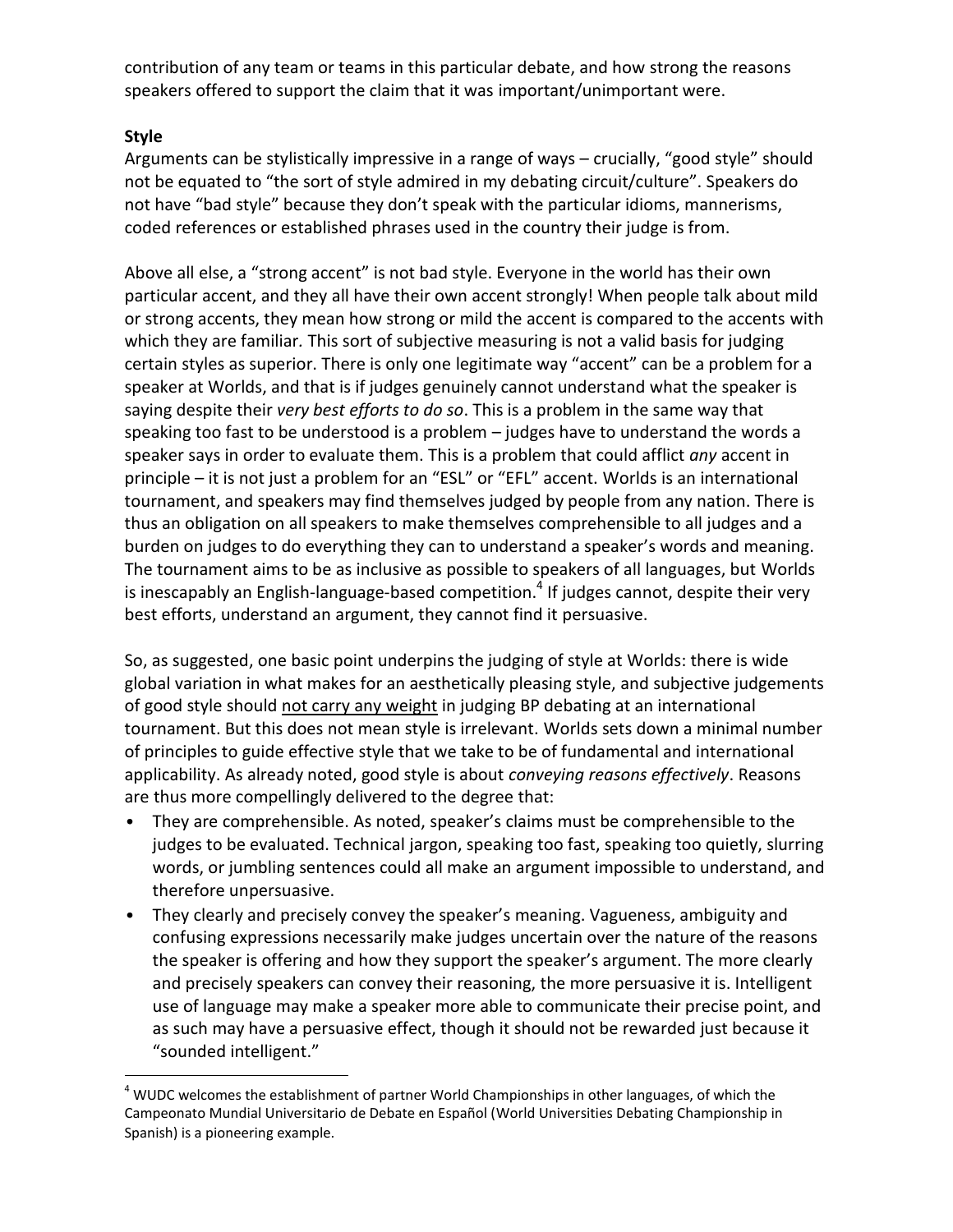• They effectively convey the emotional, moral, practical or other significance of the speaker's claim. Blandly informing an ordinary intelligent voter that a certain policy will cause "a rise in subsistence level deprivation amongst lower decile groups" does not communicate a real world effect, and doesn't make as many normative appeals explicit, as a statement that "this policy will push some of the most impoverished and neglected individuals into society into life-threatening poverty". It is beguiling but erroneous to think that arguments in debating can be assessed through pure, cold, emotionless logic unaffected by language or tone. Making and assessing arguments is impossible unless one attaches a certain significance to outcomes, principles or claims, and appropriate use of language and tone of delivery can efficiently convey such significance.

#### **Facts, Knowledge and Special Language**

The ordinary intelligent voter has the sort of knowledge you'd expect from someone who reads newspapers frequently and in depth, but who does not read technical journals, specialist literature, or the like. They are, in short, a smart person who has a good deal of knowledge that is broad rather than deep. Imagine a bright and reasonably well-read university student who is studying a subject completely alien to any topic that would help them understand the debate in question. Debaters may certainly make reference to examples, facts and details the ordinary intelligent voter is not aware of, but they should explain rather than cite these examples, facts and details. While they may not know much on a specific topic by some debaters' standards, the ordinary intelligent voter is genuinely intelligent, and understands complex concepts, facts or arguments once they're explained. Where such examples are not explained beyond name-checking a country, judges should discount material they do understand that the ordinary intelligent voter would not. Judges should be bold in applying this rule: it is unfair on other teams in the room not to.

Importantly, the ordinary intelligent voter comes from nowhere, not where a particular judge comes from. So there are no 'domestic examples' requiring less explanation for the ordinary intelligent voter, even where everyone in the room comes from that country. Wherever you are from, assume your judges are from somewhere else. This is an Englishlanguage competition, so our voter understands English. There are, however, multiple Englishes, and one should not use terms one does not expect international English-speakers to understand. This does not mean you must pitch your speech to someone who has only some English, but rather that you should recognise that an Australian English speaker has a different vocabulary to a British English speaker, who has a still different English to a Chinese English speaker. It is a good thing to make your English accessible. It is also part of the rules of this tournament that domestic slang does not count as comprehensible, unless our ordinary intelligent voter would be able to work out its meaning without trouble from the context.

Following on from the above, the ordinary intelligent voter does not know technical terms that one would require a particular university degree to understand. They can be assumed to possess the sort of generalist vocabulary that comes from a university education of some sort, but probably not from your specific degree. They do not have the sort of halfway-there economic or legal jargon that we as debaters have become familiar with either. Saying "Laffer curve" to most people is equivalent to making some clever sounding noises. Similarly, using terms like 'economic efficiency' will lead to their being understood only as a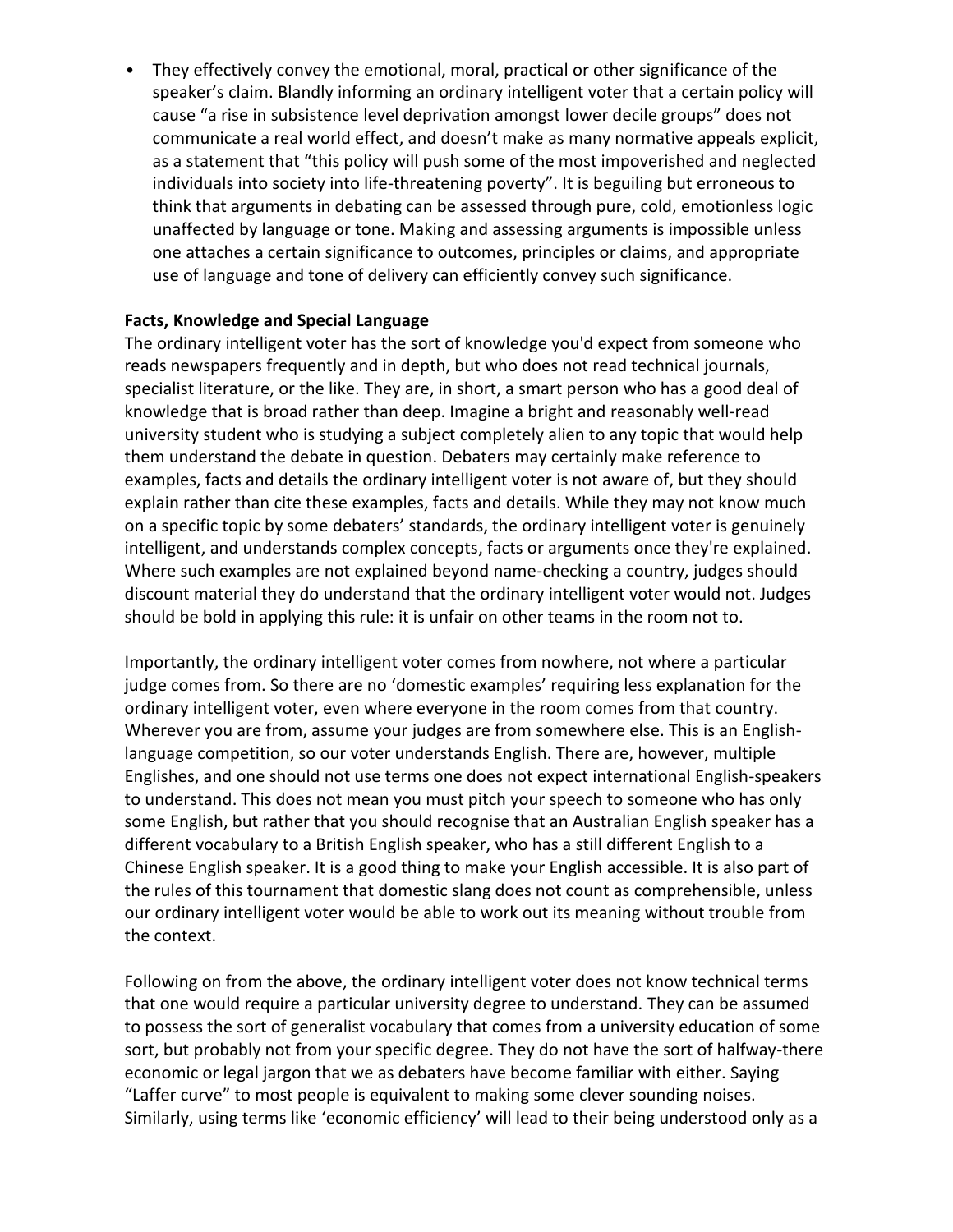layperson would grasp them, losing any technical specificity. Judges should judge accordingly and speakers who wish to make use of the extra specificity that technical terms convey should take the time to explain the connotations of the terms they wish to use.

# **2.3 Rebuttal, Engagement, and Comparisons**

If speakers make arguments and supporting reasons that are not wildly implausible or contradictory, they are at least somewhat persuasive and should be credited by judges unless they are successfully rebutted by other teams in the debate. If arguments are seriously implausible and fairly marginal to the speech of the speaker making the claim, then it is reasonable for a team to decide to focus their rebuttal time elsewhere, particularly where there is other stronger material in the round. But speakers can't expect judges to refute claims for them, even if the claims were seriously implausible. If a team bases its whole case around an implausible argument, that argument should be rebutted by teams on the other side of the debate.

Rebuttal consists of any material offered by a speaker which demonstrates why arguments offered by teams on the other side of the debate are wrong, irrelevant, comparatively unimportant, insufficient, inadequate, or otherwise inferior to the contributions of the speaker's own side of the debate. Rebuttal need not be explicitly labelled 'rebuttal' (though it may be sensible for speakers to do so), and it may occur at the beginning, end, middle or through the entirety of a speech. Material labelled as rebuttal can be constructive as well as rebuttal, and material labelled as constructive can also function as rebuttal. Rebuttal does not, therefore, denote some special sort of argument or analysis – it simply refers to any material that engages directly with arguments raised by the other side.

Being persuasive is therefore not just about making arguments that are, considered entirely on their own, persuasive. Persuasion in debating also rests on detailed engagement with other teams, comparatively demonstrating why one's own arguments are better than, defeat, and should be preferred over their arguments. Judges have to assess, comparatively, which teams did this best, and do so in part by tracking important arguments in the debate to see whether they were adequately responded to by teams on the other side. If not, these arguments provide considerable reasons to be persuaded by the team that made them – but of course, they need to be assessed comparatively with arguments made by other teams, that also may not have received adequate responses. So if, for example, OG make arguments whose conclusion is "we should do the policy" which everyone ignores, they don't lose because "the debate moved on from them". Rather, their unrebutted arguments are still as true in the context of the debate as they were when presented, and should be weighed as such. In fact, teams like this very often should beat the teams on the opposite bench. Ignoring or failing to hear key arguments made by other teams is often an explanation for why teams who think they have done well in a debate actually receive a much lower ranking that they were expecting.

Where teams have a chance to rebut each other, assessing relative contributions in this way is easy. Judges should track the argument and assess, given their responses to each other, which team's contribution was more significant in furthering their cause to logically persuade us that we should do the policy, or that we should not.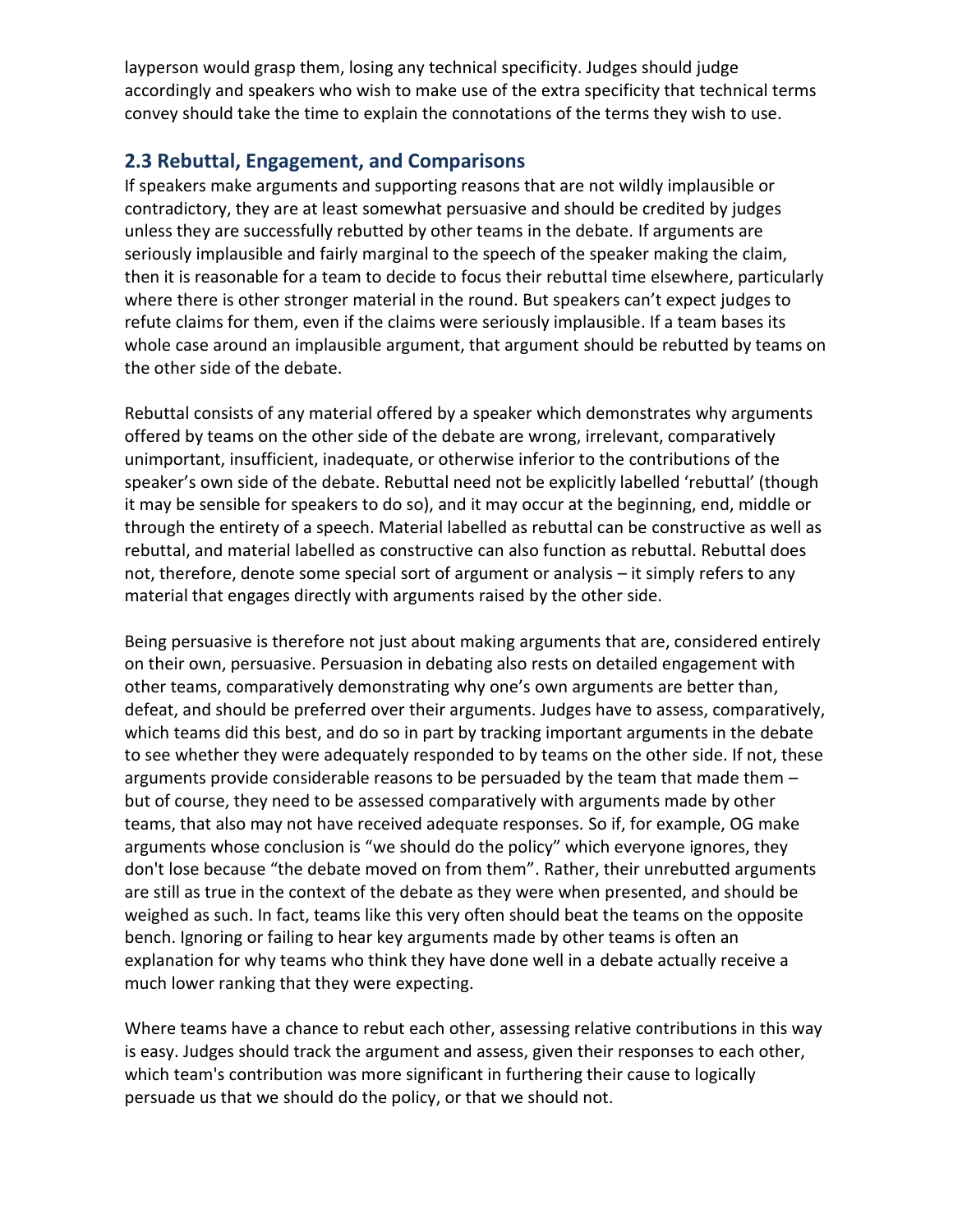But where teams don't get a chance to rebut others, determining who was more persuasive is trickier. This happens fairly often, for example:

- between teams on diagonals
- when the Opposition Whip explains something in a new way
- when opening teams are shut out of POIs

In these circumstances judges are forced to perform some more independent assessment of the 'robustness' of the arguments teams made. In other words, the judges are forced to assess how well the arguments *would* have stood up to engagement, had engagement been possible. More robust material is, all other things being equal, a greater contribution than less robust material. Ideally, assessing robustness will involve a comparison with material on the table, or very minor extensions thereof. For instance, when judges compare two teams on a diagonal (for example, OG and CO), they should first ask whether anything in the earlier-speaking team's case is inherently rebuttive. Did the later-speaking team being assessed deal with this material? Check whether they allowed the diagonal team in on POIs, to give them an opportunity to engage. Deliberately shutting out engagement from a team whose material is relevant is often obvious and very unpersuasive.

It should be emphasised that such consideration of robustness is a last resort. Judges are, ideally, expected to assess only the comparative reasoning put forward by teams in the debate; and if teams have provided that analysis, it is problematic for judges to substitute their own.

# **2.4 What determines the burdens?**

As stated earlier, there is no value in being persuasive about an argument that is irrelevant to the debate. In assessing what contributions are relevant, it is helpful to consider the 'burdens' a team has to meet in the debate. Burdens are often misunderstood and misattributed by teams within a debate, attempting to push unrequired burdens onto their opponents – judges should be cautious of falling into the same trap. Burdens cannot be created simply by a team asserting that they exist and that their opponents must meet them. However, there are two key ways that a burden can legitimately be attributed to a team (and speakers may legitimately point out such burdens, and explain why they or other teams need to meet them).

First, a burden may be implied by the motion itself. If, for example, the motion is "This House would prioritise the vaccination of law-abiding citizens in the case of major epidemics", government teams need to demonstrate that *in major epidemics* the vaccination of *law-abiding citizens* should be *prioritised*. Government teams do not need to demonstrate that vaccinations of law-abiding citizens should be prioritised in general (outside of major epidemics), or that *only* law-abiding citizens should be vaccinated (lawabiding citizens should simply be prioritised). The way OG defines the motion (see section 2.6) may affect these burdens, however. Opposition teams need to demonstrate that Government are wrong: that the policy of prioritising law-abiding citizens for vaccination in major epidemics should be opposed (see section 2.7). They do not necessarily need to show that law-abiding citizens should not be prioritised in any way under any conditions (though the fact that we do prioritise law-abiding citizens in other cases might be used as a reason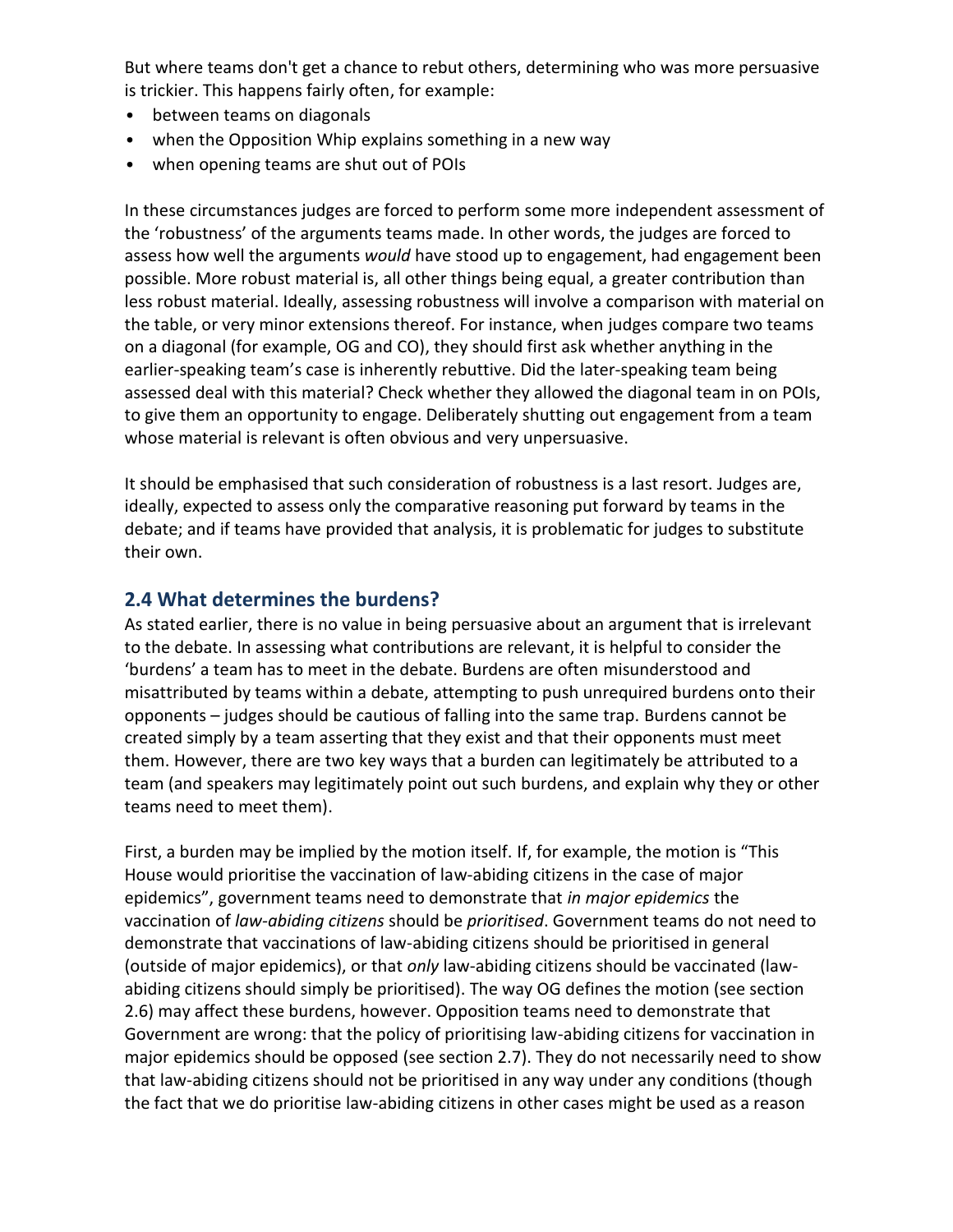by Government teams to argue that it is also legitimate to prioritise law-abiding citizens in this case).

Second, burdens can also be set by specific arguments teams take up. For example, if the motion is "This House believes that assassination is a legitimate tool of foreign policy", the Opposition Leader may initially argue that assassination is a severe breach of international law. For this to be relevant to the debate, OO have a burden to show that illegality matters for illegitimacy. This burden is especially strong if the Deputy Prime Minister then states that they accept that assassination is illegal, but argues that they believe that many acts technically illegal under international law can still be legitimate, and provides arguments towards this conclusion. Unless Opposition teams now provide superior reasons to think that the illegality of an act under international law *is* a reason to deem it illegitimate, it is not relevant to the burdens they need to prove to merely keep pointing out that assassination is illegal, or provide more detail on how it is illegal. Both sides now agree that assassination is illegal, and continuing to agree with this achieves nothing. What the sides now disagree on is the implications this has for assassination's legitimacy, and it is this which they have a burden to prove.

#### **Criteria for Good or Bad Policy**

As this all implies, what constitutes a good/bad policy is itself debatable, and the claims teams make on this issue can also shape their burdens. Teams are allowed to debate what criteria should be used to assess whether a policy is good as part of arguing that it is, in fact, good. Judges should adjudicate this debate about criteria – they should not just apply their own preferred criteria. One common form of this mistake is to assume a utilitarian framework ("what leads to the best consequences"), and assess the debate in that way. If this is disconnected from a team arguing for a utilitarian framework (or presumed by a team without supporting arguments, despite other teams disagreeing), it is wrong. It is also wrong to disregard principled argumentation about which effects are particularly important, potentially for non-utility maximising reasons. Sometimes, of course, all teams in a debate agree on the framework to use, perhaps implicitly. In these cases, the judge should accept these consensus assumptions.

So, judges should listen to teams' arguments about what our aims and principles should be, and evaluate the claims of harms or benefits in that context. This can make the claims about *how* we should determine the right policy particularly vital, and they may fundamentally reshape team's burdens in the debate. For example, if in the debate "This House would invade North Korea" Opposition successfully shows that "war is always wrong, regardless of the practical benefits", Government's claims about the practical benefits of invading North Korea are of little relevance (though are not completely irrelevant, see below) until they offer reasons to believe that a practical calculus is relevant. Note that there is no sense in which Opposition's argument here is too "generic" to gain any credit. There is an absolute requirement that arguments be relevant to a debate and its burdens. There is absolutely no requirement that arguments pertain only to that debate and its burdens.

Judges should generally be wary of considering an argument completely irrelevant. It is very unlikely that any team will ever prove their view of the appropriate criteria to be completely and undeniably true and that, consequently, arguments which do not fit those criteria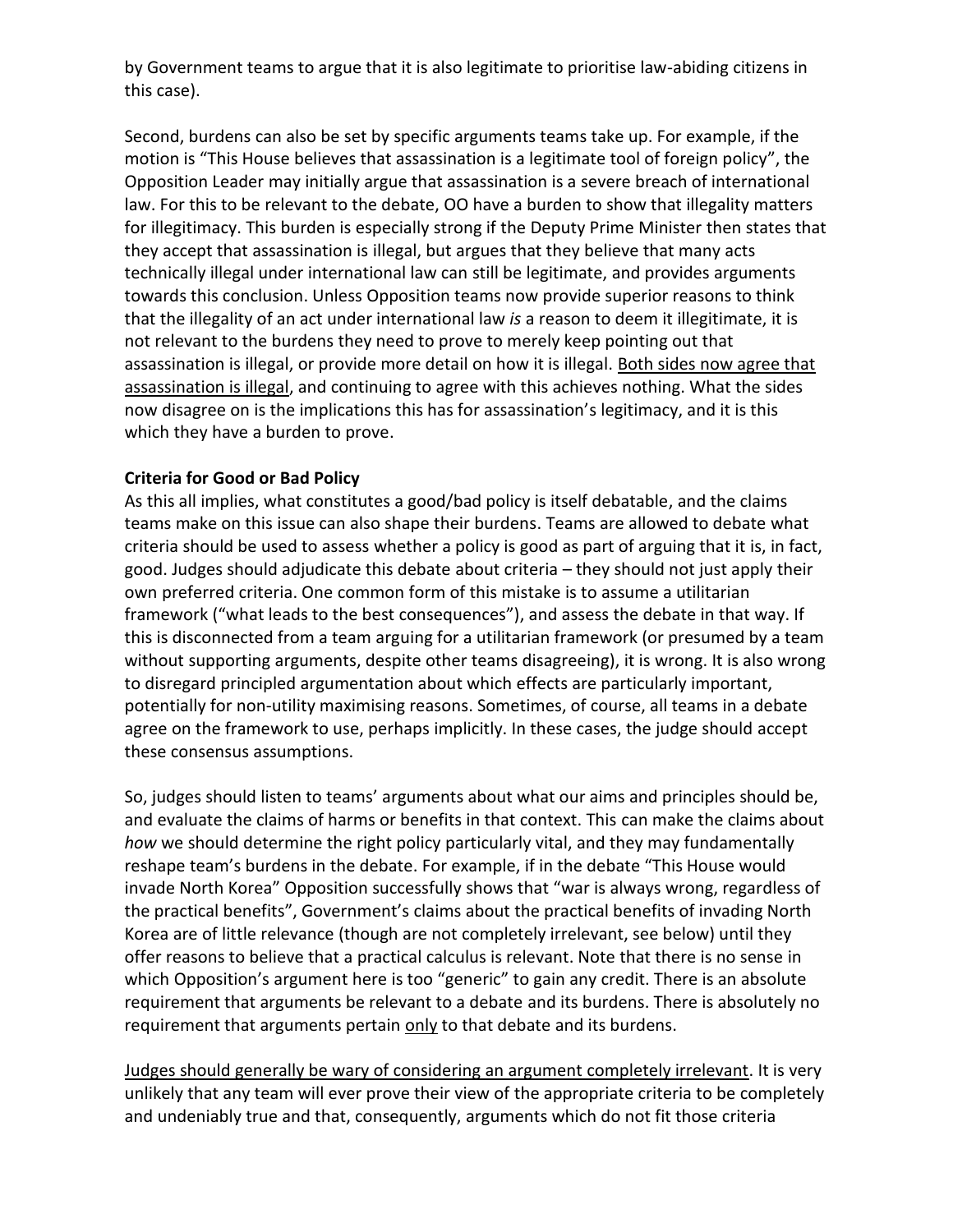should be dismissed out of hand. It is thus often more appropriate to treat arguments as less persuasive when they rest on criteria which another team have suggested are not relevant, rather than ruling them out completely.

#### **Types of Motion**

 $\overline{a}$ 

Motions can come in a few different guises, often hinted at by the words used to introduce the motion ("This House would…", "This House believes that…" "This House supports…") and again, this can affect the burdens teams face. Adjudication Cores do not use these openings so consistently that we can set hard and fast rules on what they tell us about the motion, but here are some general guidelines:

- motions of the form **"This House would [do X]"** almost always involve Government enacting some sort of policy,  $X - a$  concrete course of action that they wish to convince the judges should be implemented. Such motions are about whether the House *should*  do X – with Government teams arguing that they should and Opposition teams arguing that they *shouldn't*. These debates are not about whether the entity the House represents (usually but not always state governments) *will do* the policy in question in the real world, or whether they *are doing* the policy at present. As such, it is never a valid line of opposition to such motions to state that "but the government would never do this" or, more subtly, "but politicians would never pass this law". For the purposes of the debate, the Government teams *are* that government and the politicians that make it up, and the debate is about whether they should or should not do a policy, not whether their real world counterparts will or will not;
- motions that open **"This House believes that [X]"** generally do not involve Government enacting a policy, but instead require Government teams to argue for the truth of the statement represented by X, whilst Opposition teams argue that X is false. Governments could still offer a policy as a manifestation of their belief in  $X$  – for example, if the motion is "This House believes that all individuals are entitled to a minimum standard of living", Government could productively specify a policy they would enact to provide for this entitlement. Some "believes that" motions are more explicitly about policies, including motions of the formulation "This House believes that [actor Y] should [do action X]".
- motions that open **"This House supports [X]"** also usually need not involve Government proposing a policy (though again, they may choose to do so). Instead, the Government teams need to argue that they would symbolically, politically, materially or in some other manner support the person, group, institution, cause, value, or statement expressed by X. Opposition need to argue that X should not be supported.
- motions that open **"This House would, as [Y], do [X]"** are somewhat special. These motions take place *from the perspective of the entity expressed as Y about what they should do,* with all teams arguing from actor Y's perspective. So if, for example, the motion is "This House would, as Turkey, intervene in the Syrian Civil War", this debate should take place from the perspective of Turkey, as both the proposed agent to intervene in the Syrian Civil War and the proposed target of argumentative appeals.<sup>5</sup> To put it in the language of the ordinary intelligent voter, in such motions, the ordinary

 $<sup>5</sup>$  By contrast, if the motion is "This House believes that Turkey should intervene in the Syrian Civil War", the</sup> motion does not take place solely from the perspective of Turkey – instead, the debaters are simply trying to convince the judges of the truth of the statement.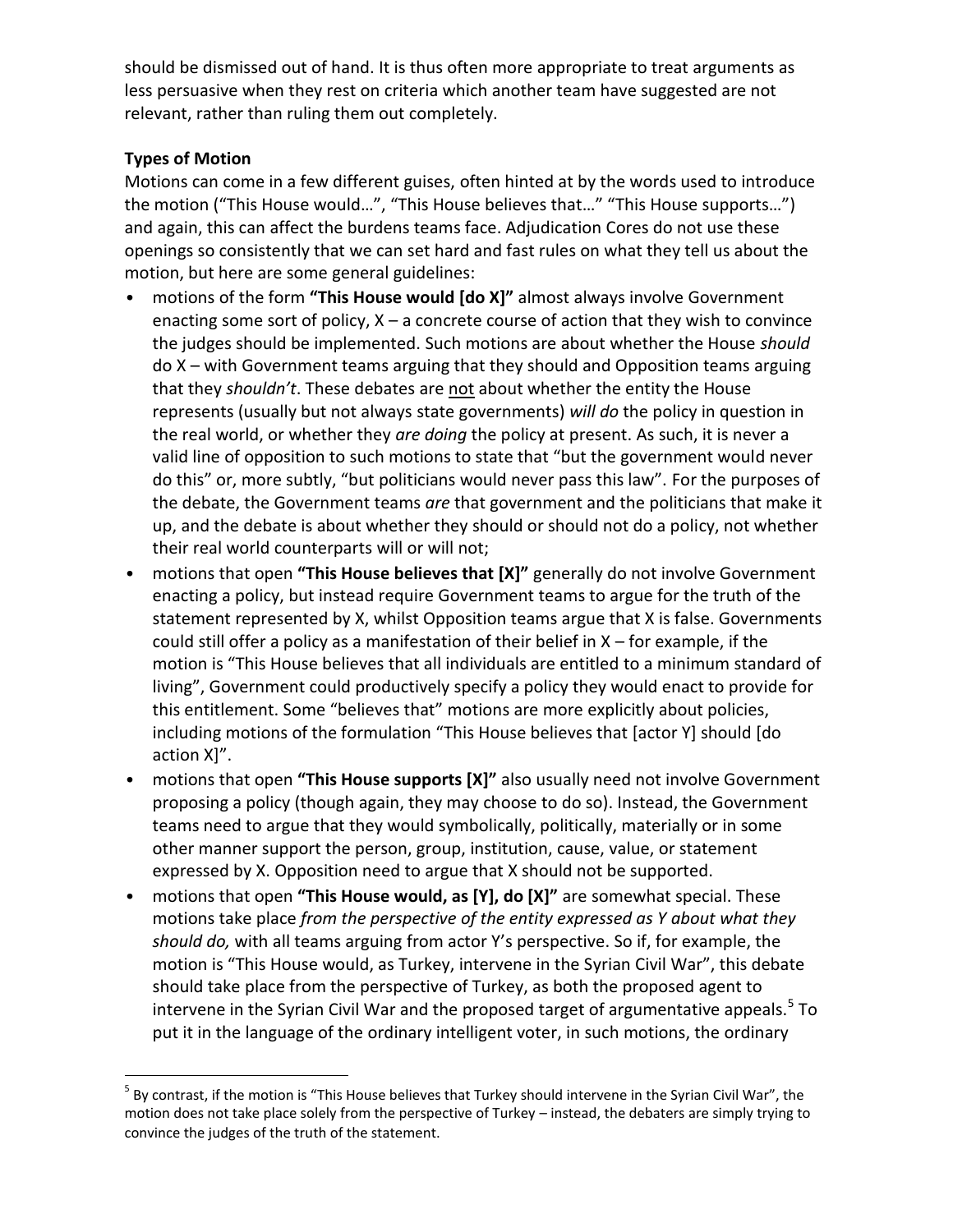intelligent voter takes up the position of Turkey in deciding what to do. This doesn't strictly rule in or out certain arguments or appeals to the debate – the ordinary intelligent voter imagining themselves as Turkey is still an ordinary intelligent voter, and can, as Turkey, be persuaded by various moral appeals, predicted consequences, claims about Turkey's key interests, and so forth. But the arguments of the sides in the debate, and the burdens they need to prove, are orientated around actor Y – and a team cannot plausibly stand up and say "Turkey should intervene in the Syrian Civil War, because it will be very good for American businesses", without explaining why what is good for American businesses ought to be a reason for Turkey to do something.

# **2.5 Role Fulfilment**

Different debating traditions have different understandings of 'role fulfilment' in BP debating. Role fulfilment, in brief, is the name given to the particular duties given to each team on the table, by dint of their position, above and beyond the general duty to "make persuasive arguments". These duties exist to ensure fairness – specifying additional constraints on the debaters beyond what the ordinary intelligent voter would find persuasive.

In football ('soccer') a team wins the game by scoring the most goals – but they must do so within the constraints of the rules. A football team doesn't win the game by keeping the ball inbounds more frequently or by exemplary conduct, but the rules of the game will define which attempts to score and prevent goals 'count'. For example, a footballer who picks the ball up and carries it into the opposing team's goal will not be credited with a goal. Similarly, a debater who gives an excellent fifteen-minute speech, or submits a persuasive essay or a set of visual aids, will not be entitled to credit for doing so, regardless of how persuasive these would have been in conveying their reasons for affirming or rejecting the motion. Doing so involves breaking the rules, and cannot entitle them to credit. Role fulfilment is the necessary but not sufficient condition for a team to make persuasive arguments.

The duties associated with role fulfilment are as follows:

(1) For the Prime Minister, to define the debate (explained in section 2.6).

(2) For the Member speakers (Government and Opposition Members), to extend the debate (explained in section 2.8).

(3) For Whip speakers (Government and Opposition Whips), to summarise the major contributions of both teams on their side of the debate (explained in section 2.9).

(4) For the Opposition Whip, not to add new arguments (explained in section 2.9).

(5) For all speakers, to ensure that their arguments are consistent with all other arguments made by themselves, their teammates, and the other team on their side of the debate (contradiction is often referred to as 'knifing').

(6) For all speakers, to take at least one point of information during their speeches and to offer points of information on a regular basis (explained in section 2.10).

(7) For all speakers, to speak within the time frame allotted (explained in section 2.10).

We emphasise here that **there is no such thing as an 'automatic fourth'**. A team that breaches an element of role fulfilment may still be sufficiently persuasive in other parts of their speeches to beat other teams in the debate; particularly, but not exclusively, when multiple teams in the debate have role fulfilment issues.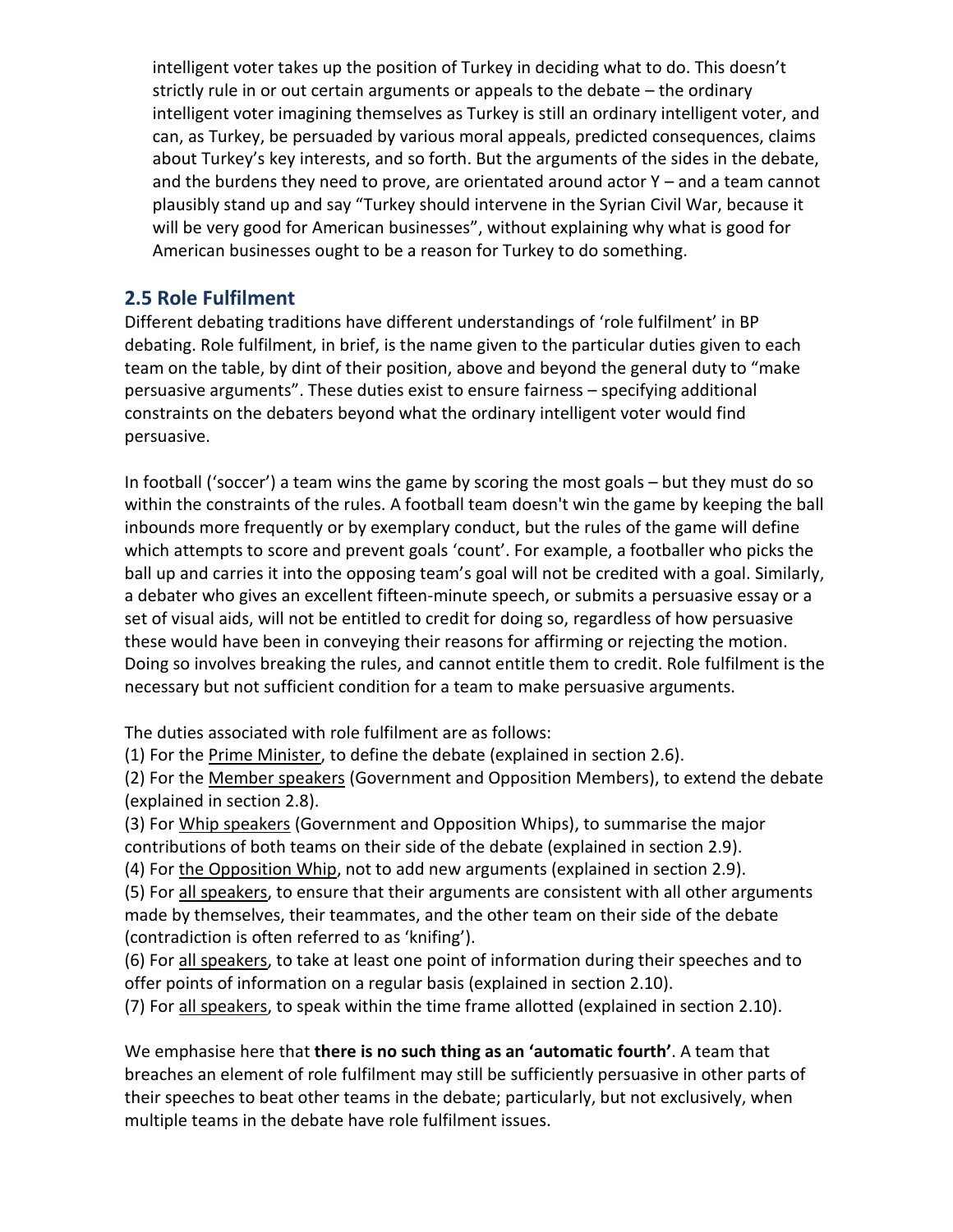It is not a role-fulfilment requirement for the Deputy Prime Minister or Deputy Opposition Leader to add new material (whether arguments, analysis, rebuttal, etc.) to the debate. OG and OO teams are within their rights to concentrate all their constructive arguments within their opening speeches and leave the Deputy Prime Minister and Deputy Opposition Leader to reiterate, reconstruct, reword or summarise the Prime Minister or Opposition Leader's contributions – this is not breaking the rules, and judges should not punish teams for doing this in and of itself. But such a strategy is generally very inadvisable. Since BP debating involves four teams, judges are centrally tasked with comparatively assessing the extent and importance of the persuasive contributions made by each team. Merely repeating or reconstructing a partner's material, whilst of some value, is rarely if ever more valuable than actually adding new arguments or analysis. In addition, it makes the closing half team's job much easier, by leaving them far more material to use as a potential extension. Whilst it might be the optimal approach in some other debating formats, teams should be cautious about not contributing significant new material in Deputy Prime Minister and Deputy Opposition Leader speeches, given the nature of the BP debating format and the way it is judged.

# **2.6 Defining the Debate**

The Prime Minister defines the debate. This means they tell the rest of the people in the room exactly what will be debated. They need to say whether there is a policy (i.e. whether someone is doing something) and what that policy is, if there is. The detailed description of a policy is often called the 'model'. Debates are about the motion as defined by OG, not about what other debaters or judges in the room thought the words in the motion meant. The definition forms the subject matter of the debate. If the motion "This House would privatise education" is defined as "making all universities independent companies", (a fair definition) then that is what the debate is about for the remainder of the eight speeches. Teams would still be entitled to make general arguments against privatisation (e.g. "privatisation of all public services is bad") provided that those are still relevant to the model. General arguments, like any arguments, must give the judge reasons to support or oppose the policy. To the extent to which they do so, they are successful. In some cases, merely stating the motion can constitute sufficiently "defining the debate". On the other hand, the definition might involve a many-pointed model or some extensive caveating/parameter setting. It may be that the same motion could be usefully defined in either of these ways, producing different legitimate debates.

Debaters should debate at the level of generality implied in the motion. It is legitimate for OG to *exclude anomalous examples* ("we're banning cosmetic surgery like the motion says, but not for burns victims"). It is not legitimate to *include only anomalous examples* ("we're banning cosmetic surgery like the motion says, but only for children"). If adjudication teams wish a debate to be narrowed down in some specific and radical way, they will state this in the motion.

Given the purpose of OG's duty to define the debate, a definition can be flawed in two ways: it could be 'vague' or it could be 'a squirrel'.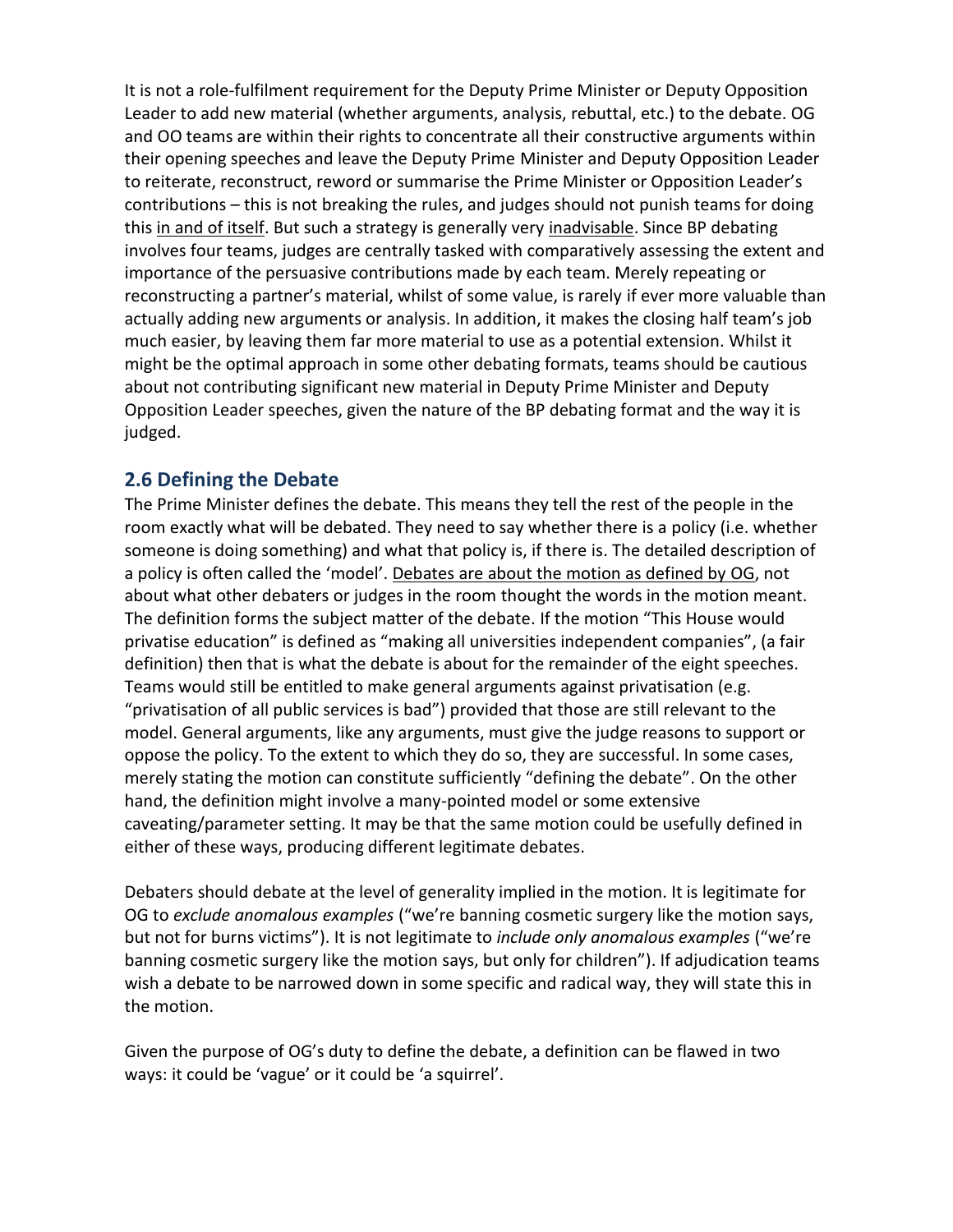*Vague definitions:* A vague definition does not clearly answer certain vital questions about what is meant by the motion or what will happen under the policy OG are defending. A definition cannot specify everything and OG are not expected to be exhaustive. But common points of vagueness include: exactly what groups of people a policy applies to, the circumstances where it will be implemented, the agent who will implement the policy, or the consequences for those who resist or defy it. A definition can be vague to different degrees. Crucially, a vague definition is not an invalid definition - it just undermines the persuasiveness of OG to the degree that it is unclear exactly what they are proposing to do. The proper response from Opposition teams is to ask, via POIs or in the speech of Opposition Leader, for clarification on exactly what Government means by its policy. The Deputy Prime Minister can then provide more detail on what government plans to do (though this does not eliminate the fact that it would have been better had the Prime Minister done so). Beyond prompting requests for clarification from the opposition, or criticism from them for the policy being vague and unclear, there is nothing more that should arise from a vague definition. Opposition might choose to argue that, given that the motion has been vaguely specified, a certain reasonable consequence or interpretation might be inferred from it. But they are not permitted to ignore the definition that was made, replace it with a preferred definition of their own choice, or claim that since they haven't defined the motion clearly, OG are committed to defending very unreasonable applications of their policy.

Worked Example: "This House would allow prisoners to vote."

Example 1:

Prime Minister: "We define this motion as allowing prisoners the right to take part in elections."

Opposition Leader: "The Prime Minister has failed to confine this motion to adults in prison. Thus we must assume that children who are imprisoned will be allowed to vote, which is wrong as children are unfit to vote."

Deputy Prime Minister: "That's clearly silly. Obviously child prisoners won't be allowed to vote."

**The judge should conclude**: The Deputy Prime Minister is correct. The assumption made by the Opposition Leader is unreasonable and must be rejected. The OO team may be penalised for making a frivolous challenge. They certainly receive no credit for their challenge.

Example 2:

Prime Minister: "We define this motion as allowing prisoners the right to take part in elections."

Opposition Leader: "The Prime Minister has failed to tell us which sorts of prisoners are allowed to vote. This definition is illegitimate because it doesn't tell us which - and that might include murderers."

Deputy Prime Minister: "That's silly! Of course our model doesn't extend to murderers and the like, that would be completely unreasonable!"

**The judge should conclude**: Neither the Deputy Prime Minister nor the Opposition Leader are correct. There was nothing wrong with the Prime Minister's definition, it merely left the opportunity for the Opposition teams to make arguments about why allowing murderers to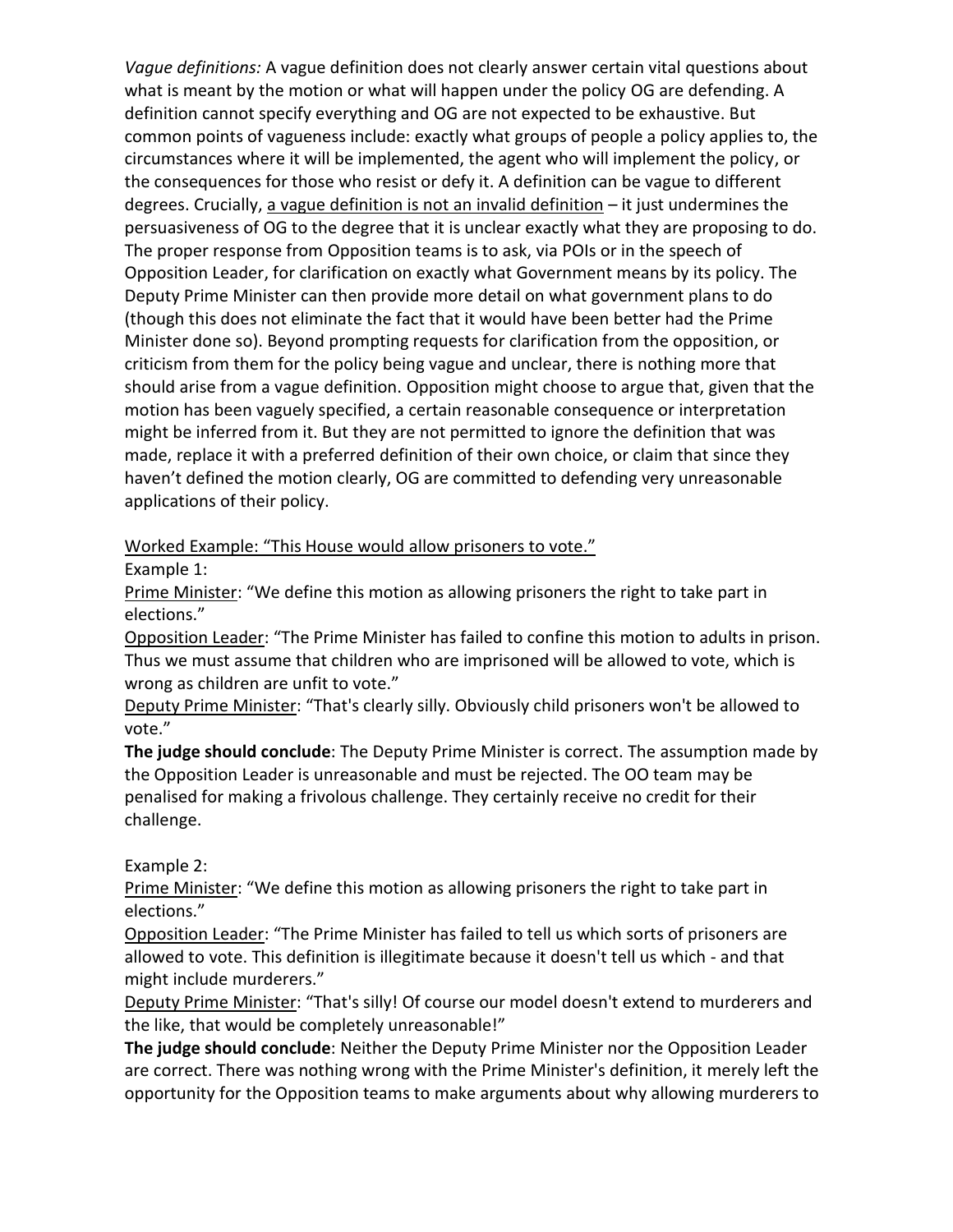vote would be a bad idea. It is not obvious that murderers were excluded from Prime Minister's definition, nor is it clear that they should be.

*Squirrelling:* A 'squirrel' is an invalid definition of a motion. A definition is only invalid in one of two circumstances. The first is if it is literally inconsistent with the words of the actual motion that was set. If, for example, the motion is "This House would place tolls on all roads" and OG suggest they would place tolls only on major motorways, this is clearly invalid, since the motion specifically says "all roads". Such blatant deviations from the motion are uncommon. The second circumstance that leads to a definition being invalid is where it excludes a large number of cases to which the literal reading of the motion would appear to apply, whether by caveating them out, or narrowly setting the policy to catch only a small number or certain type of those cases. Such definitions may seriously unbalance the debate to the advantage of Government. For example, if the motion is "This House would use community service as a punishment in place of prisons", and the Government bench states that it will only do this for young non-violent offenders, this is a severe restriction of the motion, excluding the considerable majority of cases to which a literal reading of the motion (which mentioned no limits to specific categories of prisoner) would seem to apply.

A common form of squirrelling is called 'placesetting' – where the motion is restricted to one particular location (such as the United States of America, South Waziristan, or European capital cities). Worlds is an international tournament, and such narrow placesetting is prohibited – motions should be assumed to apply to at least the bulk of the world's states unless the motion specifies otherwise. However, many motions may be considerably more relevant in some states than others: for example, if the motion is "This House would allow citizens to sell their votes to others", this is only going to have application in states that are minimally democratic, and OG may specify this without being accused of placesetting.

A much less common form of squirrelling is 'timesetting' – setting a motion in some particular time. For example, if the motion is "This House would allow abortion", OG cannot define the debate as being about whether the judges in the key US case of Roe v Wade should have reached the decision they did at the time of that case. Unless directly implicated by the motion, timesetting is also an invalid definition of a motion, and motions should be set in the present day. However, proposing a specific time scale for a motion does not constitute time-setting provided it keeps implementation reasonably close to the present day. So saying "we will allow a two year transition period for businesses to adapt to the proposed changes our policy creates before we proceed to full implementation" is legitimate, whereas saying "we believe this policy should eventually be implemented, perhaps in one or two decades, once all countries will have fully harmonised to its requirements" is not.

#### Challenging the Definition

If the definition provided by the OG is invalid then it can be challenged. This must be done during the Opposition Leader's speech, or in a POI to the Prime Minister's speech. As stated, the only grounds for claiming that a definition is invalid is if it meets one of the two squirrelling circumstances outlined above. It is not enough for a definition to not seem "in the spirit of the motion", or for a definition to have not been expected by other teams in the debate.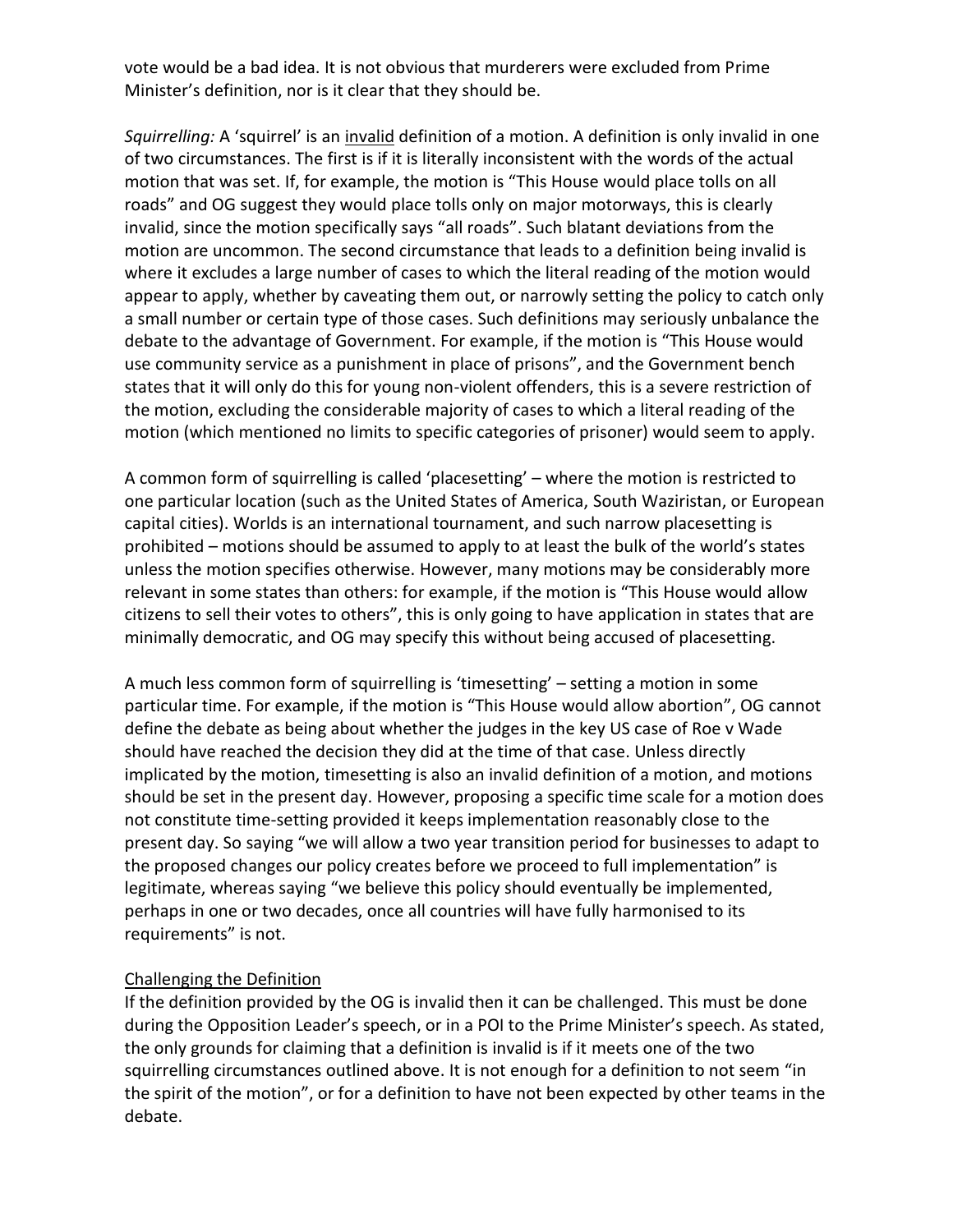If a team challenges the definition, they must argue that the definition is illegitimate and explain why. In challenging the definition, the Opposition Leader has two choices:

- (1) Firstly, they can complain about the motion having been defined in an invalid way but proceed to debate it anyway. This is preferable if the motion proposed is not a fair reading of the motion but is still debateable.
- (2) Secondly, they can challenge the definition and redefine it. They should tell the judge and the other debaters what a proper definition would be and should then proceed to argue against that case. Where a team takes this option, it is advisable (though not required) for them to present 'even-if' analysis engaging with the OG's definition of the motion and the material that stems from that definition, as well as their own.

Judges do not punish teams just for having a 'definitional debate'. This might be boring, but being boring doesn't automatically imply that a team loses. However, teams that unnecessarily quibble about reasonable definitions may be effectively penalised by virtue of wasting time on unpersuasive material at the cost of relevant arguments. Only if a position is tautologically true or untrue, or unconscionable or impossible to argue, should anyone else change the debate *after* the Opposition Leader's speech (and in such cases, one would hope that the Opposition Leader would have challenged the definition!). Such cases are *exceedingly* rare. If the definition is thus challenged, judges must weigh the contributions teams made to the debate as they found it at the time they gave their speeches. That is, if OO won very strongly the debate OG ran, having made a hugely significant contribution to it, but CG successfully challenges the definition based on the fact that it is tautologically untrue and make a significant contribution to this "new" debate, judges must compare OO's contribution to the debate they were involved in with CO's contribution to the one they were. Judges do not disregard OO because "the debate became about something else" – this is not their fault. Of course, it may be that moments where OO and CG engage directly (say, on POIs) may be particularly important to the comparison.

Please bear in mind that definitional challenges are incredibly rare and more a 'last resort' than a first-line of defence against a Government case. Where a definition falls within one of the circumstances outlined above, it is often still advisable for a team to debate the motion as it has been defined, and avoid the procedural complexity of a definitional challenge taking away from their time to present substantive arguments.

#### Worked Example: "This House would allow prisoners to vote."

Example One:

Prime Minister: "We will allow all prisoners to vote in elections who have less than one week remaining in their prison sentence."

Opposition Leader: "This is clearly unfair as a definition of the motion as it unduly narrows the scope of the debate, but we'll oppose it anyway."

**The judge should conclude**: The Opposition Leader has made a correct challenge to the motion and the Prime Minister should be penalised.

#### Example Two:

Prime Minister: "We would allow all wrongfully-accused prisoners to vote, having released them from prison."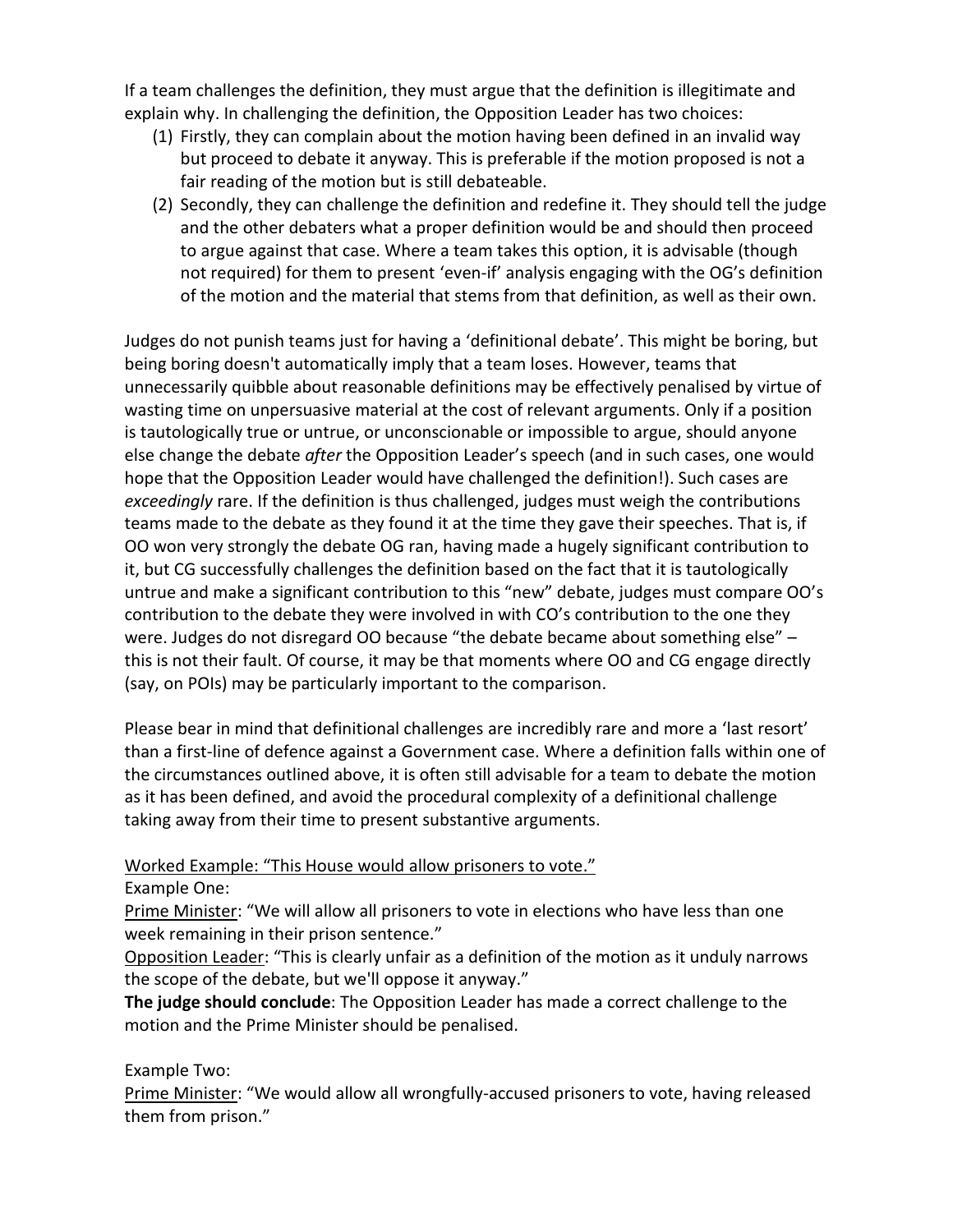Opposition Leader: "This is a completely unacceptable narrowing and twisting of the definition to the point where government have not argued that real prisoners should be allowed to vote. Since what they need to prove is that actual prisoners should be allowed to vote, that is what we will be arguing against. We oppose such a policy for the following reasons…"

**The judge should conclude**: The Opposition Leader has done the right thing by replacing the unworkable definition with a workable one. Teams should follow the Opposition Leader's lead and debate the motion as they have set forth.

The need to avoid vague definitions and squirrelling should never be taken to restrict OG's legitimate right to define the scope and application of the debate in ways which do not render it unclear, inconsistent with the motion, or unfair. OG has the right to exclude marginal or especially extreme cases from the debate if they can provide clear criteria on which cases are excluded and a compelling justification for doing so, and if such exclusions do not unfairly disadvantage other teams in the debate. This is intelligently defining the debate, not squirrelling. Common forms of legitimate restriction include explicitly limiting or focusing the debate onto broad sets of cases where the motion seems particularly applicable or would most plausibly be implemented. For example, restricting a debate to "Western Liberal Democracies", to the "developed" or "developing" worlds, or to "elected officials" might be appropriate given a certain motion. Again, the question in all cases is one of fairness and consistency with the original motion. This is ascertained by asking whether the definition excludes a large number of cases to which the motion seems to apply, and in doing so unbalances the debate. If not, the definition is likely to be legitimate. Still, as a general rule, it is sensible for OG teams to avoid restricting and limiting motions too much.

Note that a definition cannot be attacked merely for being "the status quo". Most motions will ask Government to defend the implementation of some sort of policy, which is likely to involve changing the world from the way it is at present. As such, if OG actually propose something which is identical to the status quo, this *might be symptomatic* of them failing to define the motion properly. But as Worlds is an international tournament, with motions presumed to apply to many different countries which each have different existing policies, the mere fact that a definition is "status quo" in some context is not a problem with the definition. For example, if the motion is "This House would only have unicameral (singlechamber) legislatures", and OG propose that all democracies should have a single chamber parliament elected through a mix of constituency representatives and proportionate partylist members, they have proposed a policy which is the status quo in New Zealand. However, this would be a radical change for many democracies. Defining a debate in a way that happens to be status quo somewhere is not in and of itself a problem.

Whether a definition is valid or not, it is not the job of the judge to attack the definition, and judges should only worry about the definition if teams in the debate do. If the definition is successfully attacked as being vague, OG should be penalised only to the extent to which a lack of detail prevents teams from making arguments. Judges should give other teams the benefit of the doubt relative to OG where such a deficiency poses a problem and allow other teams to 'read-in' any fair and reasonable assumption about the definition that OG hasn't fully spelled out.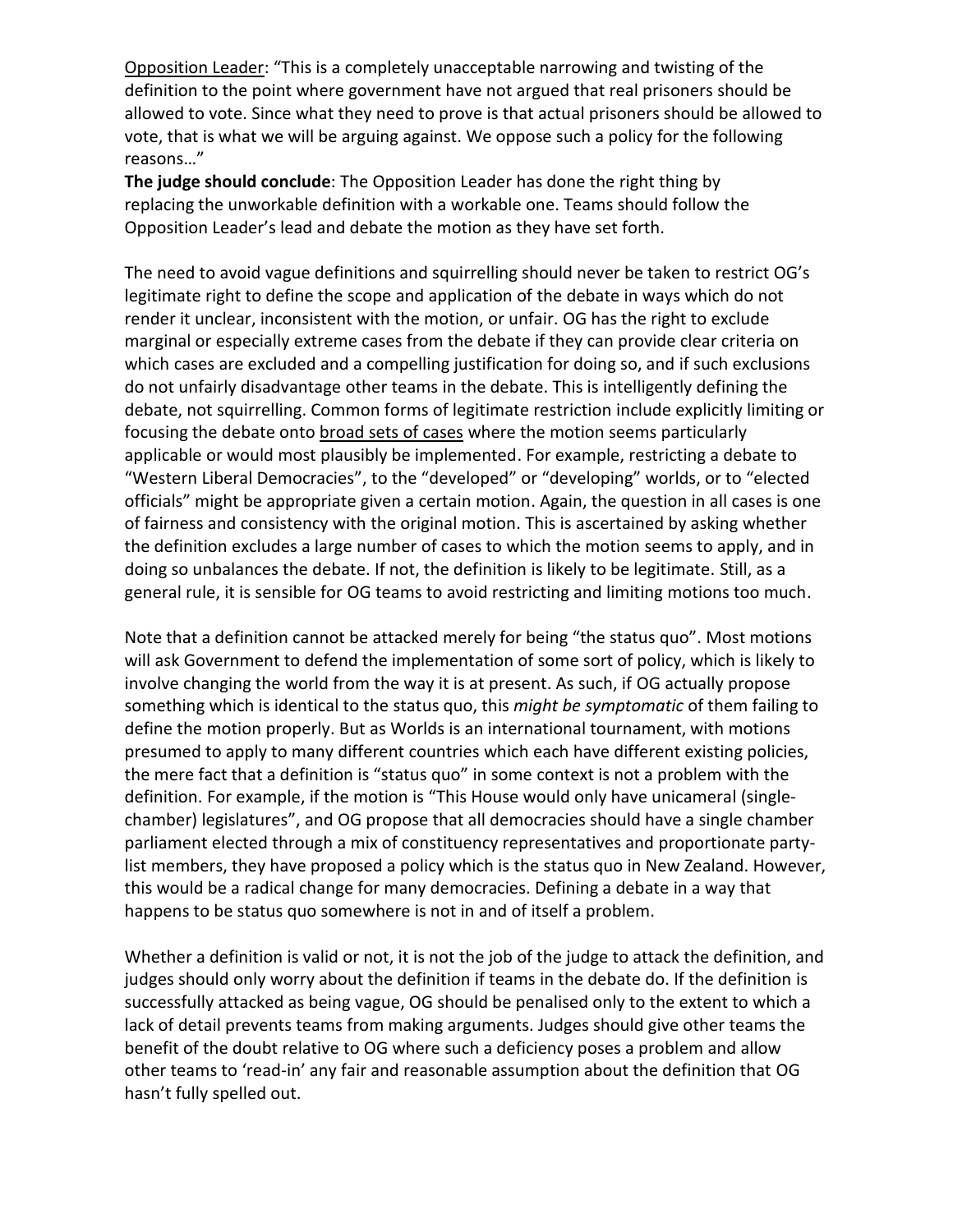# **2.7 Opposing the Debate**

So, Government argues in favour of what the motion requires them to do or say is true. What about Opposition? In a debate about a policy, the Opposition must say that we shouldn't do it; that is, that something is better than doing this policy. So, as with definitions of the debate by OG, the position Opposition choose to defend can be the status quo in some countries, it can be something which is currently done nowhere, or it may be described as "doing nothing" rather than "doing the policy" (though naturally, teams doing this don't necessarily recommend wholesale government inaction, but are running the comparative line that "whatever other broadly sensible relevant policies one is carrying out, the addition of this one makes things worse").

#### **Counterpropping**

So long as Opposition provide reasons not to do the policy, this is fine. It is not Opposition's burden to commit themselves to a specific alternative course of action to the Government policy. However, they may commit to defend an alternative policy or course of action if they wish – this is often referred to as a 'counterproposition', or 'counterprop'. Just as only the OG has the right to set out a model for the Government side and must do in the Prime Minister's speech, only the Opposition Leader may set out an alternative model for the Opposition side. A counterprop which is not mutually exclusive with the Government model/case is not in itself invalid, but is likely to be unhelpful in explaining why the Government policy should not be adopted – as intuitively, both could be done side-by-side. An OO that elects to present an alternative model should explain not only why their model is preferable to that of the OG, but also why it would be preferable to adopt their model to the exclusion of that of the OG.

Worked Example: "This House would invade Syria".

Example One:

Prime Minister: "We believe that the United States should invade Syria at once and install a new government."

Opposition Leader: "We believe that the United States should invade Syria at once, but they should also give economic assistance to a new Syrian regime."

**The judge should conclude**: OO's counterprop is not mutually exclusive with OG's, and indeed accepts the premise of the OG's case. OO is not actually opposing the motion.

# Example Two:

Prime Minister: "We believe that the United States should invade Syria at once and install a new government."

Opposition Leader: "Rather than invading, the US should give military aid to rebel groups within Syria."

**The judge should conclude**: OO's counterprop is not strictly mutually exclusive with the OG's case, but they have set it up as an alternative (in effect saying that "we suggest the policy of a) not invading and b) giving military aid"). Depending on the arguments that follow, they may be able to successfully show that their policy is preferable to OG's.

If OO do not counterprop, it is not legitimate for Government teams to demand that they do commit themselves to a specific alternative – Opposition's role is simply to defeat the policy proposed by Government, not solve the problem Government have identified (Opposition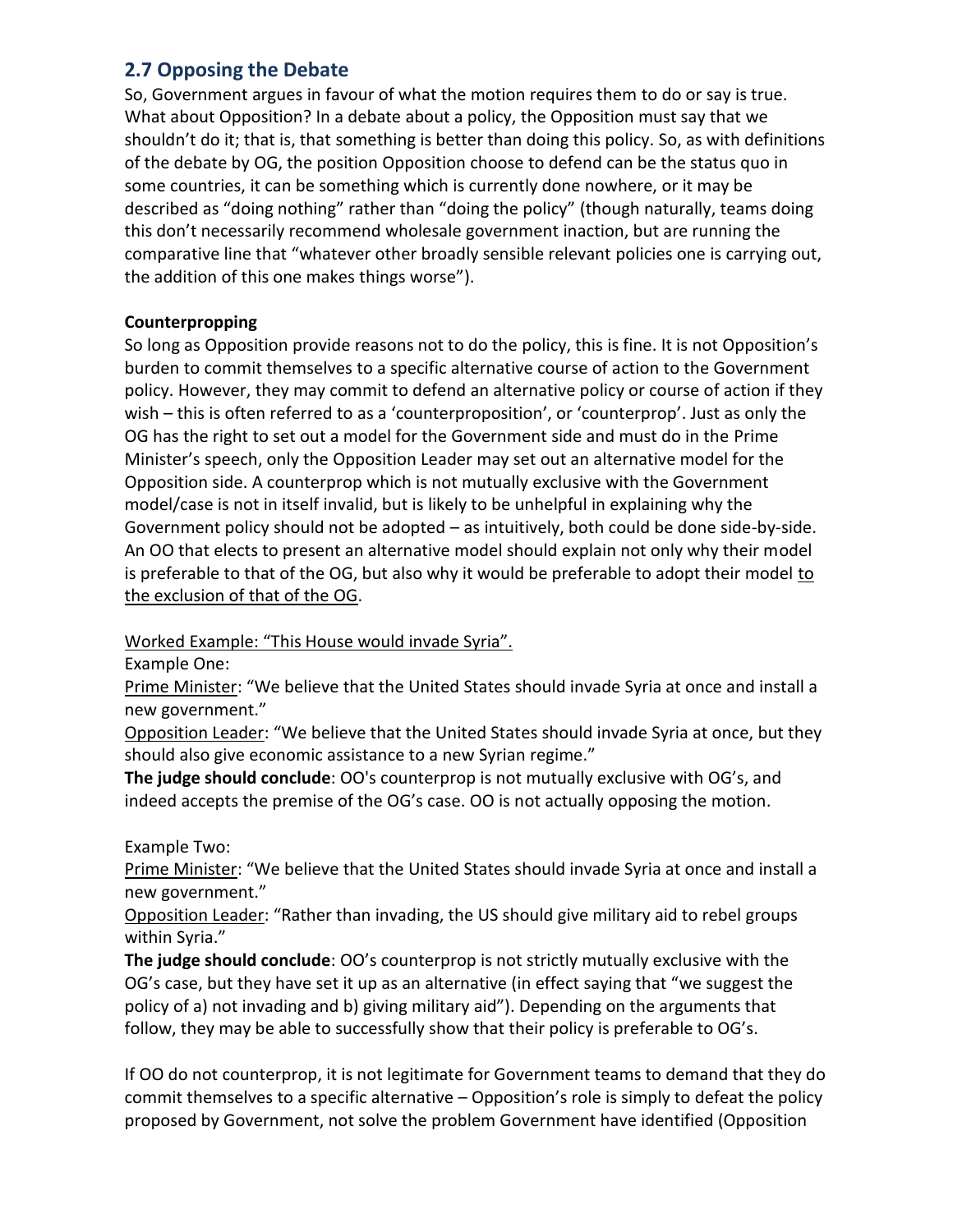may even argue that there isn't a real problem that needs a solution here). However, if the Opposition accepts that a problem exists, it will be difficult for them to do well in the debate without either showing that the OG's action will make the problem so much worse that inactivity is preferable; or demonstrating that some alternative and preferable solution(s) exists. Opposition has the right to point to a variety of possible superior alternatives without committing to one alone, but it may in practice be difficult to prove that the OG's policy is inferior without directly comparing it to at least one of those alternatives.

# **2.8 Extending the Debate – Member Speeches**

The Government Member and Opposition Member are each responsible for contributing an 'extension' to the debate. An extension is defined as anything that hasn't yet been said by that side of the debate. An extension can take a number of forms including:

- (1) new arguments which have not yet been made in the debate, whether additive to their own case or responsive to material raised by the other side,
- (2) new examples,

 $\overline{a}$ 

- (3) new analysis or explanation of existing arguments,
- (4) new applications of existing argumentation (e.g. if the Member points out that one of their opening half's arguments is able to defeat a new argument from the other side).

In short, saying almost anything other than a word-for-word repetition of first-half's material will in some sense constitute an extension. In that sense, role fulfilment here is fairly easy and most extension speakers will succeed in fulfilling the bare minimum requirements of their role.

However, a closing team can only get credit for their contributions to the debate that go beyond what has already been contributed by their opening half. A closing team that contributes only the most minimal of extensions is unlikely to have contributed more persuasive material than other teams in the debate. As a result, closing teams do not defeat their opening half team merely by "having an extension" (any more than OG teams win the debate for "having a model"). A winning extension will bring out material that is most able to persuade the judge that the motion should be affirmed or rejected.

If certain arguments have already been convincingly won by the analysis of an opening half team, a team which merely adds new analysis to those arguments may be able to, on the basis of that analysis, defeat the teams on the opposing side, but is unlikely to have provided good grounds on which to beat the team ahead of them.

*Knifing:* As noted in section 2.5, Member speeches (and also Whip speeches) need to be consistent with earlier speeches made on their side of the debate – indirectly contradicting other teams/speakers on their side of the debate or flatly stating that their arguments were false is termed 'knifing'.<sup>6</sup> Teams should receive little if any credit for arguments that contradict the claims of earlier speakers.

 $6$  It is also possible, but obviously rarer, for the Deputy Prime Minister or Deputy Opposition Leader to knife their own partner – the Prime Minister or Opposition Leader. This is no less illegitimate than had a Government or Opposition Member or Whip knifed.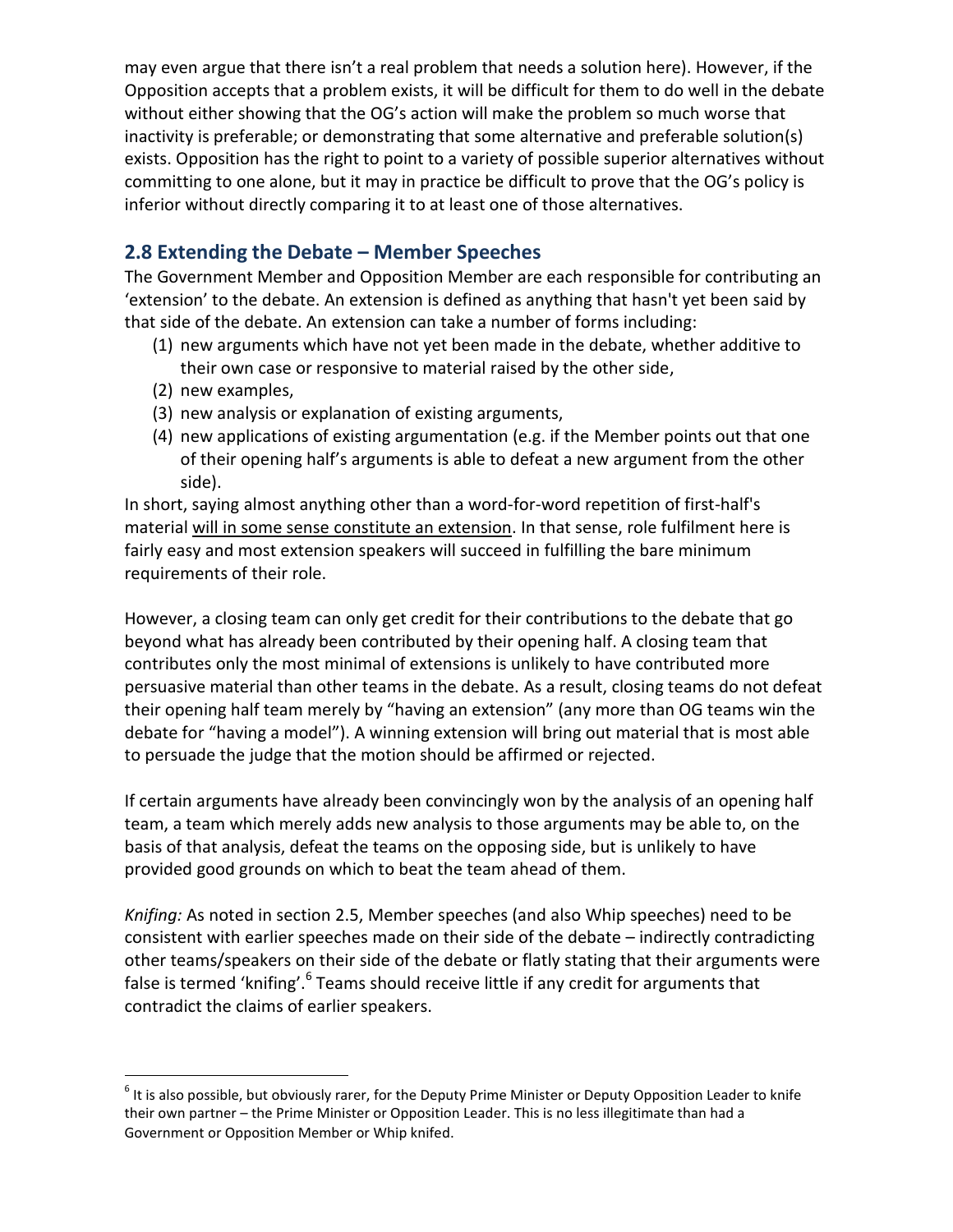Making an 'even if' argument (along the lines of "even if OO were wrong about this, we're going to show that this motion should still be defeated") does not constitute knifing. However, such 'even if' arguments are unlikely to provide good grounds for a closing team to beat their opening unless they actually improve the bench's persuasive position. A closing team that substitutes a strong opening half line for an inferior alternative to believe their side of the debate, or who advances an even-if argument when the probability of the 'if' is very low, is unlikely to beat their opening half team on the basis of that material.

# **2.9 Summarising the Debate – Whip Speeches**

Whip speeches should summarise the debate from the perspective of their side. A good Whip speech will note the major disagreements in the debate (points of clash) between the two sides and will make use of the best arguments from each team on their side to make their case that the motion ought to be affirmed or rejected. A Whip who makes effective use of arguments that were introduced in the first half should receive credit for doing so, if those arguments are employed successfully. A Whip who ignores or minimises arguments made by their opening half team where they remain relevant to the debate is not effectively fulfilling their role. However, a Whip speaker may, in line with their team's need to contribute more persuasive material to the debate than their opening, aim to explain why their own team's contributions are the most persuasive or important on their side, though they should do so without rejecting or denigrating their opening half's arguments.

It is not the role of either whip speaker to add new arguments to their side. This is strongly prohibited in the rules of Worlds for the Opposition Whip, since no one will have a chance to respond to that speech. New material is officially permitted in Government Whip speeches, but new arguments raised there should still really have been raised in the Government Member speech, and do not help the Government Whip to summarise the debate persuasively. Both Whip speakers have the same fundamental role – to summarise the debate, rather than add new arguments.

What counts as a 'new argument'? Debates are about doing things, or arguing that things are true. Therefore, entirely new reasons to do things, claims that new things will happen, or claims that new moral truths are the case, constitute new arguments. The following things do not count as new arguments in this sense, and are permissible for Whips to engage in:

- new defences of arguments already made.
- new explanations of previously-made arguments.
- rebuttal
- new examples to support existing arguments
- anything the other side can reasonably be expected to understand that team intended from their Member speech.

At times, it's difficult to assess the difference between new rebuttal and analysis (which is permitted) and new arguments (which are not). Judges should consider whether or not the making of the claim raises a new issue or approach to winning the debate on an existing issue, to which the other side has little if any ability to respond. If a team does make a new argument in the Whip speech, judges should simply ignore it (or attach limited importance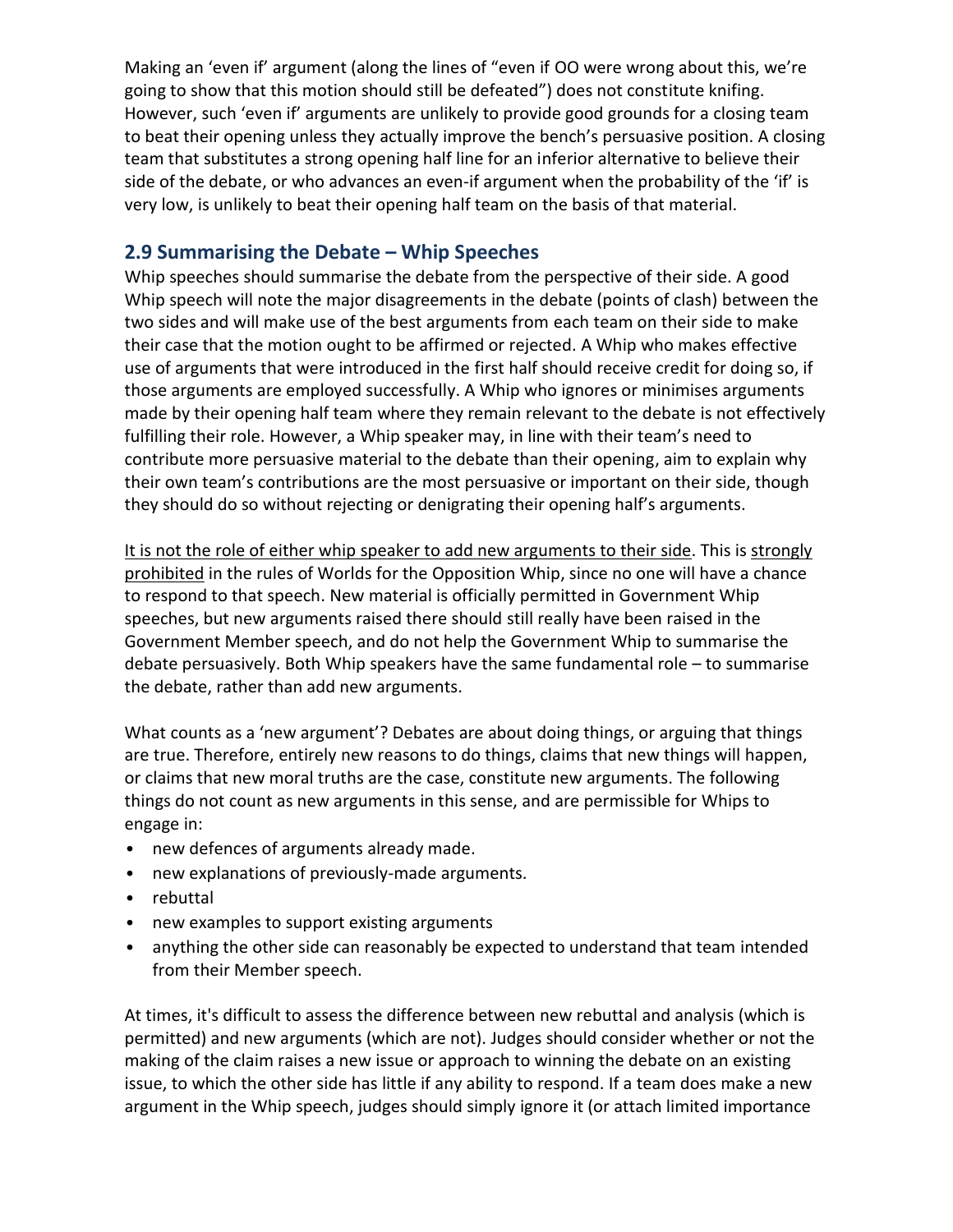to it, if in the Government Whip speech), and not afford it any credit. Adding new arguments shouldn't be penalised beyond this.

# **2.10 POIs, Timing and Equity**

The seven role-fulfilment duties included in section 2.5 include accepting and offering POIs, and speaking within the time allotted. As with other role-fulfilment duties, keeping to these duties does not generate persuasiveness – a team is not more persuasive because they had better timing, or offered lots of POIs.

#### **Points of Information**

The nature of POIs and how they are offered is discussed in section 1.4. It is important for teams to both offer and accept POIs. As mentioned in section 1.4, each speaker is expected to take two POIs – accepting one is a minimum requirement. Judges should not force debaters to take POIs by intervening in the debate if they do not, but failing to take any POIs (provided a reasonable number were offered during their speech) constitutes a severe failure to engage with other teams and should be viewed by judges as undermining their confidence that the speaker's arguments could successfully survive attacks by the other side. In assessing the failure to take POIs, a judge should also consider whether other engagement done by the team – through rebuttal, for example – has been sufficient to restore that confidence. A speaker who has both failed to take POIs, and has engaged in only minimal rebuttal – or avoided particular arguments from the other side – is likely to be viewed very negatively by the judge.

Failing to take a POI has sometimes been suggested to be equivalent to taking a very damaging POI – this is not an appropriate way to assess this failure. A judge should never give teams credit for arguments that they have not made, even where other teams in the debate have role fulfilment issues. However, it is appropriate for the judge to consider failing to take a POI as being indicative of poor engagement with the best material on the other side, especially where the speaker has not otherwise addressed that material.

Which POIs speakers choose to take should ideally bear a very loose resemblance to the relative activeness with which teams are offering them. That is – if the Government Whip, for example, is offered ten POIs in the first half of their speech by the speakers from the OO team, and refuses them all, then takes the first POI offered by the CO team, who have offered no POIs until now, this looks suspiciously like the speaker is trying to 'shut out' OO from the debate, at least if they do not subsequently take any POIs from OO. Depending on the context, this may constitute a failure to engage effectively with the OO – but, in some contexts (for example, where the CO has clearly made stronger contributions to their side of the debate than the OO), it may be acceptable tactics.

#### **Time Limits**

As stated in Chapter 1, at Worlds the official time limit for speeches is 7 minutes, although speakers are traditionally allowed around fifteen seconds of leeway beyond 7 minutes where material can still be considered by judges to finish their speeches. Speeches need not be penalised for being 'over-time', material past the time limit should simply be disregarded – the speaker is wasting everyone's time by delivering it. Should any speaker continue to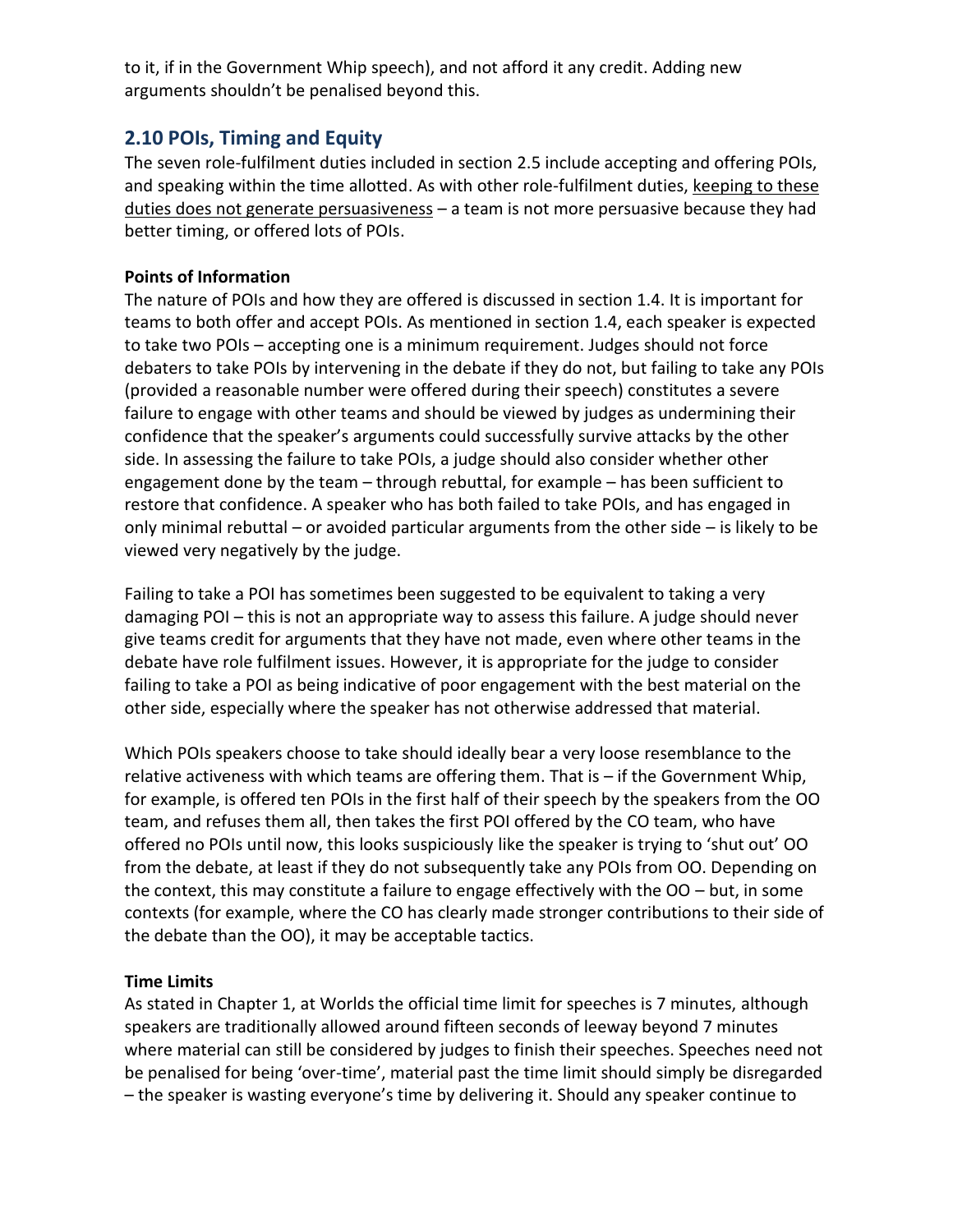speak past 8 minutes, the Chair judge should instruct them to sit down, in order to keep debates to schedule.

#### **Equity**

As well as following the rules of BP debating, Worlds also requires that all participants adhere to the tournament 'Equity Policy'. Judges have no authority to enforce the equity policy. Judges may not cut off a speaker for a perceived breach of equity except in the most extreme of situations, where an equity violation is severe enough to already have disrupted the round and intervention is required to restore order. Nor should judges take the fact that they believe an equity violation has occurred into account when assessing who won a debate, or what speaker points to award. Judges are there to judge the debate, and should only penalise equity violations to the extent to which they make a speaker unpersuasive and/or are unfair on other teams or speakers. Judges cannot award a speaker zero speaker marks, or give their team an 'automatic fourth' on the basis of a breach of equity.

To resolve equity violations formally, debaters and/or judges should report them to the equity team who, in consultation with the Adjudication Core, will decide what course of action, if any, needs to be taken. However, being an objectionable speaker is generally not persuasive to the ordinary intelligent voter. A speaker who engages in, for example, racist behaviour is likely to be rendered less persuasive overall as a result of that material.

Equity violations are not a standard part of debating that should be expected from time to time. On the contrary, they should never occur at a tournament. Debating is here for the enjoyment of participants, and not really worth people falling out with each other over.

#### **Debaters – don't be conceited!**

Though not an equity violation, debaters shouldn't assume that they have a superior understanding than the judges of how the teams in the debate should have been ranked. A debater cannot make a reliable judgement call on what the 'right result' should have been in a debate they competed in. This is not just due to the inescapable bias a debater has towards their own team. Debaters also cannot hear everything that is said in the debate in the way the judges do: debaters have to spend time conferring with their partner, writing their own speeches, coming up with POIs, thinking of rebuttal, and a host of other activities. They are thus likely to miss considerable sections of the debate. Moreover, debaters, when making their own arguments, know exactly what they mean to convey – judges do not, and have to judge based on what the speaker *conveyed to them,* which may not always perfectly match the debater's intended meaning. And, focused on winning the debate from one side, debaters' thinking towards every argument from the other side is orientated towards seeing its weaknesses and deficiencies. Even the very best judge could not reliably judge a debate they themselves were debating in.

This is particularly important where debates have been very close. In those circumstances, judges are unlikely to have overwhelming reasons for some teams beating others – by virtue of the closeness of those positions. Debaters should remember that sometimes very small issues end up being all that separate teams. They should also avoid assuming that the final ranking was the unique responsibility of the Chair of the debate. This is not, in practice, how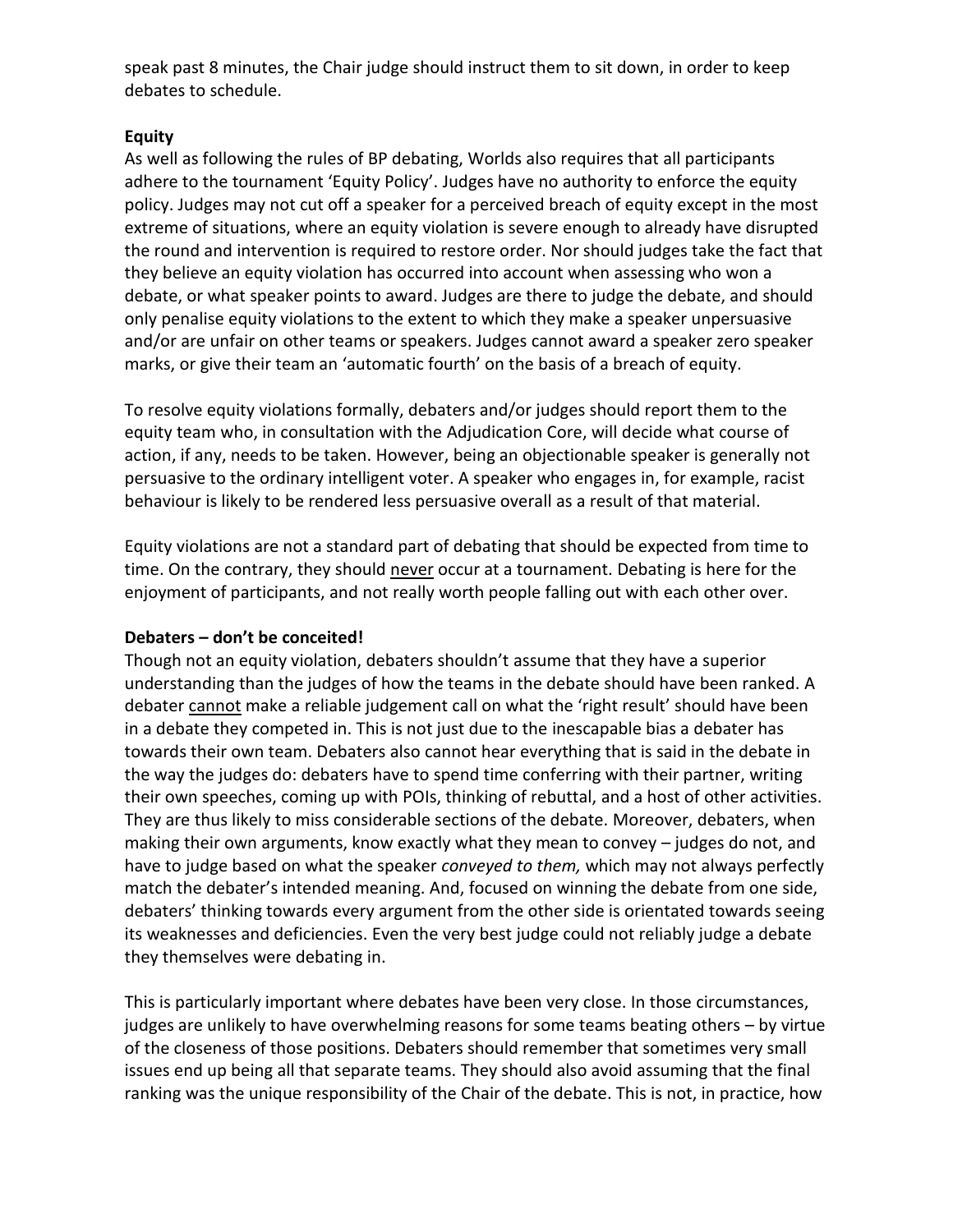judging decisions are arrived at. Results are produced by panels, not individual judges, and debaters should treat them as such.

So if, as a debater, you are disappointed with or disagree with a call, that's OK. Judges are not omniscient, and Adjudication Cores need feedback on how well judges explained the results of the debate. However, teams should take the time to listen openly to the reasons given for a result by judges, rather than treating unexpected results as being 'wrong'; and they should take their concerns to the Adjudication Core via the feedback process, rather than behave aggressively or dismissively towards the judges in question.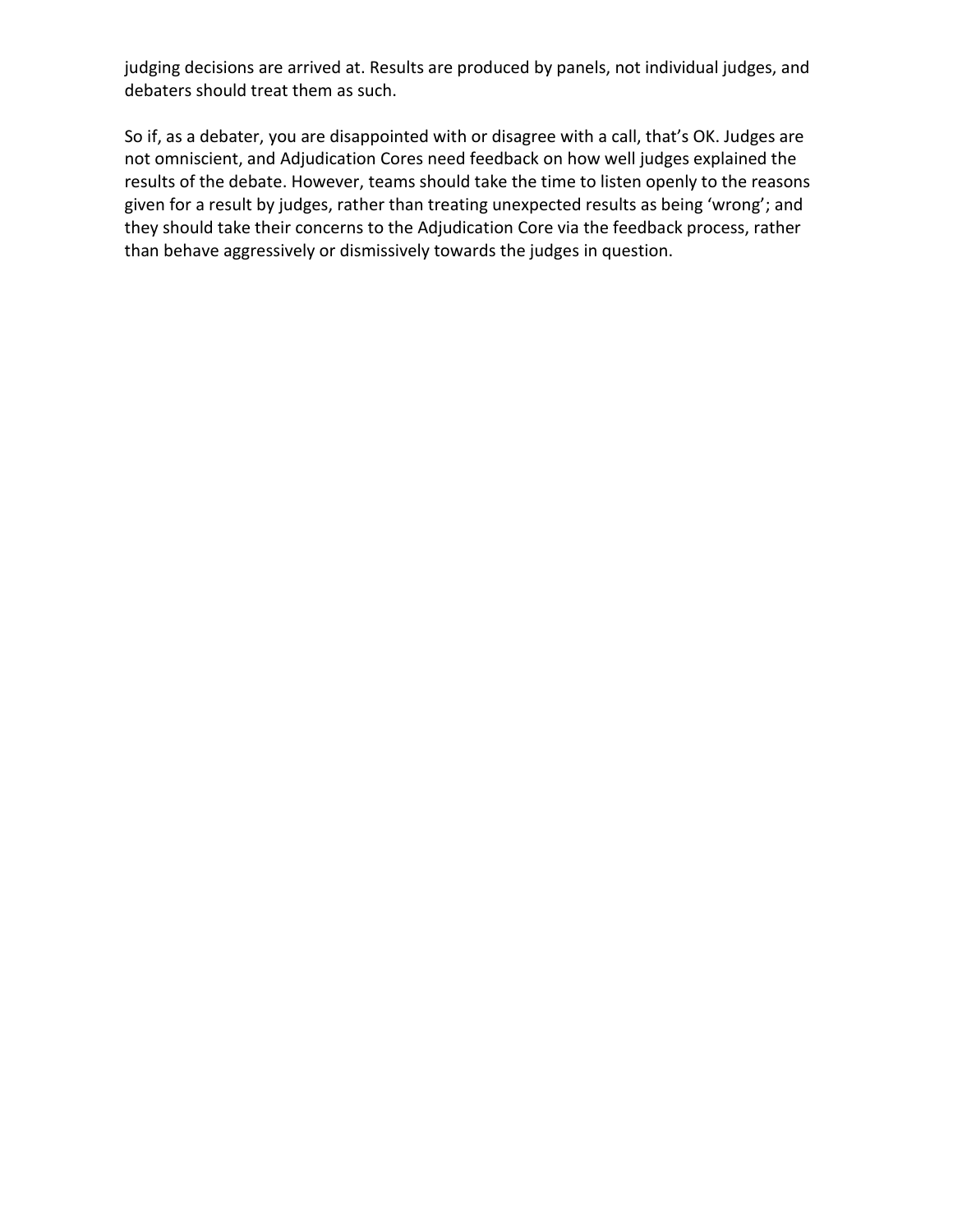# **3. Additional Notes for Judges**

Most of the information on how to judge debates and determine results was provided in Chapter  $2 -$  as such all judges must read Chapter 2 of this manual for guidance on judging. This section simply focuses on a few additional issues of a largely administrative nature for judges: such as how to actually engage in the judging deliberation, fill in the ballot, deliver feedback to the debaters, and so forth.

### **3.1 Deciding the results**

Once the debate has finished, the debaters should leave the debate room, and the judges should collectively rank the four teams in order: first, second, third and fourth. Judges do this through a discussion (or 'deliberation') aimed at consensus – they do not simply each make up their minds and then vote, or engage in a battle with each other to 'win' the discussion. Judging panels are a team, and all members of the panel should view themselves as such – their job is to cooperatively decide on the best way to rank the four teams in the debate. Debates cannot result in a draw: one team must take the 'first', one team the 'second', one team the 'third', and one team the 'fourth'.

To repeat the core BP debating criterion on winning debates: judges assess which teams were most *persuasive* with respect to the *burdens* their side of the debate is attempting to prove, within the *constraints* set by the rules of BP debating. Judges should determine which team did the best to persuade them, by reasoned argument, that the motion ought to be adopted or rejected. The judges do so as the ordinary intelligent voter within the meaning outlined in section 2.1, and their assessments are always *holistic* and *comparative*: considering all the contributions each team made to the debate in aggregate, and comparing these to other teams. Teams cannot win or lose debates for isolated things they did, like setting up the debate well or contradicting another team on their side. Crucially, there are no such things as 'automatic fourths' or 'automatic firsts'. This is a matter of logical necessity: however good or bad something a team does is, another team could always do exactly the same good or bad thing *and* do something else that made them even better or even worse.

The outcome of the debate should obviously depend on what the teams do and don't say. Judges must not insert themselves into the debate. Don't invent arguments for teams, don't complete arguments and don't rebut arguments. Judges often speak about a speaker "getting at a good point" even if "they didn't quite get there". This is just an excuse for a judge to invent an argument they'd like to hear. Don't do it. As we don't do teams' rebuttal for them, we don't consider claims invalid just because we disagree, or because we can see holes in their arguments, nor do we ignore arguments that were made just because they were ignored by other teams in the debate.

Judges can and must assess how well-substantiated arguments are. This will inevitably involve some assessment of the quality of the supporting reasons offered for arguments; and, as noted in section 2, seriously implausible claims may constitute weak support for an argument in the eyes of the judges. But judges must exercise the minimum of personal evaluation in making such claims, and even seriously implausible arguments cannot be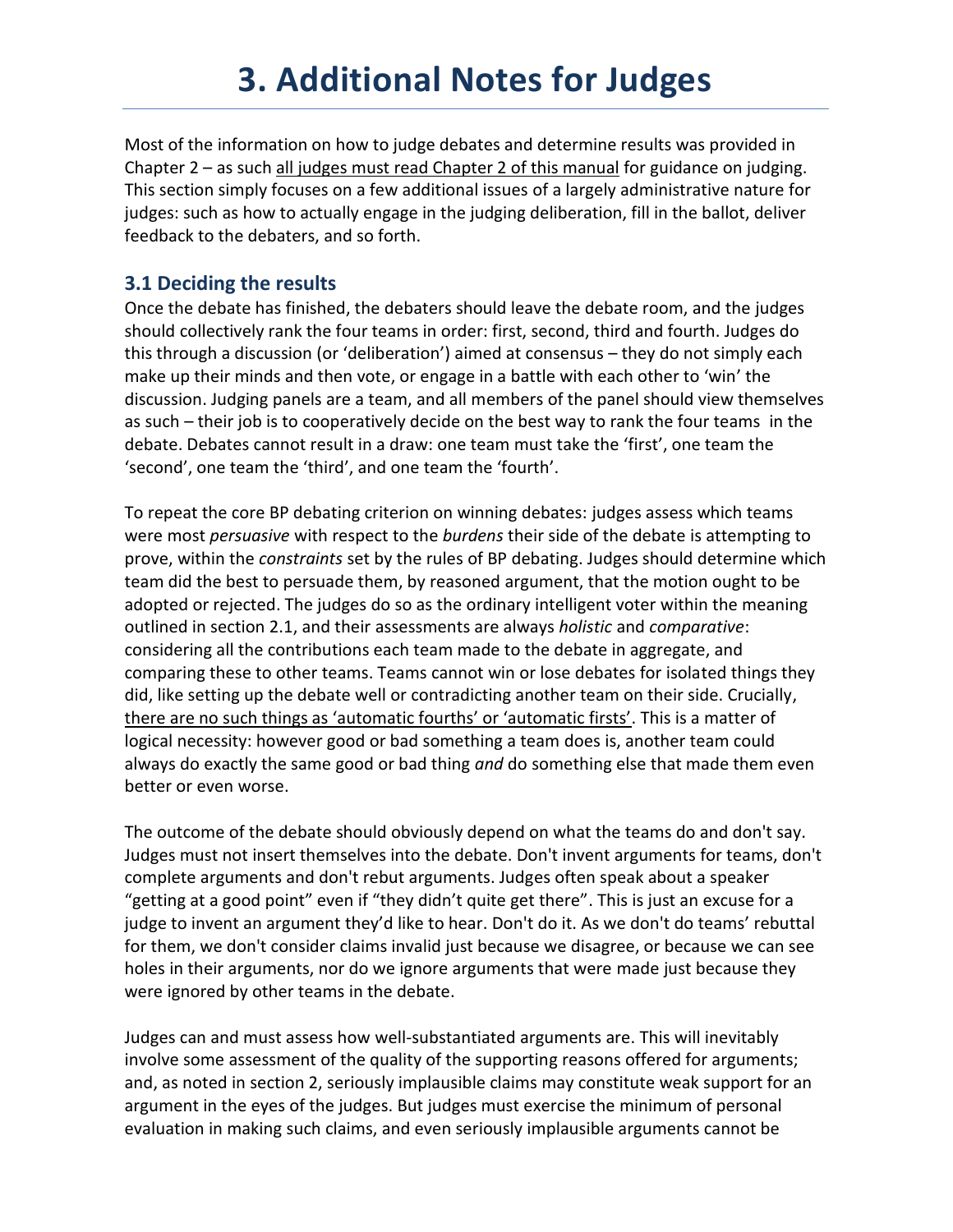disregarded by the judge if they haven't been rebutted – though they may have little persuasive value. In an ideal world, teams will engage in extensive responses to each other's well-detailed points. In most of the debates that occur in the actual world, teams will often talk past each other and leave each other's points unchallenged. Under those circumstances, the judge will have to assess not only which arguments are most important, but equally which are most clearly proven. Unrebutted points that require the judge to make some logical leaps are often more persuasive than thoroughly-rebutted points and are always more persuasive than no points at all, but are not preferable to a well-reasoned argument which rests on fewer unsubstantiated assumptions. What is and is not rebutted is therefore of vital importance to judging debates. Note that speakers don't have to use the word "rebuttal" to respond to an argument. It may be tidier if they do, but judges should not ignore material that adequately deals with an argument just because the speaker doesn't point out that it does.

Equally, this doesn't mean speakers should be "punished" for not refuting everything: some claims do not do any harm at all to the opposite side. For example, in a debate about the legalisation of drugs, if the government say "pink elephants are cute because they have those nice ears and are a pleasant colour", this flawed argument can be safely left unrebutted as it isn't a reason to legalise drugs. There is, therefore, no need to point out that blue elephants are obviously more tasteful. So too, if they said "some drugs are less harmful than others", this could also be ignored. While it is clearly more related to the debate than the cute pink elephants argument, it is pre-argumentative – that is, it has not yet been given sufficient surrounding words to actually provide a reason to do or not do the policy. The other side can quite happily say "yes, some drugs are more harmful than others" and move on, or just ignore this argumentative non sequitur. Often as a judge, it can be tempting to complete arguments for teams that are interesting but pre-argumentative. Don't.

Each judging panel will comprise a single 'Chair' and a number of additional judges termed 'Wings' (or 'Panellists'). It is the responsibility of the Chair to manage the deliberation between the judges in a manner that allows all judges to participate fully in the discussion, and produces a consensus decision and completed results sheet (known as a 'ballot') within the deliberation time limit: 15 minutes at this Worlds. Chairs of panels must manage their time accordingly, and recognise that the rules require a vote if no consensus has been reached early enough for the adjudication to complete in 15 minutes. Taking into account the time taken to decide on individual speaker points, this means you should consider a vote around 12 minutes into a discussion.

The opinions of Wings count just as much as the opinion of the Chair: the main difference is simply that Wings are just not tasked with chairing (i.e. managing) the discussion. Wings should treat the Chair with respect, and not interrupt/speak over them unless they feel they are not being allowed to meaningfully participate in the discussion. In return, Chairs should respect the opinions of Wings and give them sufficient opportunity to contribute to the discussion. If the panel cannot reach a consensus after 15 minutes they may (depending on the degree to which the tournament is on schedule!) be granted another 5-10 minutes of time to discuss by the Adjudication Core (or, more likely, the Adjudication Core's representatives near to the debate room – these representatives, whose key task is to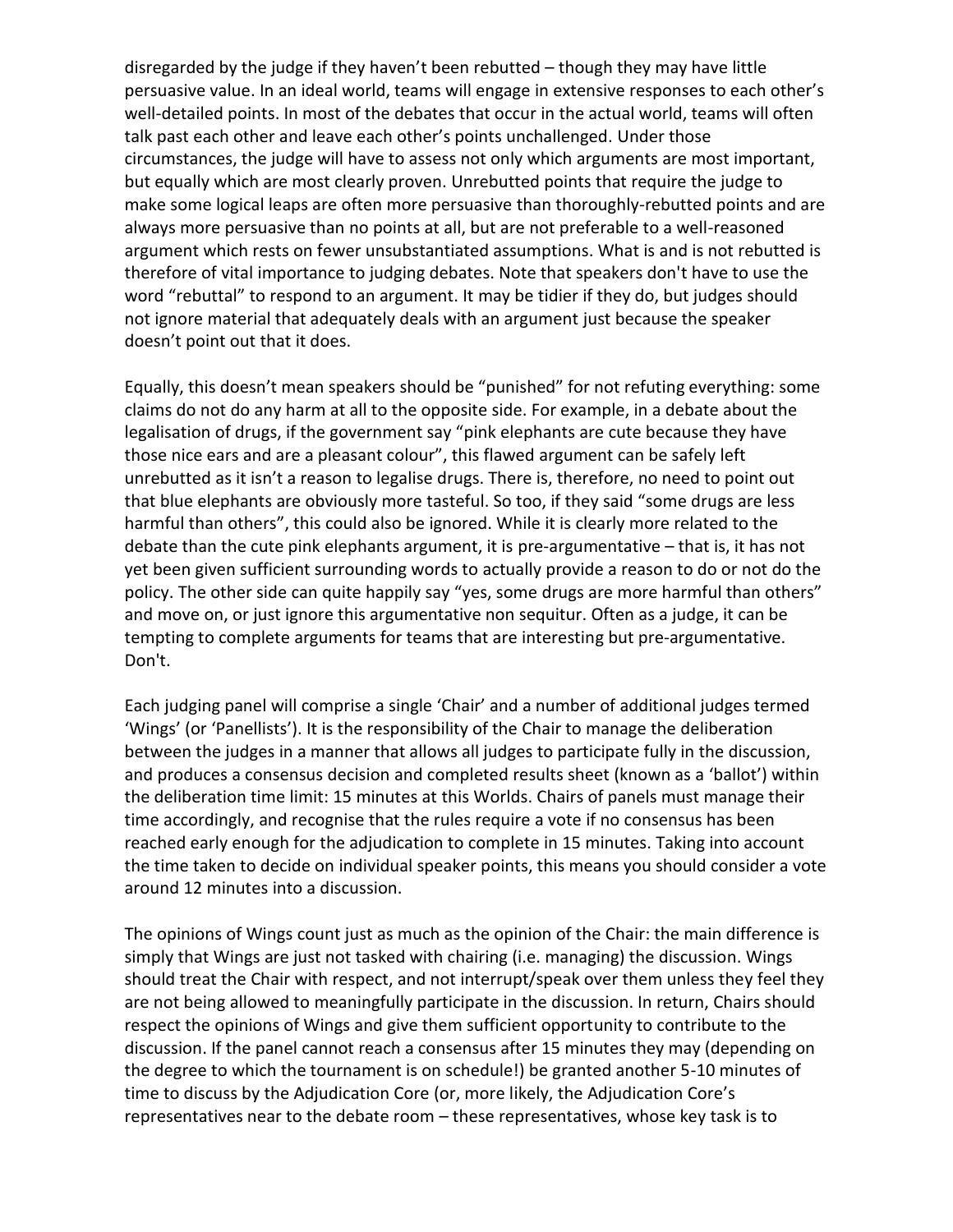deliver ballots back to the Adjudication Core, are often called 'runners'). After any additional time has elapsed, the judges must vote on the rankings they disagree over, with the majority, in each disagreement, determining the result. If a panel has an even number of judges, and the result of a vote is tied, the Chair's 'casting' vote breaks the tie (i.e. whichever side of the tie the Chair was on is the final result).

*Trainee Judges:* Some judges in the tournament may be designated as 'trainees'. Trainee judges function exactly like Wing judges in every respect *except* that they do not get a vote in the eventual determination of the round's results. Trainee judges do still get to participate in the deliberation, and should follow, make notes on, and declare their views/rankings of the debate. Chair judges should give them equal opportunity to voice their views and other judges should engage with them in discussion directly. But the trainee does not get a say in deciding on the ultimate results of the debate. Trainee status is intended to be temporary – after one or two rounds (especially if they receive good feedback from other judges) most trainees will have their trainee status removed, and be used for the remainder of the tournament as Wing or Chair judges. Being designated a 'trainee' should not be read as indicating that the Adjudication Core thinks a judge is bad. More usually it reflects that either the judge has limited judging experience, or that the Adjudication Core lacks information on the judge.

# **3.2 Managing the deliberation**

In close rounds, it is to be expected that the judges on the panel may have different views on the debate. Therefore, achieving consensus and filling in the results ballot in 15 minutes is a difficult task, requiring careful management by the Chair. Here we sketch some suggestions for how this could be managed. These are not strict requirements – it is up to the Chair to manage the discussion in an effective way.

The Chair should begin by asking each Wing to give either a full ranking of the four teams or, at least, some indication of which teams they considered better or worse than each other. This is not binding, it is a working hypothesis which will evolve as the discussion progresses. *Wings should not feel any pressure to agree with one another or the Chair in their initial call, as there is no negative consequence or inference for changing your call.* Judges should have some opinion of the debate as soon as it is done, and should share their leanings along with their uncertainties. Having no idea whatsoever until five minutes of note-reading has passed does not bespeak an active following of the debate, although it may be reasonable to take a couple of minutes to organise notes and confirm opinions individually prior to starting discussion. The Chair should then assess the level of consensus which exists. There are thousands of possible combinations, but thankfully a few scenarios crop up fairly often.

- (1) Everyone has exactly the same rankings celebrate (but briefly). Even though there is agreement, the panel should still have a short discussion to ensure rankings are the same for similar reasons, and accurately take into account the full contributions of all four teams. They should then move on to filling in the ballot.
- (2) Everyone has the same rankings except one person. The Chair should ask them to defend their position. The discussion should be specific, tailored to the difference between the minority and majority opinion. If it is a difference over one team, the discussion should focus on that team, etc. Judges should not assume that someone is wrong because they are in the minority.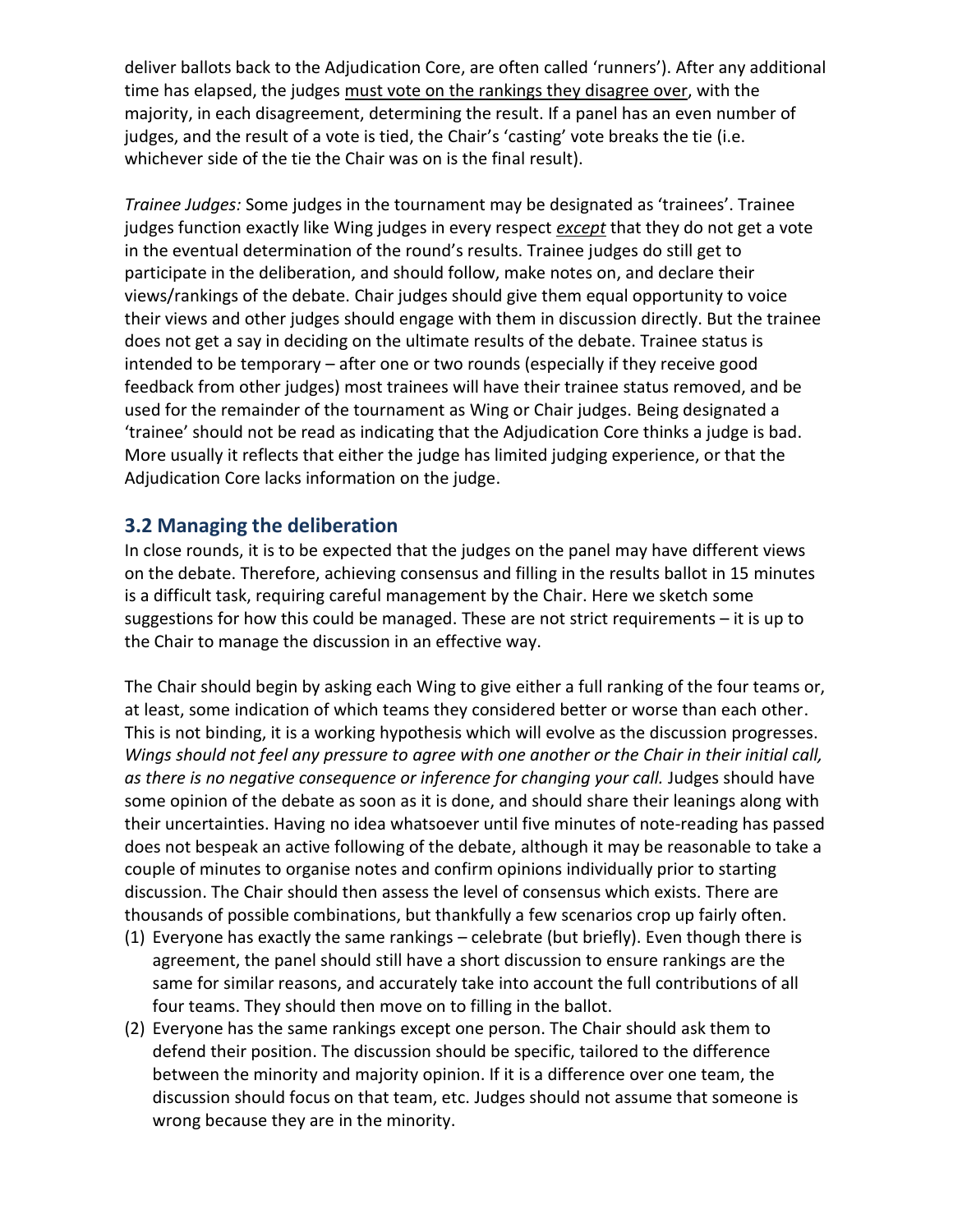- (3) There is similarity in rankings (the judges agree on where one team is ranked or on some relative rankings – for example, everyone agrees OG is better than CG) but also some crucial differences. The judges should begin by establishing which discussions need to be given the most time (i.e. there is disagreement about whether OO beat OG). Consolidate the consensus that exists, and use this as a platform to break deadlocks.
- (4) Chaos. There is no similarity between the rankings. The Chair should guide a discussion of each team's arguments, or, depending on what makes sense to the panel in context, of the clashes between particular pairs of teams.
	- These debates often hinge on how one argument was evaluated, so your aim is to detect such differences in interpretation. The initial discussion is intended for the panel to inform each other of their perspectives and find some level of common understanding.
	- If two judges believe different arguments are central, the Chair should frame a discussion about their relative priority. The Chair should get each judge to explain their position, and attempt to establish a metric for the importance of arguments in the debate.
	- After this brief discussion, the members of the panel should each rank the teams and compare again. If the panel has achieved some overlap, they should move on to the suggestions under (3) above. It may eventually prove necessary to vote.

In all deliberations, *judges should not feel under any obligation to stick to their original call just because it was their initial view* – flexibility and open-mindedness in the discussion is crucial, and deliberations should always aim at consensus. Such consensus is not, however, an ideal that is to be placed above the right result. As such, judges should not 'trade' results in order to each get their own views somewhat represented in the final ranking – this is likely to produce a result that is impossible to coherently justify. If a judge believes that a team placed first and the other judges disagree, the former judge should try to advance their reasons. All judges must be flexible and willing to be persuaded, but if they are not persuaded, they should stick with what they believe to be right.

# **3.3 Filling in the ballot**

Once a ranking has been decided upon, the Chair should lead the panel in filling in the ballot. This involves recording the rankings and assigning 'speaker scores' – a score, from 50- 100, for each speaker in the debate. The speaker point scale, with guidelines on how to award speakers, is attached as an appendix to the end of this manual. There are a few important rules about awarding speaker scores:

- Speaker scores should reflect the majority decision of the judges, not be a compromise between various opinions. i.e. don't say "we think OG wins, but we can make sure the speaks reflect your different view". If the majority doesn't think a relative ranking is close, there is no reason that the speaker scores suggest otherwise.
- The combined speaker scores for the two speakers' on each team must be compatible with the ranking they received. i.e. the team that placed first must have a higher combined speaker score than the team that placed second, the team that placed second must have a higher combined speaker score than the team that placed third, and so on. Teams cannot be given the same total speaker score – there must be at least a one point difference in the total speaker score of each team.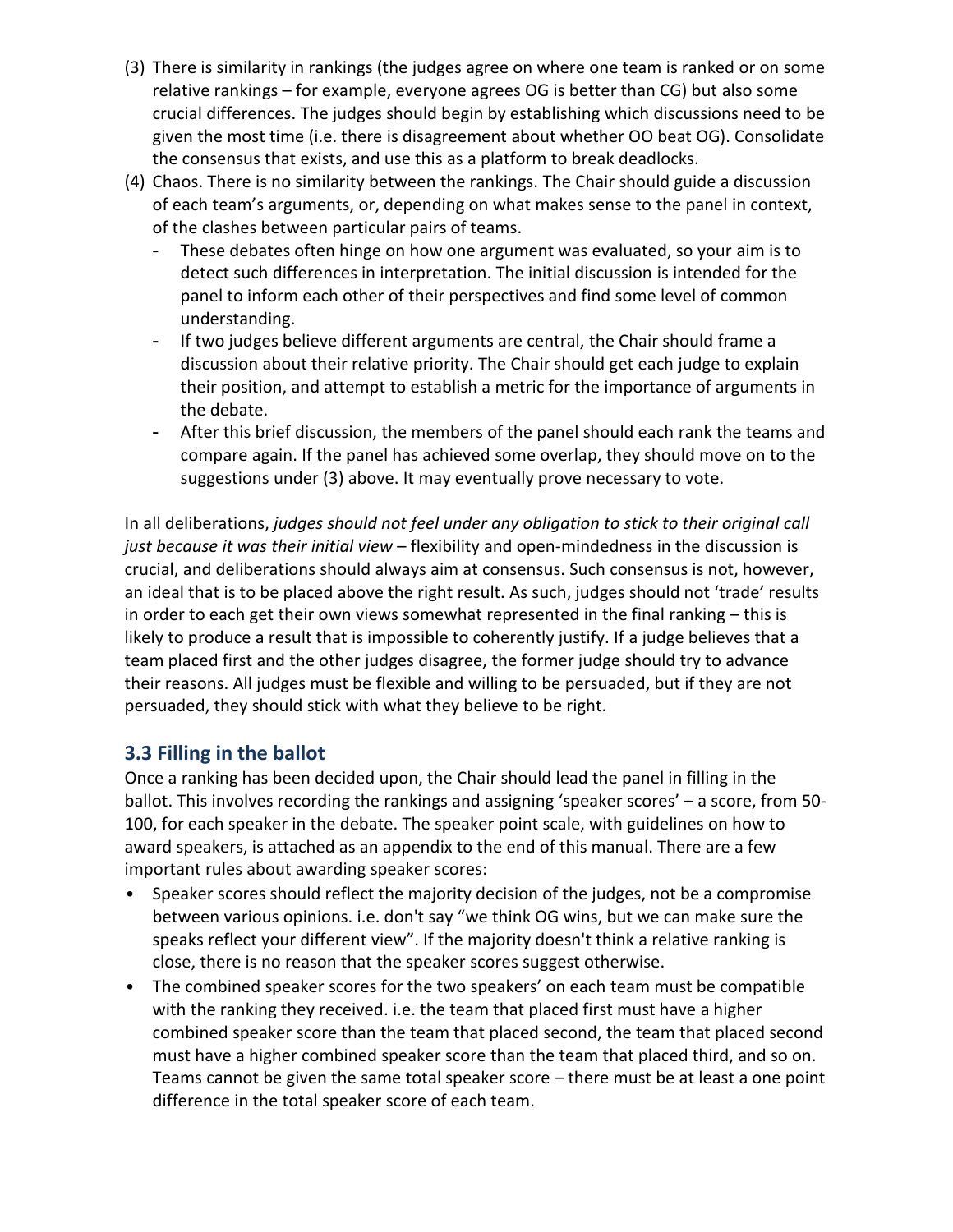- Speaker points are important. They are used to determine where teams with the same total team points rank after the in-rounds. As such, many teams may break, or fail to break, on the basis of the speaker points they have been awarded. There are also various speaker prizes. Therefore, judges should consider the awarding of speaker points carefully, and endeavour to stick as closely as possible to the speaker point scale. *Chair judges must ensure that sufficient time is left to award the speaker points with care.*
- Speaker points only successfully distinguish in the final rankings if the overall pool of judges uses them with some consistency. There is no metaphysical truth about what an 82-scoring speech, for example, looks like – judges must stick to the standards of the overall judging pool, as represented in the speaker scale, rather than to their own personal standards.
- At Worlds, we would generally expect to see some marks awarded in every bracket of the speaker scale. The average standard of speech at the tournament is meant to receive a 75, and the majority of marks will fall in the 70s, high 60s and low 80s. But at most Worlds we would expect there to be a number of marks in the high 80s and low 60s, and a very small number of marks in the 50s or 90s. Judges should not be afraid to use the full range of the scale where it is warranted – but speeches should be exceptionally good, or exceptionally weak, to achieve markets in the very top and bottom brackets.

# **3.4 Announcing the Result**

The Chair delivers the adjudication, sometimes called the 'oral adjudication' or 'reasons for decision'. In the case that the Chair loses a vote in deciding the result, they should ask one of the Wings who voted in the majority to deliver the adjudication, at least as far as the teams on which they differ from the majority are concerned. If their decision differs sufficiently from that of the majority, it may be advisable to have one of the Wings give the entire adjudication.

The adjudication should distinguish between the reasons for the decision and advice for teams: judges may give both. The reasons should be about what did happen; while advice is about what didn't happen, but perhaps should have. The latter cannot be a basis for the former. The primary aim of an adjudication is to convey to the teams the reasoning of the panel in ranking the teams as they did.

The adjudication should therefore present a reasoned argument for the ranking, using as evidence the arguments made in the debate and how they influenced the judges. While there are many theories about how to approach debates – from problem-solution discussions to deconstructions of persuasiveness into sub-concepts – these should not determine or explain a result, although judges may wish to use such concepts in offering advice. The extent to which a team conforms to the way a particular judge would train or coach them to debate has no relevance in judges' decisions; although it is, of course, possible that whatever it is that the team has done or failed to do has, in its own right, had an impact on the persuasiveness of their arguments.

The adjudication should, in general, be structured as followed:

• announce the ranking of the teams,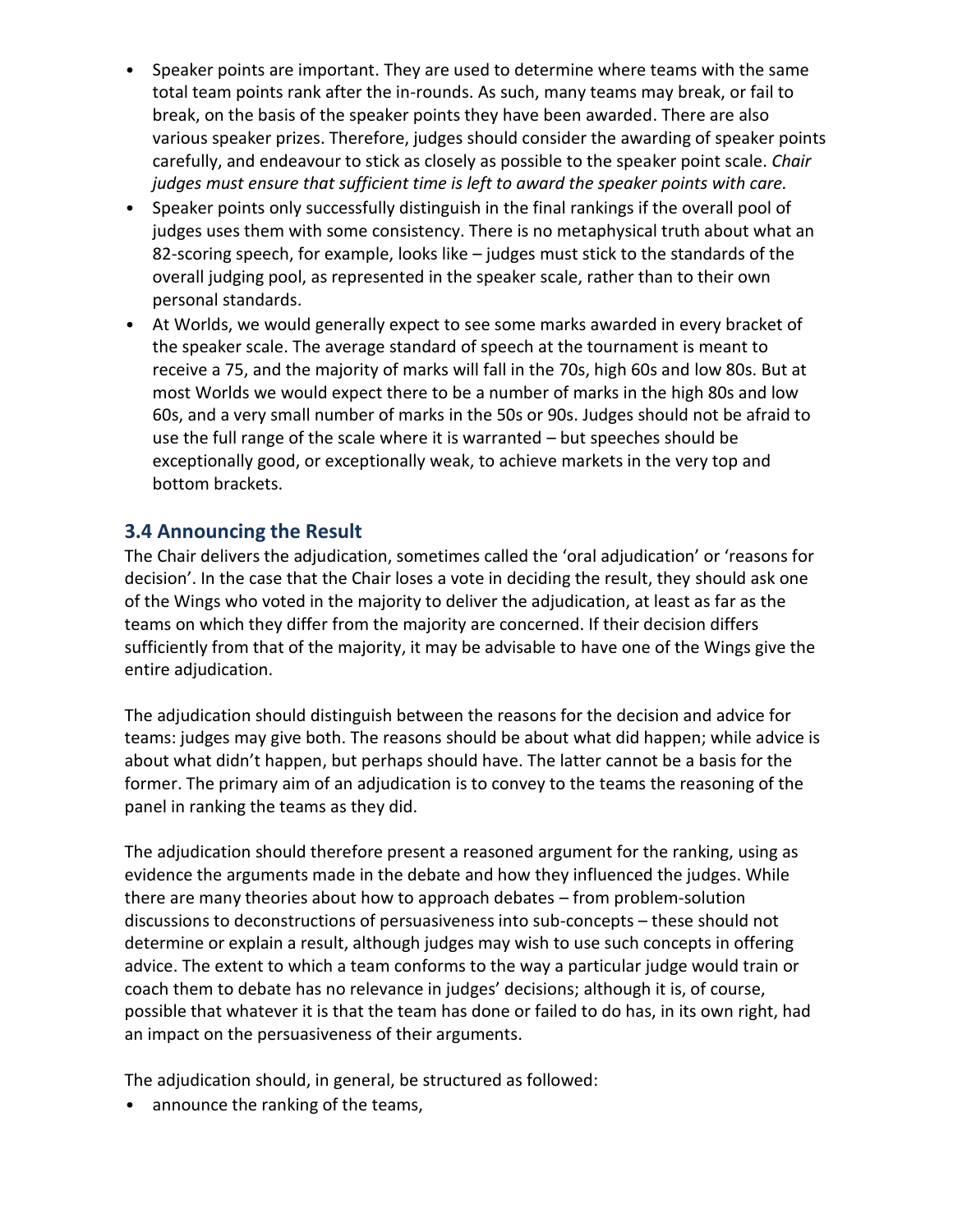- go through the teams in an order that makes sense, comparing pairs of teams and explaining why one beat the other,
- summarise and invite teams for more detailed feedback.

Comparing teams involves more than making isolated statements about Team X and Team Y, and saying "so X clearly beat Y". It requires that the judge explain the interaction between the teams to establish who had the better arguments. The judge should be specific and be detailed – the vague application of adjectives is not sufficient judging. Identify arguments, whether and how they were responded to, and what the impact of the remainder was. Identify which teams get credit for what, and how this influenced the decision about whether or not we should do the policy.

One way to give feedback is to discuss the teams and their contributions in chronological order – discussing first the OG, then the OO, and so on. Another approach is to begin with the team who has come first and work down, or the team who came fourth and work up. In some debates, it may be appropriate to discuss the benches, or the halves. Whichever approach the judge giving the adjudication adopts, they are required to be comparative and specific. Advice should be separated from the reasons for their decision, lest they confuse teams about which is which.

There are a number of broad areas of advice you may want to give as a judge, including:

- general advice on how to improve
- suggestions of reasons why things identified in the adjudication happened
- what might have been run (although it is often advisable to minimise this unless asked, to avoid confusing teams about why they lost the debate).

# **3.5 Feedback on Adjudicators**

Adjudication Cores want to know how judges are doing, for two reasons: first, to ensure they provide the fairest possible competition by allocating the best judges to Chair panels; second, because judges care about their success in the tournament and feedback is key to fairly assessing their performance.

There are three types of feedback:

- teams' feedback on the judge who delivered the adjudication,
- chairs' feedback on wings,
- wings' feedback on chairs.

Each type is important. The only way Adjudication Cores can effectively assess and allocate judges is if everyone participates in providing feedback.

# **3.6 Some Pitfalls to Avoid in Decision-Making and Feedback**

What follows is a common set of mistakes that judges may make in determining results and giving feedback. We emphasise that many of the examples we give on such pitfalls aren't in and of themselves 'bad feedback' - they could be given much further explanation so as to be an appropriate introductory comment. But judges should not rest satisfied with such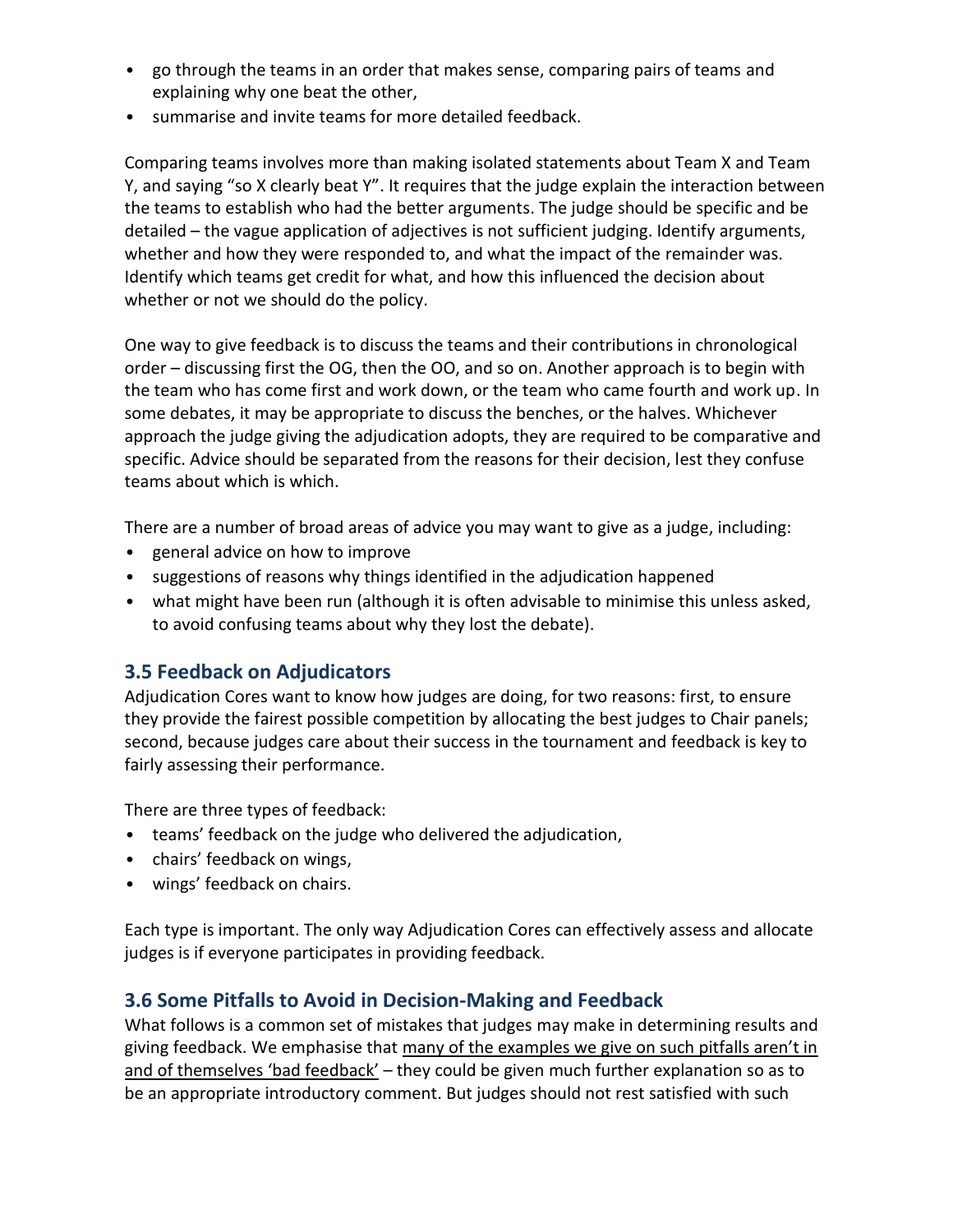statements without further clarification and explanation to the debaters that makes clear the specific, comparative reasons why one team beat another team.

#### A) Dealing in generalities rather than specifics

"We thought that Closing Opposition really brought the case home for us, so they won the debate."

"Opening Opposition had some interesting things to say, but the analysis didn't get better until Closing Opposition."

It's perfectly fine for adjudicators to use general language to introduce their reasons, provided that each general statement is supported by examples of what actually happened. No statement of the sorts that we've listed above should ever go unsupported by specific examples of the claim being made, either during the deliberation or during feedback.

#### B) Granting certain 'classes' of arguments undue priority

"Only Opening Government knew the names of major Brazilian cities." "Closing Government won because their arguments were moral rather than practical."

This judging pitfall takes a number of forms, one of which is the fetishisation of the use of specific knowledge in the making of arguments. Teams which make strong arguments buttressed by good knowledge should be rewarded, but not because of the total amount of facts they named, but because of the strength of the arguments which those facts were marshalled in support of. A clever use of facts makes an argument stronger and better, it does not make an argument.

A second form of this pitfall is according improper priority to arguments that are of various types (moral/philosophical/economic/practical). A 'principled' argument, for example, is not necessarily better or worse than a 'practical' one – it depends what each argument seeks to prove and how well it does so.

#### C) 'Penalty judging'

"You didn't take any Points of Information, so there was no way you could come first." "We had questions about the mechanism, so we put you last."

A good referee is not one who incessantly blows their whistle and stops play. Similarly, a good judge isn't one who tries to find as many reasons as possible to exclude consideration of a team's arguments and speak instead about the form rather than the content of their contributions. If a team violates the requirements of role fulfilment, they should be penalised only up to the point of removing any harm they caused to the debate through failure to fulfil their role.

Some Examples:

• Not taking any POIs means that a speakers has not engaged fully with the other side – their material may be rendered less persuasive, but should not be excluded from consideration.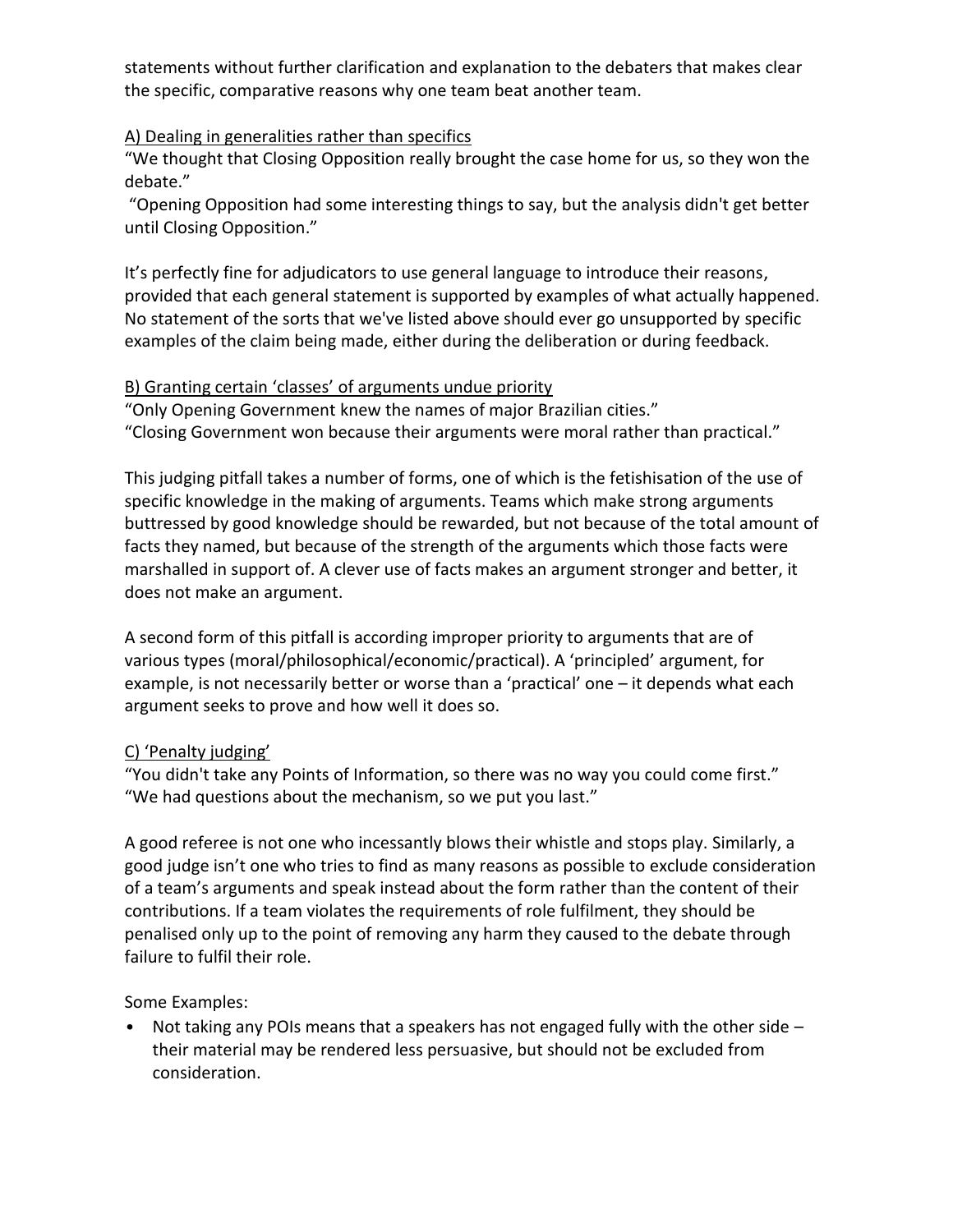- Lack of clarity in a mechanism should be resolved by allowing the Opposition teams to make any reasonable assumptions of their own and letting the debate carry on from there, not disregarding other contributions of the team setting out the mechanism.
- If a speaker introduces new arguments in an Opposition Whip speech, these are to be discounted, as though the speaker had said nothing on those points – but other material should still be considered.

#### D) Judging on Format Rather than Content

"You should have put your argument about rights first."

"Your team was unbalanced - all the good points came from the first speaker."

"You only spoke for five minutes."

Speaking for a certain length of time or placing arguments in a certain order is irrelevant (in and of itself) to which team won the debate. Naturally, speakers and teams who spend all their time on good arguments and spend more time explaining more important and more complex arguments will do better at being persuasive, but they succeed because they have made good arguments and have explained those arguments well, not because they "spent time on them". A speaker can win a debate with a one minute speech (but it's very, very hard to do so). Many of the examples listed here may well be useful feedback, but they do not reduce how persuasive a team was in-and-of-themselves.

#### E) Swiftly reaching a decision and then finding a justification for it

"We all saw the debate the same way, so just come to us each individually for feedback." "The closing half teams were just much more persuasive, and their arguments really stuck with us at the end of the debate, so opening government took third and opening opposition fourth."

Either as an individual or as a panel, it can be tempting to feel at the end of the debate that the result is really clear, and not carefully scrutinise the contributions of the four teams to ensure a clear justification for that ranking – instead rather artificially constructing a justification to 'fit' initial hunches about the call. This is especially likely when all the judges end up with the same ranking, and thereby conclude that they must be correct since they all agreed. Judges should always, at the end of the debate, carefully review the content delivered by all four teams and ensure that a result emerges from a logical, reasoned justification, rather than vice versa.

# **3.7 Some Advice on Setting Motions**

At Worlds, as at all tournaments, the tournament Adjudication Core will set the motions, so this is not something judges need concern themselves with. However, this manual is intended to be the principle consolidated document on BP debating, which we hope will support tournaments and debating societies around the world. As such, we include here some advice for judges serving on Adjudication Cores at other tournaments on setting motions – we hope this can help improve the standard of motions at all tournaments. Setting motions is fun, interesting and important – few things will ruin debaters experience at a tournament like having to debate badly formulated motions; by contrast, a great set of motions will be remembered by debaters for a long time and will contribute hugely to their enjoyment of a tournament.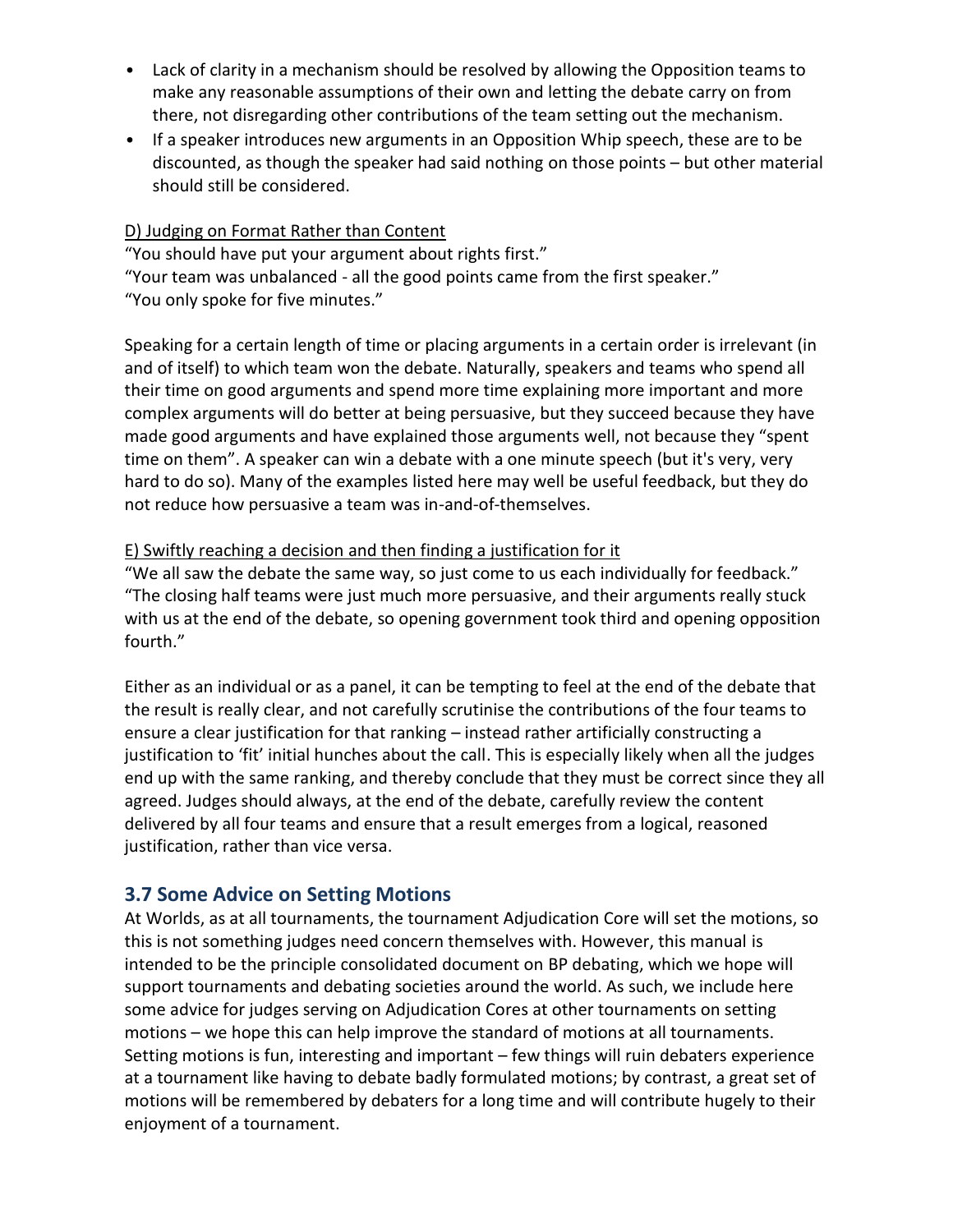However, setting good motions is also difficult. There are many well-established motions which may be worth re-using at tournaments (several have been used as examples in this manual), but Adjudication Cores usually like to innovate and come up with some new motions, or at least new formulations of old motion ideas. Also, the fact that a motion has been used at a past tournament does not necessarily mean that that Adjudication Core were successful in predicting whether the motion would work well. To avoid setting problematic motions, we suggest adjudication cores should go through the following checklist to assess each motion:

- $\checkmark$  Is the motion *balanced*?: By which we mean, is the motion equally winnable for Government and Opposition teams? This is not simply a question of there being an equal *number* of potential arguments on either side, or an *equally powerful major argument* on each side. Adjudication Cores must think through how the debate is likely to run through all four teams down the two sides of the debate and reason through whether some arguments from one side are likely to be much more difficult to take down than the arguments of the other side. The temptation, when an Adjudication Core really likes a motion, is to reason that there is "an answer" that could be given by teams to a powerful argument, and that the motion is thus fair. But adjudication cores need to ask themselves whether these "answers" are equally accessible on either side of the debate, whether those answers can be equally easily analysed, whether there are further possible responses for each side of the debate, and so forth. Importantly, the Adjudication Core should consider whether the motion is sufficiently balanced at all skill levels present at the tournament. Some motions may be very balanced when debated by novices, but quite "weighted" to one side when debated by experienced debaters – or vice-versa.
- $\checkmark$  Is the motion *sufficiently deep?*: By which we mean: does the motion provide sufficient material on each side for it to be equally winnable by both Opening and Closing teams. Don't just think in the abstract about whether there are "lots of arguments". Are these arguments sufficiently sophisticated that they won't all be consistently taken by the opening-half teams? Don't just focus on one side. Ask what both CG and CO are likely to be able to say.
- $\checkmark$  Is the motion *reasonably accessible*?: BP debating sets a relatively high standard on debaters' basic knowledge – we assume that debaters read the news widely and are reasonably well informed about contemporary political, social and ethical controversies. Still, motions need to be on topics which are reasonably accessible to debaters in general. If motions are not accessible, this places huge significance on the rather arbitrary differences in knowledge debaters have on different topics – those who happen to know more than average about the motion in question will gain a considerable advantage over those whose own areas of deeper knowledge are on other issues.
- $\checkmark$  Does the motion place an excessive modelling/definitional burden?: For every motion, OG teams throughout the tournament need to be able to set it up. If a motion needs a huge amount of detail to even get off the ground, this may put an unreasonable burden on OG, and make it hard for them to both meet their modelling duties and make sufficient arguments.
- $\checkmark$  Does the motion require some specific argument or interpretation to be reached by either side, which is not completely obvious, for their case to look remotely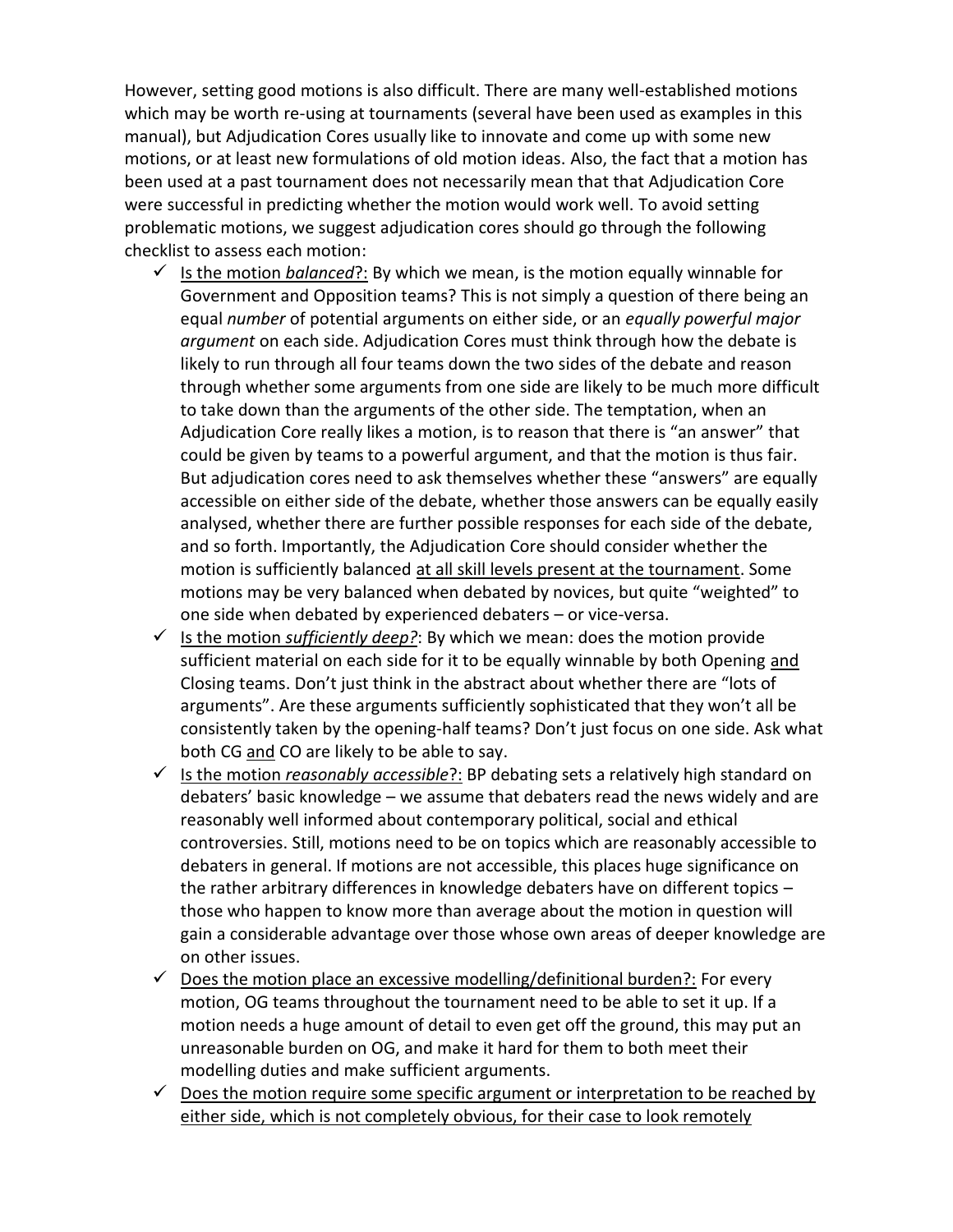plausible: Often motions look very balanced if teams on both sides realise something crucial about the debate. But if that crucial necessary realisation is not obvious, debates are likely to be very erratic, and teams who fail to realise the non-obvious idea/meaning/empirical fact/argument put at a huge disadvantage. Such 'lynchpin arguments' must be very accessible for a motion to be fair.

- $\checkmark$  Does the motion require the suspension of disbelief or an overlooking of more reasonable alternatives?: A lot of motions may be interesting if they are solely compared with the status quo. But if there is actually a much less radical/interesting solution to the problem the motion tries to solve, which is in fact clearly superior to the motion as a solution, this could make debates run seriously awry. Adjudication Cores must remember that OO have the right to counter-prop if they wish. If an alternative "middle ground" solution to the problem the motion is trying to solve is available and clearly superior to the motion, OO could legitimately propose that superior solution, rendering the debate extremely weighted in favour of opposition.
- $\checkmark$  Might the motion be *egregiously offensive*?: In debating there is an admirable view that debaters should engage with controversial topics, and be willing to set aside their own personal views or commitments in order to debate. This is to be welcomed, and helps make debating intellectually challenging and broadens participants' experiences and thinking. However, Adjudication Cores have a responsibility to make sure that all debaters feel equally welcome at any tournament, and that their participation is not blocked by being forced to debate issues that go beyond merely challenging their personal worldviews by deeply offending them and causing them emotional distress. At international tournaments, it is important to keep the diversity of backgrounds in mind in assessing whether motions may do so.

In the pursuit of setting motions that are "humorous", "challenging", "novel" or "radical", Adjudication Cores can all too easily fail in these responsibilities and end up setting topics that are egregiously offensive. This should be eliminated from debating. Such motions undermine debating tournaments' commitments to accessibility and equity, upset competitors, and damage debating's image. Debating tournaments – especially international tournaments – exist for the enjoyment of all competitors and should be a vehicle for encouraging debating in new places and amongst new generations of students. They are not there for the amusement of a few individuals. Adjudication Cores need to take seriously how their motions will be viewed by those attending the tournament. Motions should, literally, provoke debate, and a world in which every tournament just pandered to a small set of anodyne topics would enervate debating of its intellectual substance. But there is a huge world, which the vast majority of tournaments stay in, between such suppression of controversy and the use of deeply offensive motions.

Some types of subject matter will require more care by an Adjudication Core than others. Motions that deal with sensitive issues like rape or abortion should be set with care – while it is certainly possible to set good motions about these issues, Adjudication Cores should be aware that many participants may have direct and emotionally intense personal experience with these issues. A debate that, for example, asked participants to argue that abortion is, or should be considered akin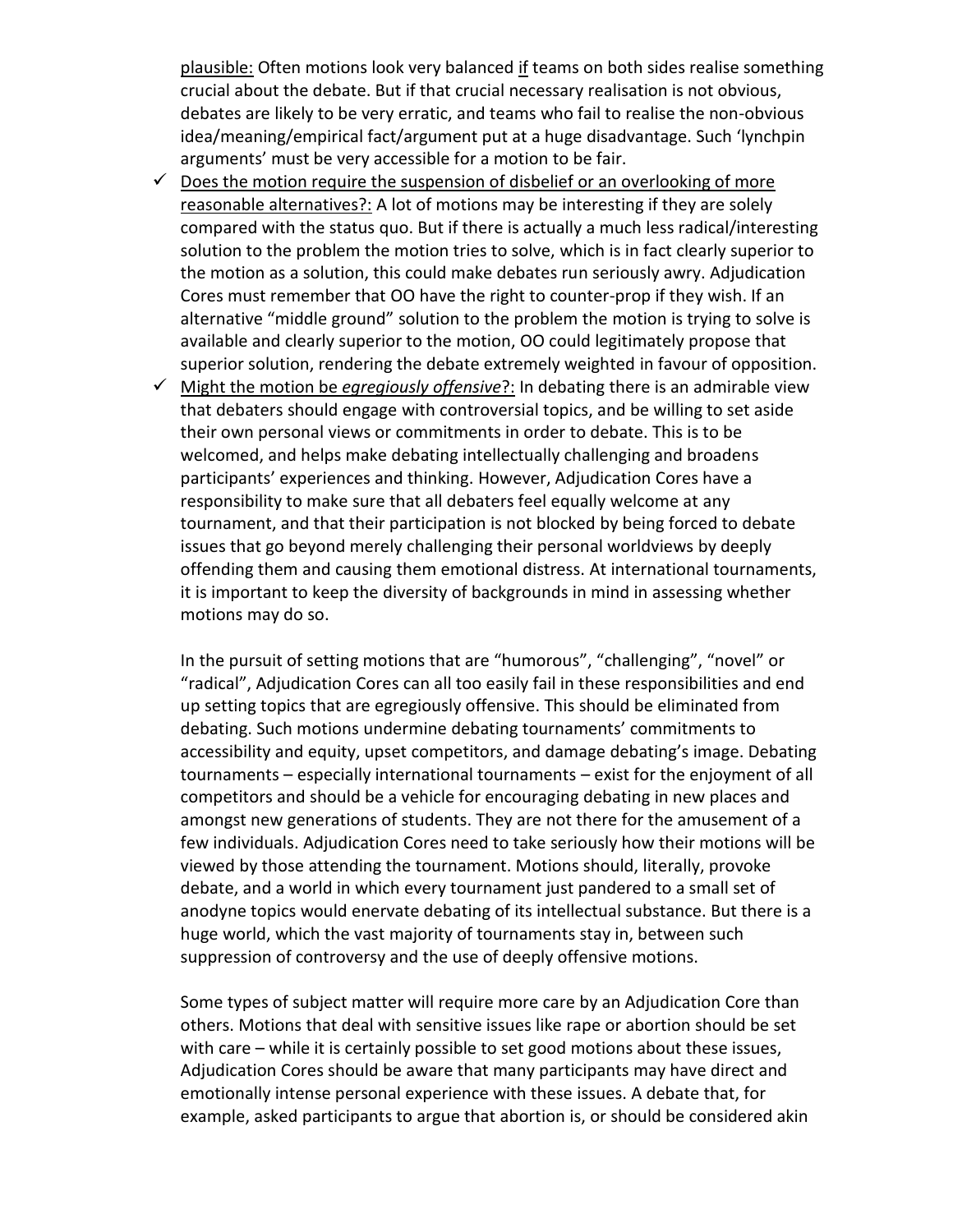to, murder in order to do well in the debate, would quite likely be exposing female participants who had had abortions to those arguments or be asking them to make those arguments themselves. Similarly, a motion that requires speakers to go into great detail about explicit components of the act of rape would be a cruel thing to expose debaters to, when some of them may themselves have experienced rape. Considering the vast number of debateable issues in society, Adjudication Cores should take great care in setting motions that touch on such issues; to ensure that they are not only debateable without such triggering or inappropriate arguments, but also that they are likely to be debated as such in all rooms.

This is not to say that any subject area should be specifically and entirely off-limits – a motion about rape may be perfectly debateable without any such problematic arguments, for example. However, Adjudication Cores should also consider whether special arrangements – such as reminder Equity briefings – may be necessary to ensure that such debates proceed as intended.

Meeting all of the conditions on this checklist doesn't ensure that a motion will be good! And sometimes motions that do not meet all these checks might still be. For example, motions for 'out-rounds' will only be debated by some of the best teams at the tournament, and this can make a more difficult motion appropriate. But this checklist is a good starting point for assessing how well a motion will run at a tournament.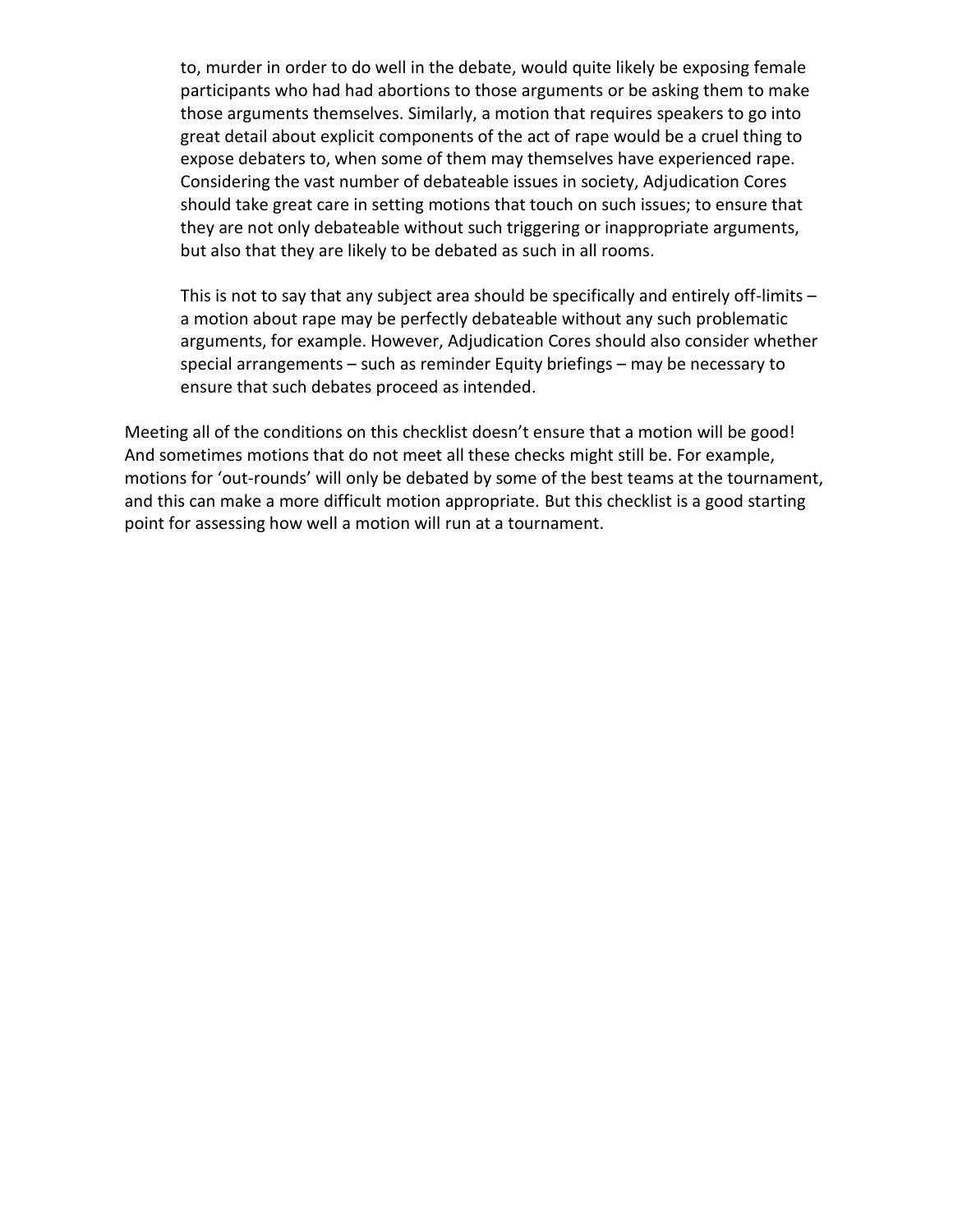# **Appendix 1: The Worlds Speaker Scale**

The mark bands below are rough and general descriptions; speeches needn't have every feature described to fit in a particular band. Many speakers will range across multiple bands depending on the feature assessed – for example, their style might appear of the 75-79 range, while their engagement might be closer to the 65-69 bracket, and their argumentation closest to the 70-74 range. Judges should not treat any individual feature as decisive in and of itself, but should rather aim to balance all features of the speech to come to the speaker score that seems most appropriate. Throughout this scale, 'arguments' refers both to constructive material and responses.

95- 100 Plausibly one of the very best debating speeches ever given, flawless and astonishingly compelling in every regard. It is incredibly difficult to think up satisfactory responses to any of the arguments made. 90- 94 Brilliant arguments are extremely well-explained and analysed in great depth, always central to the case being advocated, and demand highly sophisticated responses. The speech is very clear and incredibly compelling in its delivery. Role fulfilment is executed flawlessly, and includes excellent engagement with other teams in the debate. Plausible one of the very best speeches that would be given at WUDC in any given year. 85- 89 Very good arguments are highly compelling and analysed deeply; responses of real sophistication would be required to refute them. Delivery is clear and highly persuasive. Role fulfilment is close to flawless, and the speech engages directly and effectively with other teams in the debate. 80- 84 Consistently relevant arguments set-up or address key issues in the round with a good degree of explanation and analysis. The speech is clear throughout, and persuasively delivered. Role is well-fulfilled and engagement with other teams, whilst possibly lax on some points, is generally effective and convincing. 75- 79 Arguments are almost exclusively relevant, and frequently persuasive. Occasionally, but not often, the speaker may slip into: i) deficits in explanation; ii) simplistic argumentation vulnerable to competent responses; or iii) peripheral or irrelevant arguments. The speaker holds one's attention, provides clear structure, and successfully fulfils their basic role on the table. A genuine effort to engage effectively with other teams in the debate is made, though some important contributions may be missed or poorly unaddressed. 70- 74 Arguments are generally relevant, and some explanation of them given, but on multiple occasions there may be: i) obvious gaps in logic; ii) simplistic argumentation; or iii) peripheral or irrelevant material. The speaker mostly holds the audience's attention and is usually clear, but is not always compelling, and may sometimes be difficult to follow. There are decent attempts to fulfil one's role on the table and engage with other teams, but these may be undermined by problematic omissions. 65- 69 Relevant arguments are often made, but with limited explanation. The speaker is clear enough to be understood the vast majority of the time, but this may be difficult and/or unrewarding. Poor attempt to fulfil role, and whilst some engagement with other teams in the debate is made, it misses important contributions, and is often ineffective in refuting the arguments it does target.